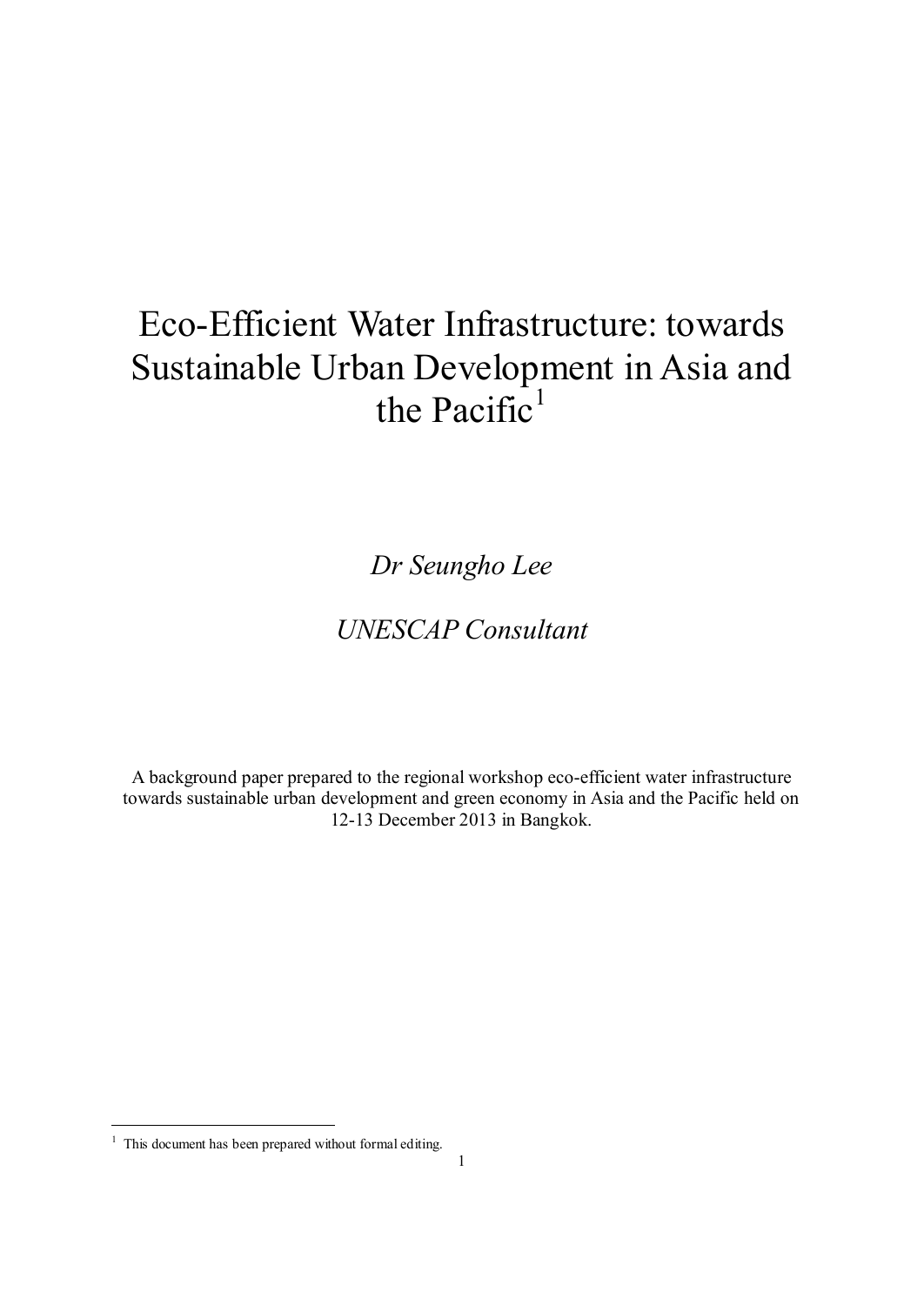## Executive Summary

#### List of Tables

## List of Figures

## Table of Contents

| 1. Introduction                                                        | 8  |
|------------------------------------------------------------------------|----|
| 2. Issues and Challenges in the Water Sector in Asia and the Pacific   |    |
| 2.1 Overview of critical water issues                                  | 9  |
| 2.2 Key challenges                                                     | 9  |
| 3. Eco-Efficient Water Infrastructure                                  |    |
| 3.1 Concept of eco-efficiency                                          | 12 |
| 3.2 Need of eco-efficiency for the water sector                        | 14 |
| 3.3 Eco-efficient water infrastructure                                 | 15 |
| 4. Implementation of Eco-Efficient Water Infrastructure Projects       |    |
| 4.1 Good practices in eco-efficient water infrastructure               | 17 |
| 4.2 Current projects in Indonesia and the Philippines                  | 25 |
| <b>5. Policy Measures</b>                                              |    |
| 5.1 Integrated Water Resources Management (IWRM) for Urban Development | 32 |
| 5.2 Decentralization                                                   | 32 |
| 5.3 New water sources                                                  | 34 |
| 5.4 Stakeholder participation                                          | 35 |
| 5.5 Eco-efficiency education                                           | 37 |
| <b>6. Conclusions</b>                                                  | 40 |
| <b>Bibliography</b>                                                    | 41 |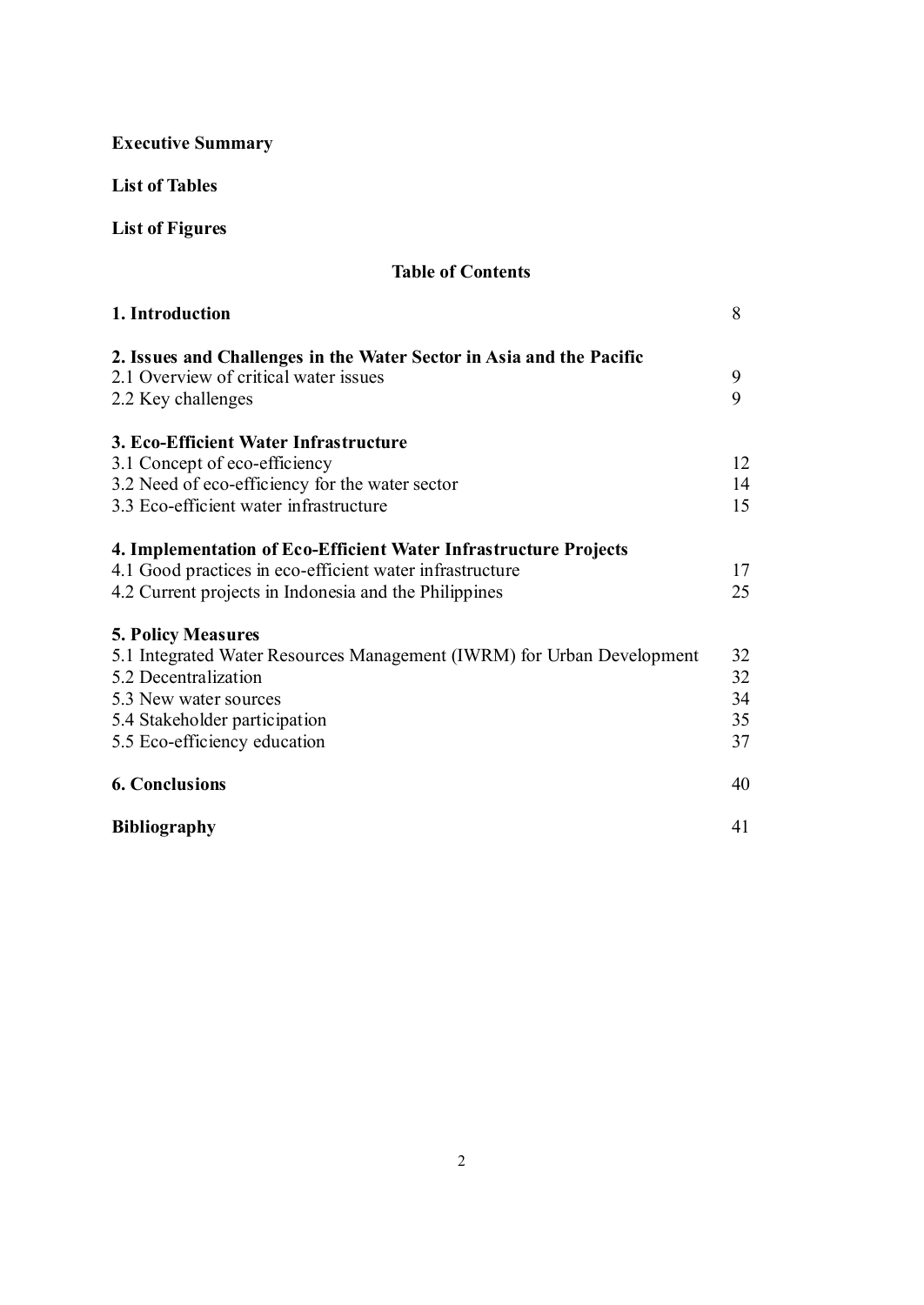## Executive Summary

The purpose of this research is to evaluate the achievements and challenges in establishment of eco-efficient water infrastructure towards sustainable urban development in Asia and the Pacific. A series of policy measures relevant to eco-efficient water infrastructure for urban development are suggested on how to apply this approach to policy-making and implementation.

A myriad of water issues pertaining to Asia and the Pacific are reviewed in order to provide a thorough understanding of critical issues and challenges, i.e., water supply, water quality control, flood prevention policies, and ecosystem restoration efforts. The study classifies water challenges in the region as inclusive of urbanization, climate change and sustainable energy, access to water and sanitation services, water availability and use, and water-related natural disasters. Strategies which provide greater resilience, and integrated planning are urgently needed, and in this context, eco-efficient water infrastructure is regarded as an innovative approach to challenges facing the water sector for sustainable urban development in pursuing economic growth without compromising ecological integrity.

Eco-efficiency indicates more efficient resource use with less environmental impacts. The definition of eco-efficient water infrastructure used for this report is:

 The combination of physical (dams, embankments, piped water supply facilities, and wastewater treatment facilities) and non-physical infrastructure (laws, regulations, regulatory programs, government bureaus, and civil society groups) in the water sector for achieving an optimal level of water utilization and a less burden to limited water resources.

A list of structural and non-structural breakthroughs for eco-efficient water infrastructure have been explored, i.e., small-scale multipurpose dams, eco-efficient groundwater management, eco-efficient desalination plants, and the Low Impact Development (LID) projects. In addition, the report introduces the Active, Beautiful, and Clean (ABC) Waters Program in Singapore and Green School projects in order to evaluate the applicability of the concept to actual policy-making and implementation.

The foundation of eco-efficient water infrastructure has been laid in Indonesia and the Philippines. Indonesia has produced the eco-sustainable water infrastructure approach and has worked together with UNESCAP by launching the integrated rainwater and wastewater management system in Bandung, Indonesia (Institute of Technology Bandung and University of Pasundan Projects). As for the Philippines, the roadmap to eco-efficient water infrastructure has been established, and the country has also focused on small-scale pilot projects, such as the application of sustainable designs for green school development in Cebu, the Philippines since 2011.

A series of policy measures have been suggested. The first principle is the Integrated Water Resources Management (IWRM) for urban development. The integrated approaches embedded in IWRM require specific policy actions with regard to eco-efficient water infrastructure for urban development: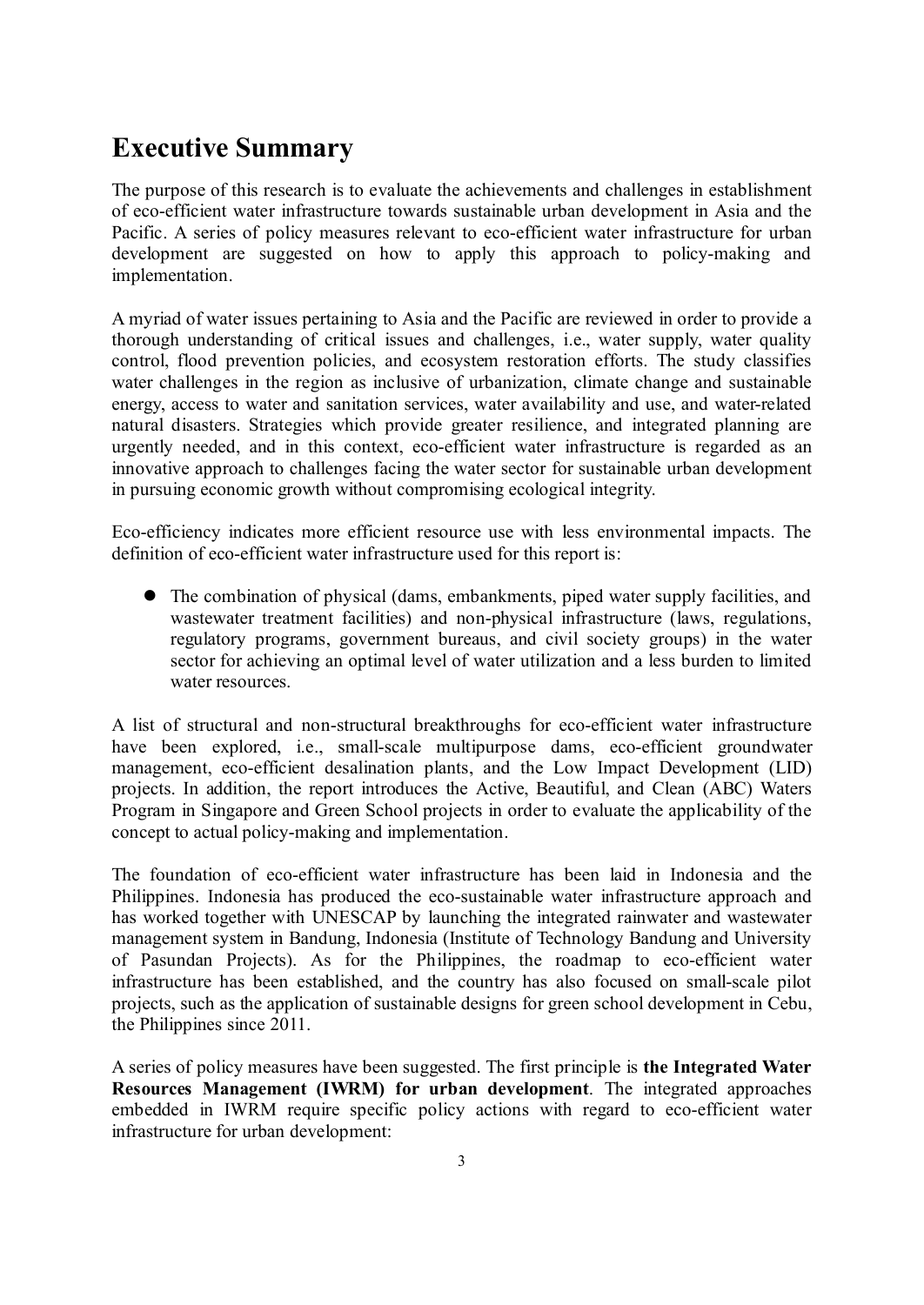- Political willingness: political commitment, coordinating institutions, feedback system, and public awareness
- Legal, regulatory and administrative settings: eco-efficiency principle embedded in Basic Water Law and relevant laws and regulations at the city level, financial incentives or penalties to companies depending on how eco-efficient they are, appropriate standards and conditions of eco-efficiency in the water sector for urban development, and coordinating mechanisms (institutions, regulations, programs) between ministries and city bureaus, integrated planning between river basin management and urban planning for ecological efficiency
- Financial and economic practices: rational water tariffs with provision of safety nets for the poor and the marginalized in urban areas, and promotion of water saving technology for eco-efficiency in urban buildings such as apartments, schools, and hospitals
- Stakeholder participation: principle of stakeholder participation institutionalized in Basic Water Law and other laws and regulations at the city level
- Private sector involvement: institutional incentives for private sector stakeholders and improvement of service quality through private investment, advanced technology and management skills, and adequate regulatory settings prepared prior to invitation of private players for universal access to water and sanitation for the poor and the marginalized in urban areas

Decentralization is the second principle, which reiterates the importance of a delegated governance system in order to effectively lead to establishment and implementation of ecoefficient water infrastructure. There are several principles in establishment of decentralization in the water sector:

- Accommodation of diverse opinions in water issues applied to the lowest levels, even down to individuals
- Political, administrative and financial power of the central government shared with various stakeholders at the river basin and local levels
- Development of policies and strategies appropriate for socio-economic and environmental conditions at the local level based on the devolution of the managerial, administrative, and financial power to the community level
- A clarification of the roles of local, regional, and national level institutions and the set-up of efficient local level institutions for planning and decision making

As an example of decentralization in the water sector, a decentralized wastewater management system neatly reflects the main idea of eco-efficient water infrastructure. As found in the cases of Indonesia and the Philippines, community-level involvement is a crucial element to make local water and wastewater projects more efficient in both economic and ecological terms.

The third principle is associated with development of New Water Sources. Water reuse and wastewater recycling and rainwater harvesting remind the urgency to save water but also the potential to create new water sources that can be consumed and renewed in an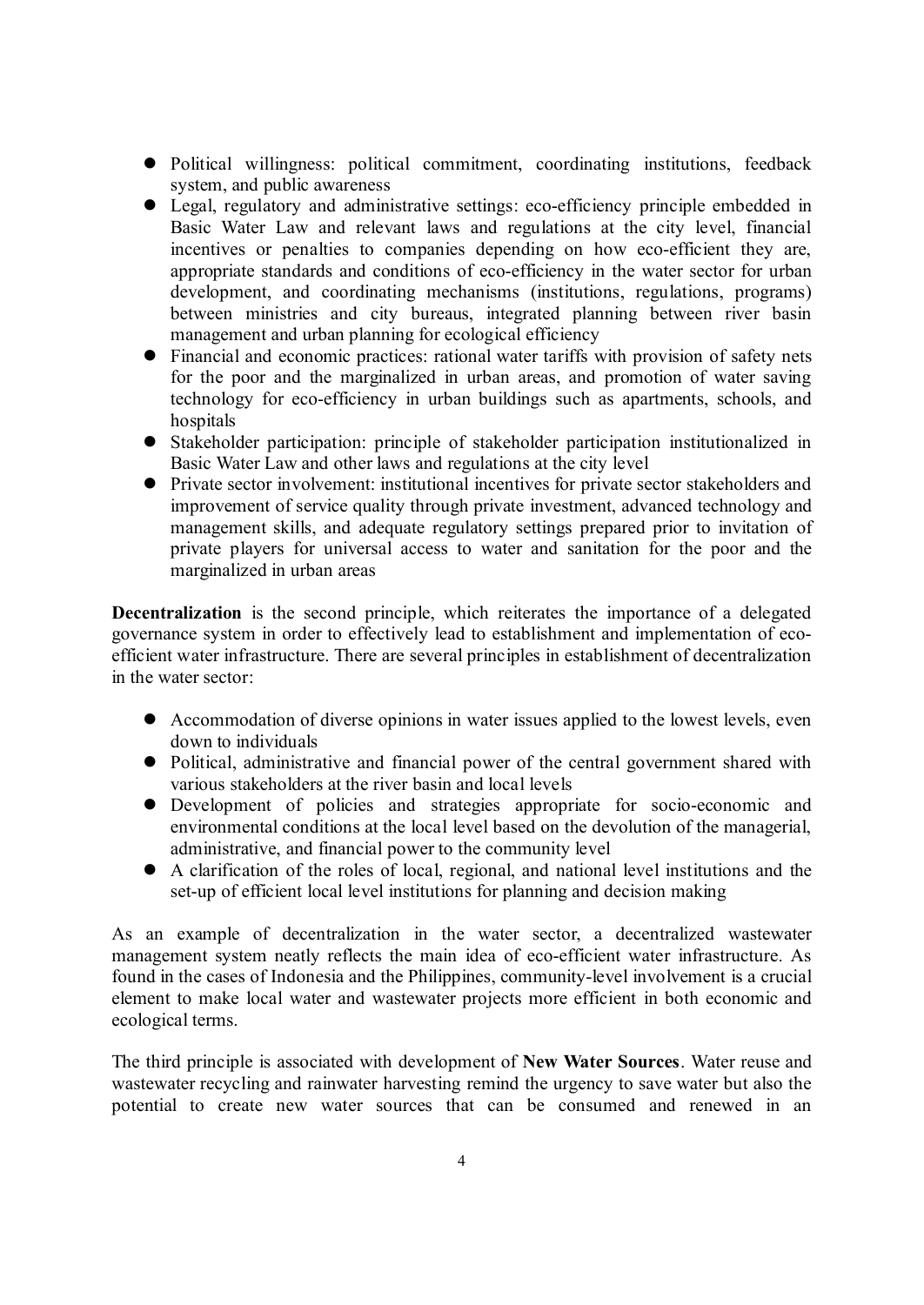environmentally friendly fashion. These approaches are more urgent and applicable in urban settings. There are several principles in order to adopt water reuse and wastewater recycling:

- Minimization of waste of water
- Minimization of freshwater demand
- Decreased wastewater treatment needs
- Site-specific and tailored approaches considering local circumstances
- Introduction of an appropriate level of fees for wastewater treatment
- Enactment of a regulatory framework to support installation of approved high performance water reuse and wastewater treatment systems in new buildings or renovated facilities through an issuance of permits in urban areas

Rainwater harvesting encompasses an array of functions; prevention of river flow drying; augmentation of water supply, control of non-point source pollutants, alleviation of heat island effect, and prevention of urban flood and restoration of the hydrological cycle. This approach is useful for those who suffer from a lack of sufficient water resources, particularly in urban areas.

The fourth policy principle is Stakeholder Participation. Decision-making may take longer than expected if more stakeholders are involved but the final outcome is more concrete. There are a series of principles to be put into practice for consolidating stakeholder participation in decision-making and implementation for eco-efficient water infrastructure:

- Establishment of multi-stakeholder process through laws, regulations, and ordinances at the central, regional, and local levels
- Invitation of diverse stakeholders: decentralized authorities, the private sector, civil society, and the marginalized
- Effective and inclusive communication and information mechanisms: public hearings, meetings, consultations online and offline
- Transparency and accountability guaranteed in the stakeholder participation process
- Dissemination of the concept and the need of eco-efficient water infrastructure for urban development to the lowest possible level

The final policy principle is Eco-efficiency Education which is closely linked to the experience of the green school cases of the Philippines and the Republic of Korea. As a useful platform, green schools can provide an adequate solution to enhance economic and ecological efficiency in the developing countries of the region. There are primary principles to be considered for promotion of green schools in the region:

- Political leadership and existence of national and or local strategies for green school
- Integrated planning of green school in the overall context of urban planning
- Enabling environments (institutional settings)
- Partnerships with local stakeholders
- Financing mechanisms to establish and operate green schools
- Eco-efficiency education curriculum for future generations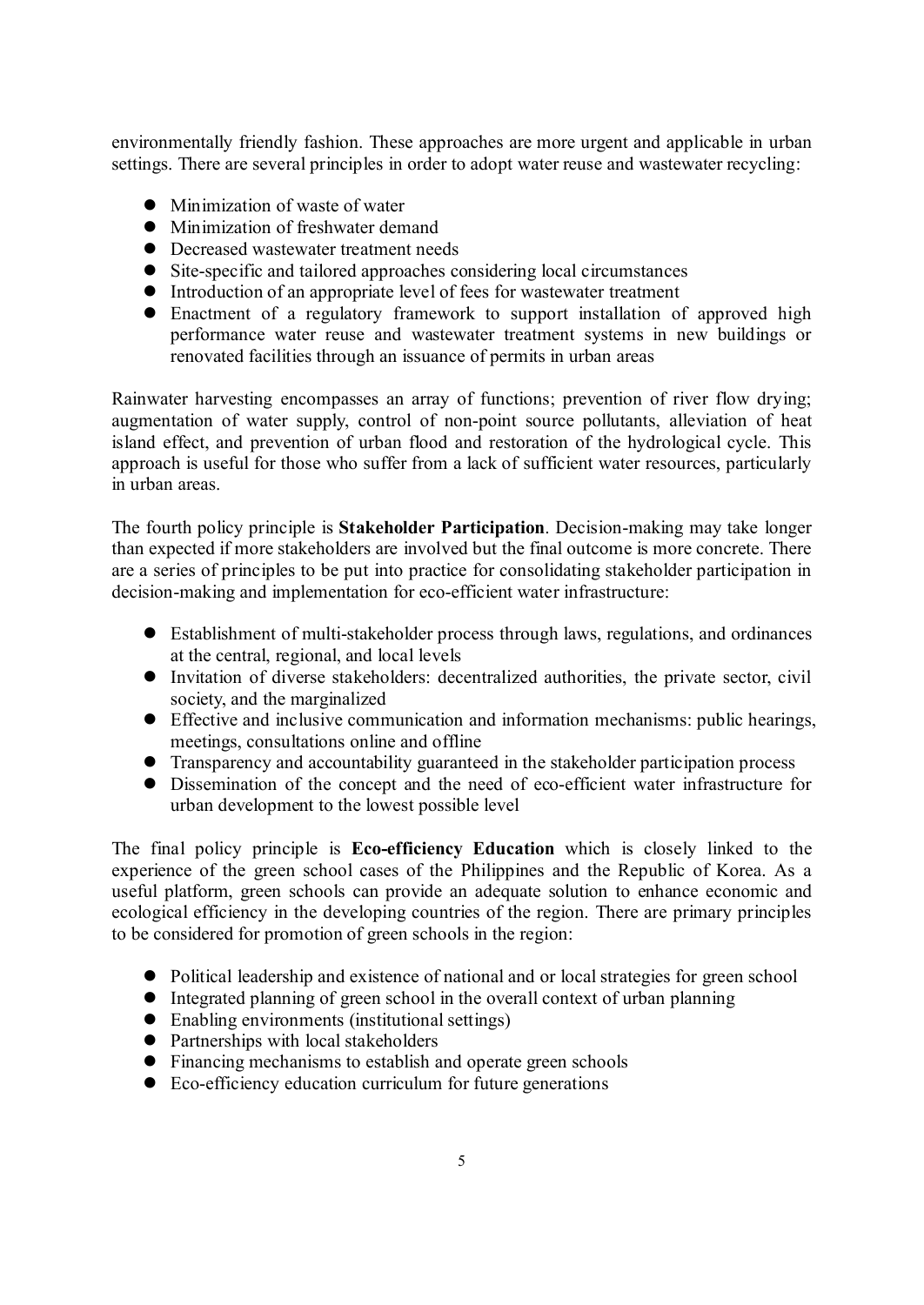This approach shows that students can take useful lessons from eco-efficient systems in the school environments, which will have a positive impacts on future generations.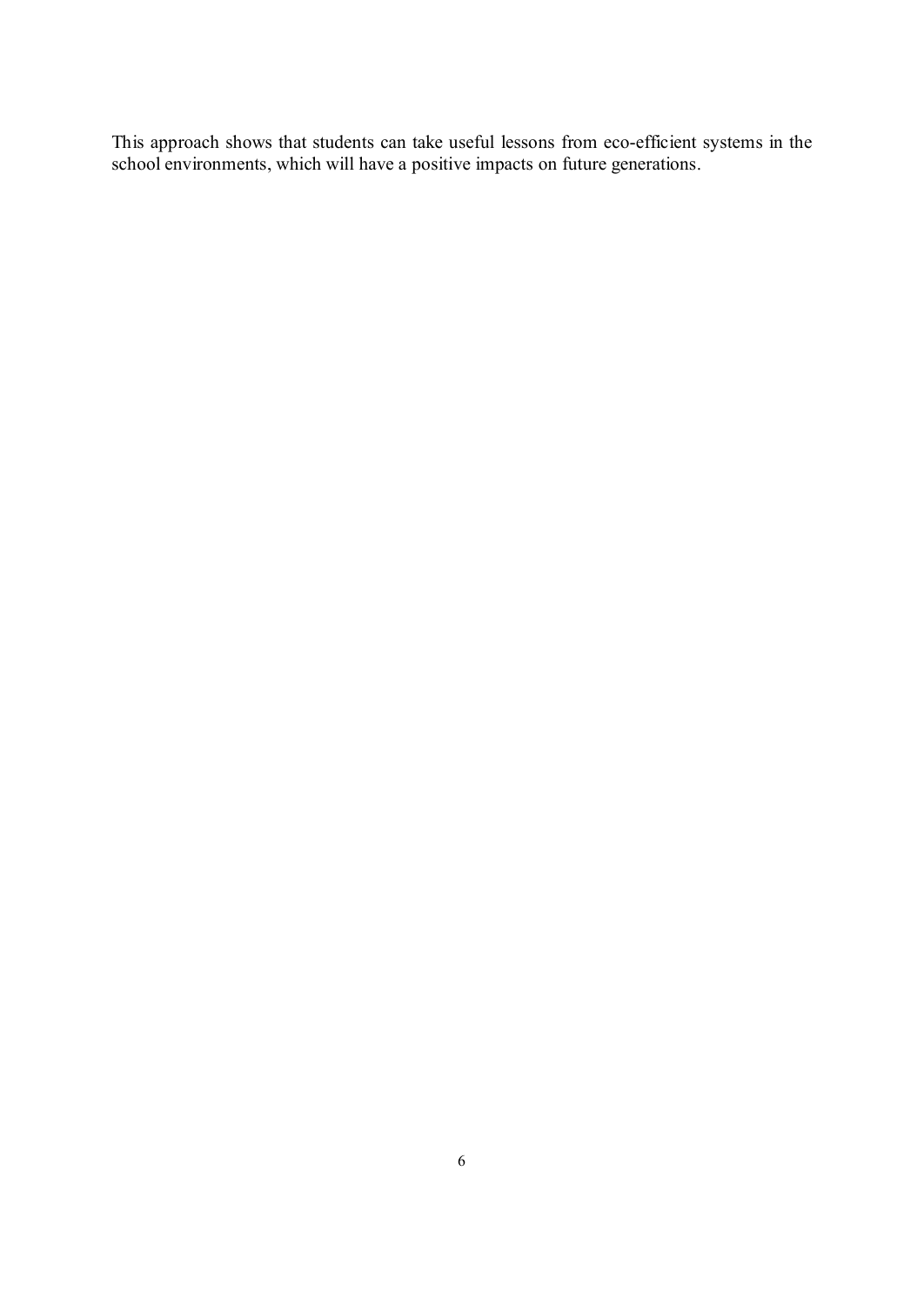## List of Tables

| Table 1. Good Practices in Eco-Efficient Water Infrastructure                                                                                | 15 |
|----------------------------------------------------------------------------------------------------------------------------------------------|----|
| Table 2. Benefits of Eco-Retrofitting of Gabaldon School                                                                                     | 29 |
| Table 3. Comparison of Integrated policy Approaches between Water Management<br>and Eco-Efficient Water Infrastructure for Urban Development | 31 |
| <b>List of Figures</b>                                                                                                                       |    |
| Figure 1. Concept of Eco-Efficient Water Infrastructure                                                                                      | 15 |
| Figure 2. Small-Scale Dam in Yangyang, Kangwon Province, the Republic of                                                                     |    |
| Korea                                                                                                                                        | 17 |
| Figure 3. Impacts of Overexploitation of Groundwater                                                                                         | 18 |
| Figure 4. Eco-efficient Groundwater Management Cycle                                                                                         | 19 |
|                                                                                                                                              |    |

# Figure 5. Hollow-Fiber Membranes in a Large RO Desalination Plant 20 Figure 6. Reverse Osmosis with Solar Photovoltaic Plant 21 Figure 7. Low Impact Development Study on Cheon-an City, the Republic of Korea 22 Figure 8. Green School in Ilsan City, the Republic of Korea 24 Figure 9. Public Participation in Water Policy 36

## List of Boxes

| Box 1. Decentralized Wastewater Management System in Vietnam and China | 33 |
|------------------------------------------------------------------------|----|
| Box 2. Rainwater Harvesting in the Republic of Korea                   | 35 |
| Box 3. Local Community Involvement in Decision-Making in Thailand      | 37 |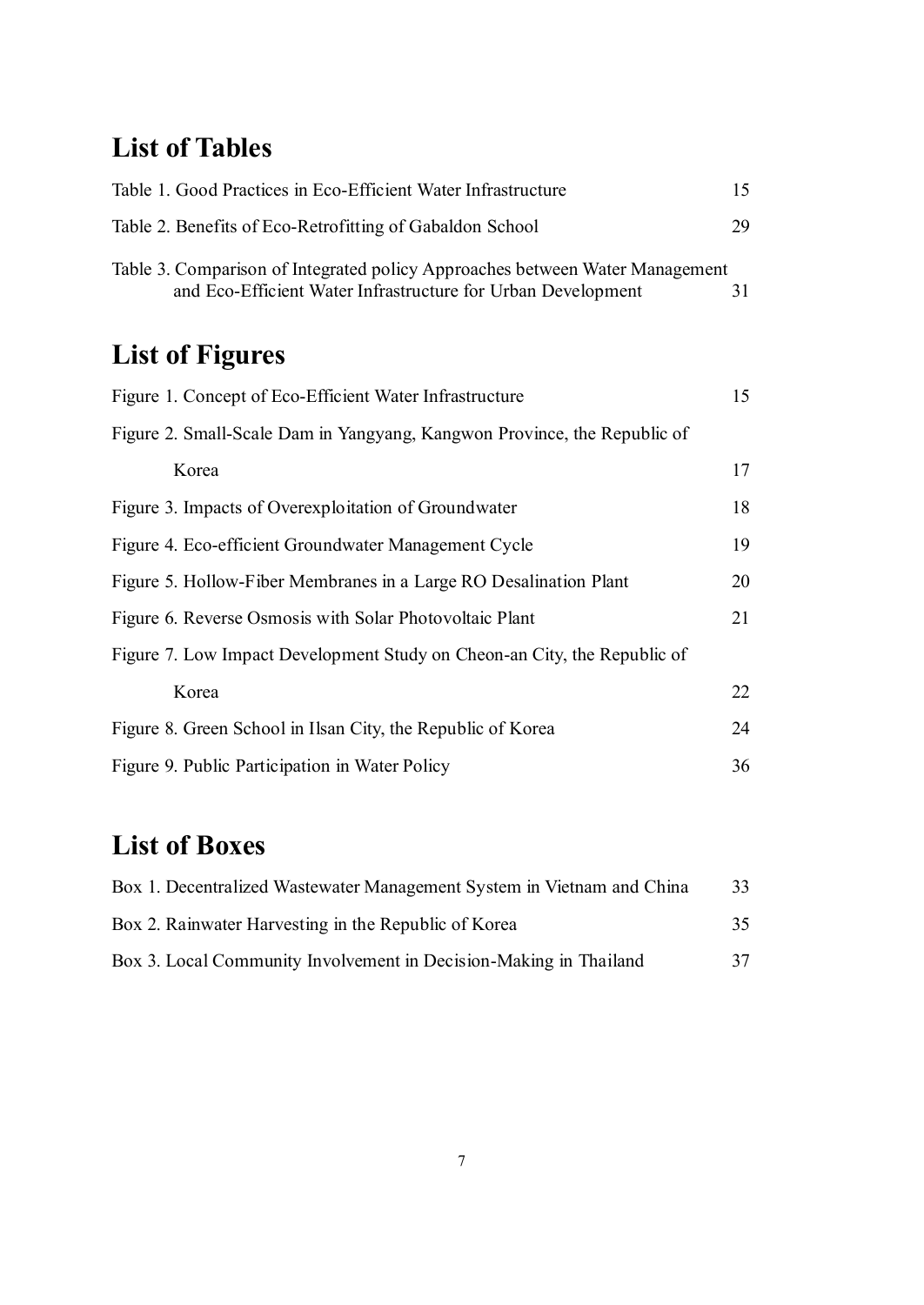## 1. Introduction

Development challenges in the Asia and Pacific region are immense. In 2011, 360 million people lacked access to improved water sources. Approximately 1.7 billion people lack access to proper sanitation services in the whole region. There is an urgent need to decouple economic development from environmental pressures in order to prevent the conventional development path, 'grow first, and clean up later' (UNESCAP, 2008; UNESCAP, 2013b). Urban areas in the region have become the epicenter of these challenges. About 1.96 billion people live in the urban areas of the region in 2012, and the number will grow up to 2.7 billion by 2030. These trends provide tremendous challenges in the management of urban areas in terms of providing adequate services to current and future generations (UNESCAP, 2008; UNESCAP, 2013b). Therefore, it is critical to provide workable and sustainable solutions for the sustainable management of infrastructure in urban areas.

Infrastructure development has played a pivotal role in accelerating socio-economic development in the Asia and Pacific Region over recent decades. Water infrastructure, in particular, is vital for people's livelihood and human survival and serves as a basic foundation to achieve sustainable development in the region. Confronted with formidable challenges due to the degradation of the environment and vulnerability by climate change, water infrastructure demands a paradigm shift towards more sustainable policy measures and implementation tools. Eco-efficiency for water infrastructure is, therefore, more necessary than ever before.

The purpose of this report is to evaluate the achievements and challenges in establishment of eco-efficient water infrastructure towards sustainable urban development in Asia and the Pacific. A list of adequate policy measures are explored on how to apply this approach to policy-making and implementation. The concept of eco-efficiency and its relevance to water infrastructure in the context of Asia and the Pacific will be reviewed and discussed. The research highlights a series of good practices, which include but are not limited to small-scale multipurpose dams, eco-efficient groundwater management, eco-efficient desalination plant, the Low Impact Development (LID) approach, the ABC Waters Program of Singapore, and Green School. The exploration of the on-going projects in Indonesia and the Philippines resonates the practicability of eco-efficiency for water infrastructure by evaluating integrated wastewater management and rainwater harvesting, and green schools coupled with the roadmaps.

Policy measures are extracted from the cases of Indonesia and the Philippines together with the appraisal of good practices. These embrace distinctive features, such as site-specific, decentralized, water and energy saving, environmentally friendly, and community-based. The specific policy approaches are the Integrated Water Resources Management (IWRM) for urban development, decentralization, new water sources, stakeholder participation, and ecoefficiency education.

The first part of the study discusses diverse issues and challenges in the water sector in Asia and the Pacific. The main discourses of eco-efficient water infrastructure are included in the second part, including the concept of eco-efficiency, the need of eco-efficiency for the water sector, and the approaches of eco-efficient water infrastructure. In the third part, the research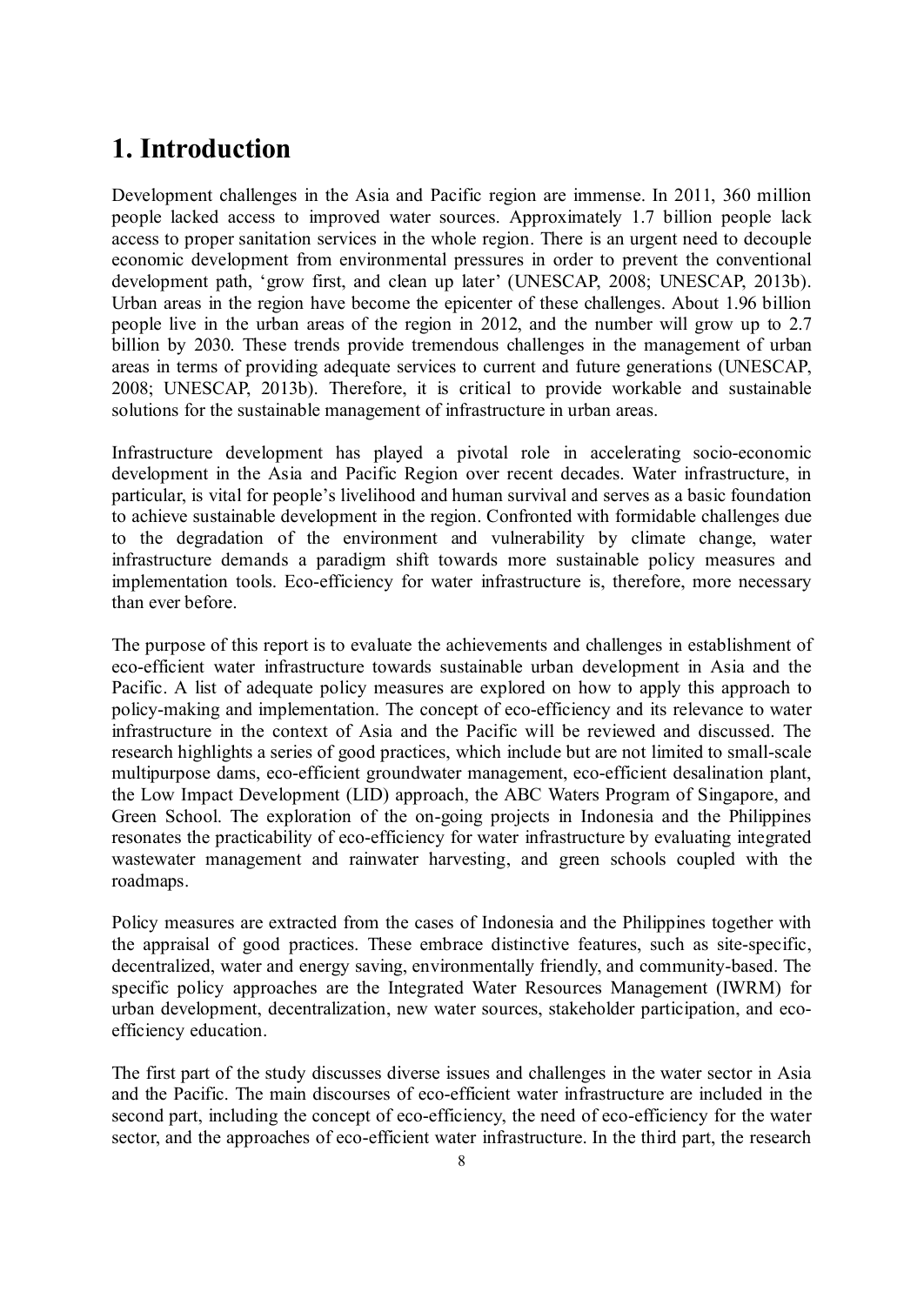sheds light on the community-based integrated water supply and wastewater treatment systems in Indonesia and the Philippines together with exploration of the good practices. The final part of the report is associated with the chapter of policy measures.

## 2. Issues and Challenges in the Water Sector in Asia and the Pacific

#### 2.1 Overview of critical water issues

The centralized control system in water supply and sanitation services has contributed to enhancement of universal access to clean water and adequate sanitation services for several decades. However, the conventional cycle of water supply and sanitation services can result in great inefficiencies and cannot cope with a complexity of current challenges in the water sector. For instance, a number of freshwater bodies have been seriously degraded due to poor management of water resources, which is directly associated with acute water pollution and poses a serious threat to drinking water quality. Inadequate provision of sanitation services have brought about exacerbation of public health situations in many developing countries, particularly in slum areas which lack service provision. Rapidly developing countries have achieved a high degree of economic growth at the expense of ecosystems. This has, in turn, resulted in deteriorating living and health conditions for urban populations. Therefore, it is significant to take into serious consideration an innovative approach for providing a sustainable pathway and viable framework in enhancing water infrastructure.

In Asia and the Pacific, a total endowment of freshwater resources and the freshwater availability per capita are regarded as the second lowest in the world thanks to the size of total population and the misuse and overuse of water supply. The other fundamental challenge is deteriorating water quality, which is also connected with a low degree of ecological carrying capacity in the region. For instance, Bhutan, Indonesia, Malaysia, and Papua New Guinea encompass similar problems with regard to water resources management, i.e., soaring water demand, mediocre management of river basins, and overexploitation of groundwater resources, especially in their major urban areas. The situation of water management in semi-arid or arid countries within the region of Central Asia is even more acute (UNESCAP, 2012a).

In addition to such compounded risks, the water systems in the Asia and Pacific region are confronted with newly emerging challenges derived from climate change. Irregular patterns of extreme weather events, such as floods and droughts, have become of increasing concern. The linkage between climate change and water should be seriously considered in terms of design and operation of water infrastructure in the region.

#### 2.2 Key challenges

The key challenges in the water sector of Asia and the Pacific are fivefold. First, meeting the needs of growing urban populations will provide its own challenges. Second, climate change has exacerbated a myriad of formidable challenges, and therefore, how to adapt to the adverse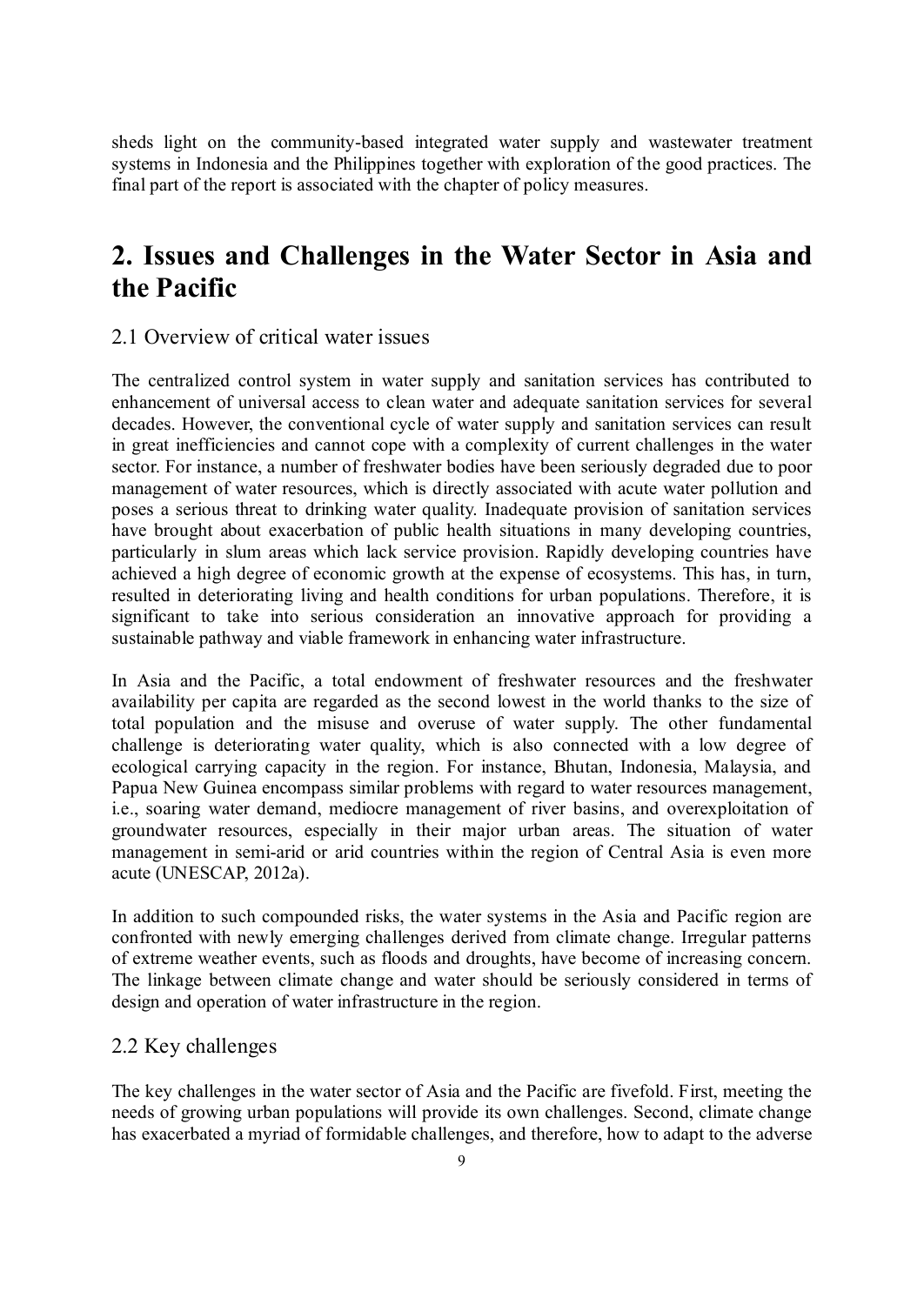impacts of climate change is a key to achievement of sustainable development in the water sector, such as strategies to reduce Green House Gases (GHGs) and promote sustainable energy options. Third, it is urgent to continue to be committed to improving the universal access to water and sanitation services in the region. Fourth, the countries in the region must focus on how to increase the efficiency of water use as well as water availability through development of new water sources, such as water reuse and recycling and rainwater harvesting. Fifth, natural disasters have recently become intense and extreme due to climate change. It is imperative to nurture the capacity of resilience in each country of the region.

More than any other region, Asia and the Pacific has witnessed the intense trend of urbanization over the last few decades. Such phenomenal transformations have occurred thanks to three driving forces: 1) natural population growth; 2) rural to urban migration; and 3) reclassification of rural areas (UNESCAP, 2013b). The percentage of urban residents in the region reached 40% a decade ago and 46% in 2012 and will be expected to increase up to 50% by 2020, which means newly added 500 million dwellers. Over half of the world's biggest cities (10 megacities with 10 million or more residents) exist in Asia. By 2015, there will be 12 Asian mega cities, and the urban population is expected to outnumber the rural population by 2022 (ADB, 2008; UNESCAP, 2013b).

There are a number of problematic issues in relation to rapid urbanization, including inadequate access to water and sanitation services, the spread of communicable diseases, and the shortage of adequate and affordable housing. These challenges occur due to the lack of adequate institutional settings and an effective or efficient level of water infrastructure. An inappropriate level of piped water supply and sanitation services is a chronic issue in many developing countries of the region, such as Cambodia, Myanmar and Nepal.

The second challenging issue is the emission of Green House Gases (GHGs). In the 1990s, the Asia Pacific region contributed less than half of all global  $CO<sub>2</sub>$  to the world. Since then, the international architecture for reduction of GHGs has played a significant role in decreasing the total amount of GHGs in the rest of the world except for Asia and the Pacific. In the period between 1990 and 2010, the Asia and Pacific region produced over half of total global GHG emissions in the world compared with 12% from Europe and 15.2% from North America (UNESCAP, 2013b).

In order to tackle such a 'new' challenge, the region has to highlight the salience of promotion of sustainable energy options, i.e., hydropower, wind, solar photovoltaic and heat collection, geothermal, biomass and biogas, and tidal power. In 2012, the UN General Assembly declared the Decade of Sustainable Energy for All (2014-2024) with the three interlinked objectives to be achieved by 2030. First, universal access to modern energy services should be guaranteed. Second, the global rate of improvement in energy efficiency should be doubled, and third, the share of renewable energies in the global energy mix should also be doubled. In addition, the United Nations Conference on Sustainable Development (Rio+20 Conference) reiterated that access to sustainable modern energy services contributes to poverty eradication, saves lives, improves health and helps provide basic human needs (UNESCAP, 2013a).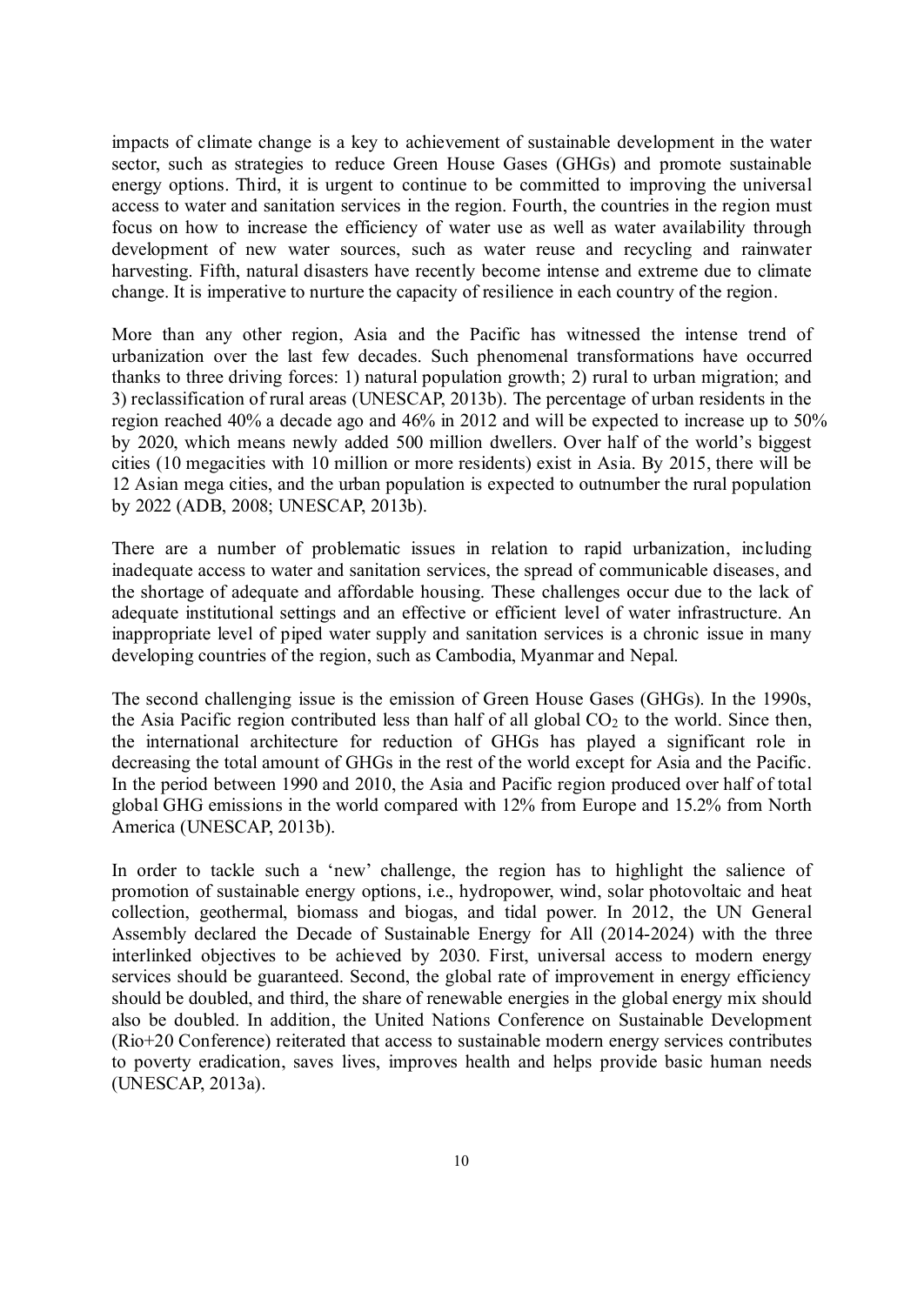Universal access to water and sanitation services is the third challenging issue. By 2011, the population of the Asia Pacific region without access to safe drinking water had been halved from the 1990's level. However, the sanitation related component of the Millennium Development Goals (MDGs) target was not well achieved, far below the target level. Over 900 million people became better off with access to piped water supply between 1990 and 2010 (ADB, 2013; UNICEF and WHO, 2012). Access to improved water resources increased from 73% in 1990 to 91% in 2011, which indicates a successful outcome in terms of provision of water supply services in relation to the target 7.C of the MDGs. Another indicator is that 1.5 billion people came to have access to safe drinking water in the period between 1990 and 2011. Nevertheless, the whole picture is not necessarily bright. In 2011, there were still 360 million people without access to improved water resources, which accounts for 46% of the world's total number (ADB, 2013).

The need for improved sanitation services is even more acute than before. The progress in this field has been relatively sluggish in the region, and in 2011, more than 1.7 billion had no access to improved sanitation facilities. In order to meet the target of MDGs for improved sanitation services, the coverage of sanitation services in the region should be increased from 59% in 2011 to 68% by 2015, which appears to be unrealistic in early 2014. The picture is that less than 50% of the population in the region have access to improved sanitation facilities, and the percentages for Cambodia, India, and Nepal are 33%, 35%, and 35%, respectively (ADB 2013; UNESCAP, 2013b).

Fourth, water availability and use is discussed. In Asia and the Pacific, the total amount of renewable water resources in 2011 was estimated at 20,521 billion  $m<sup>3</sup>$ , which is equivalent to about 38% of the total world's water availability. Southeast Asia within the region boasts of the largest renewable water resources, which is almost 31% of total regional water availability, whereas the contribution of the Pacific is the least, accounting for only 8%. Despite the abundant total renewable water resources, the level of renewable water per capita in the region is much lower than the global average.

Another imperative issue is associated with the high level of freshwater withdrawal in the region. Such a phenomenon should be understood in the context of the region's geographical size and large population, intensive irrigation practices and other economic activities. The future projection for water availability per capita is bleak, because the population in the region has steadily grown over the last two decades, and this trend may continue, essentially adding 15% more people between 2020 and 2030. More pressure is on the countries in the region, and urban areas are urgently required to improve the management of non-revenue water losses and water use per person per day (UNESCAP, 2013b).

The fifth challenge is the frequent outbreak of natural disasters in the region, particularly hydrological disasters, such as floods and droughts. Natural disasters trigger economic crises, rocketing food and energy prices due to a complex combination of shocks. These phenomena have been exacerbated by climate change over the last few decades (UNESCAP, 2013b).

Asia and the Pacific is regarded as the world's most disaster-prone region, and the largest number of people affected and killed by natural disasters have been recorded in the region between 2002 and 2011. According to the Emergency Events Database (EM-DAT), the most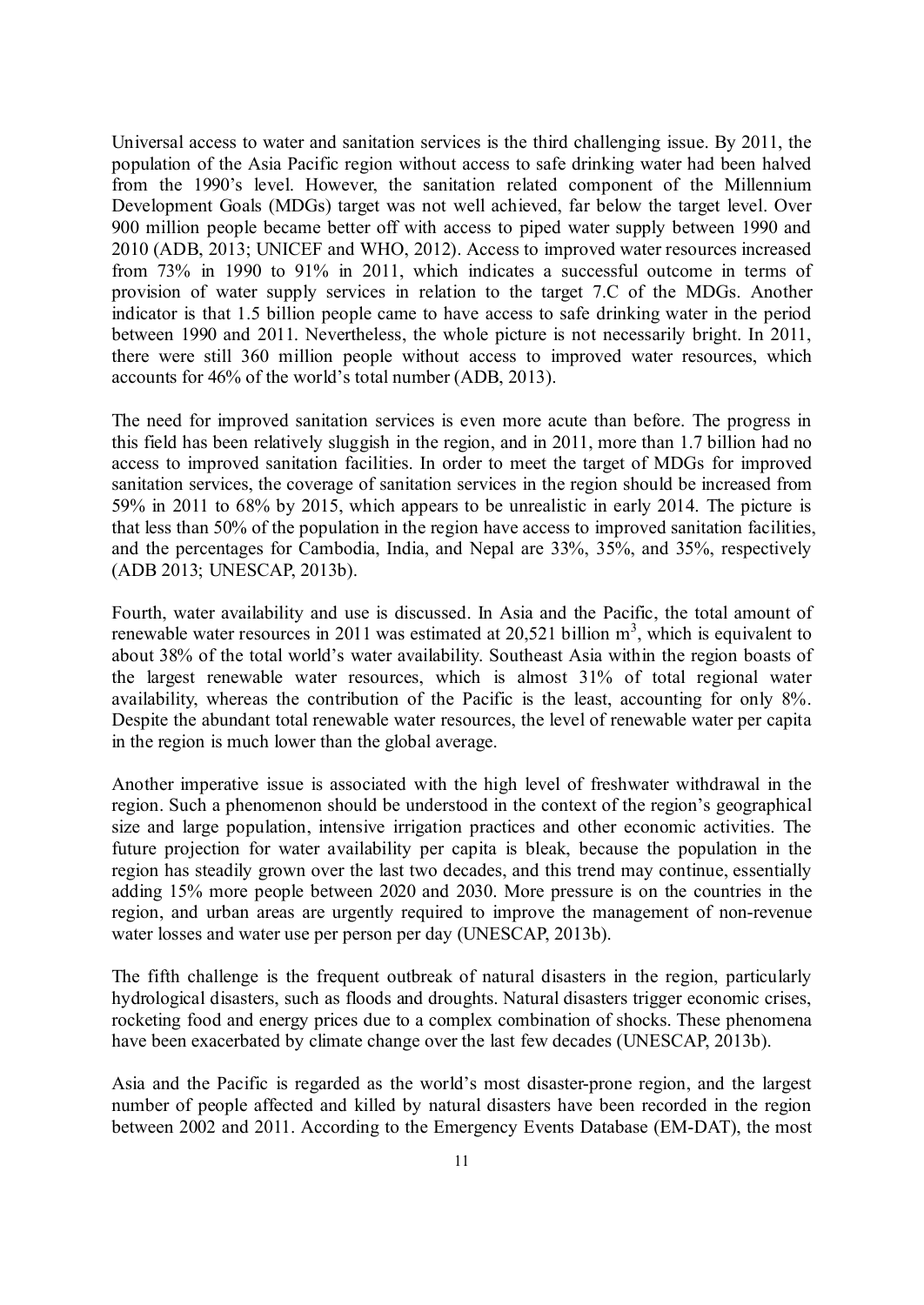frequently occurring hazards are hydro-meteorological. Since 2000, over 1.2 billion people have been exposed to 1,215 hydro-meteorological hazards. In addition, 355 million people have been affected by 394 climatological, biological, and geographical disaster events. Bangladesh, Japan, Indonesia, and the Philippines are regarded as those with greater risk related to natural disasters (UNESCAP, 2013b). Water-related disasters typically account for approximately 90% of disasters in the form of floods, droughts, hurricanes/cyclones/typhoons, storm surges and landslides. The region is even more vulnerable to water-related disasters than before, which might eventually undermine potential of the region's ability to achieve sustainable development, poverty reduction, and other development targets. In 2011, the cost of flood disasters in the region grew, and the estimated insured loss was more than US\$61 billion (ADB, 2013; Swiss Re, 2012).

According to UNDP, every dollar invested in preparedness can save US\$7 in the aftermath of a disaster, and therefore, it is imperative to increase the level of resilience to water-related disasters in the region.<sup>2</sup> However, only  $1\%$  of international aid has been invested on preventing the impacts of natural disasters. The natural disaster prevention sector should be emphasized as one of the priority areas among policy makers in the region, since the investment in disaster risk reduction can generate direct benefits not only in financial but also non-financial ways. Nurturing resilience should be a key to achieving sustainable development (UNESCAP, 2013b).

## 3. Eco-Efficient Water Infrastructure

#### 3.1 Concept of eco-efficiency

-

The rationale for the introduction of eco-efficiency for water infrastructure is closely linked to the dilemma on how to balance economic growth and ecological restoration. Conventional policy measures to ameliorate a level of pollution did not embrace any considerations for ecological aspects but mainly focused on how to abate a level of pollution through end-ofpipe management. In addition, environmental progress achieved through technical solutions can often be offset by increases in consumption. This means that sophisticated and welldesigned pollution control policies or measures cannot dilute an increase of the pressure induced from the changing pattern of economic growth. Such circumstances have encouraged the international community to seek paths on how to reduce adverse impacts on the environment together with a continuous pursuit of socio-economic development. Ecoefficiency is an outcome from these efforts.

The concept of eco-efficiency was first introduced by Sturm and Shaltegger (1989) as a way of reporting environmental progress, particularly in production systems. The term was adopted by the Business Council on Sustainable Development in 1991, which was the turning point for dissemination of the concept within the business field (now the World Business Council on Sustainable Development – WBCSD) (Bohne, 2007; Ehrenfeld, 2005; WBCSD, 2000). The definition of eco-efficiency is referred to as 'the delivery of competitively priced

<sup>&</sup>lt;sup>2</sup> The term, resilience, indicates 'the capacity of countries to withstand, adapt to and recover from natural disasters and major crises so that population can contribute to lead the living they value' (UNESCAP, 2013b).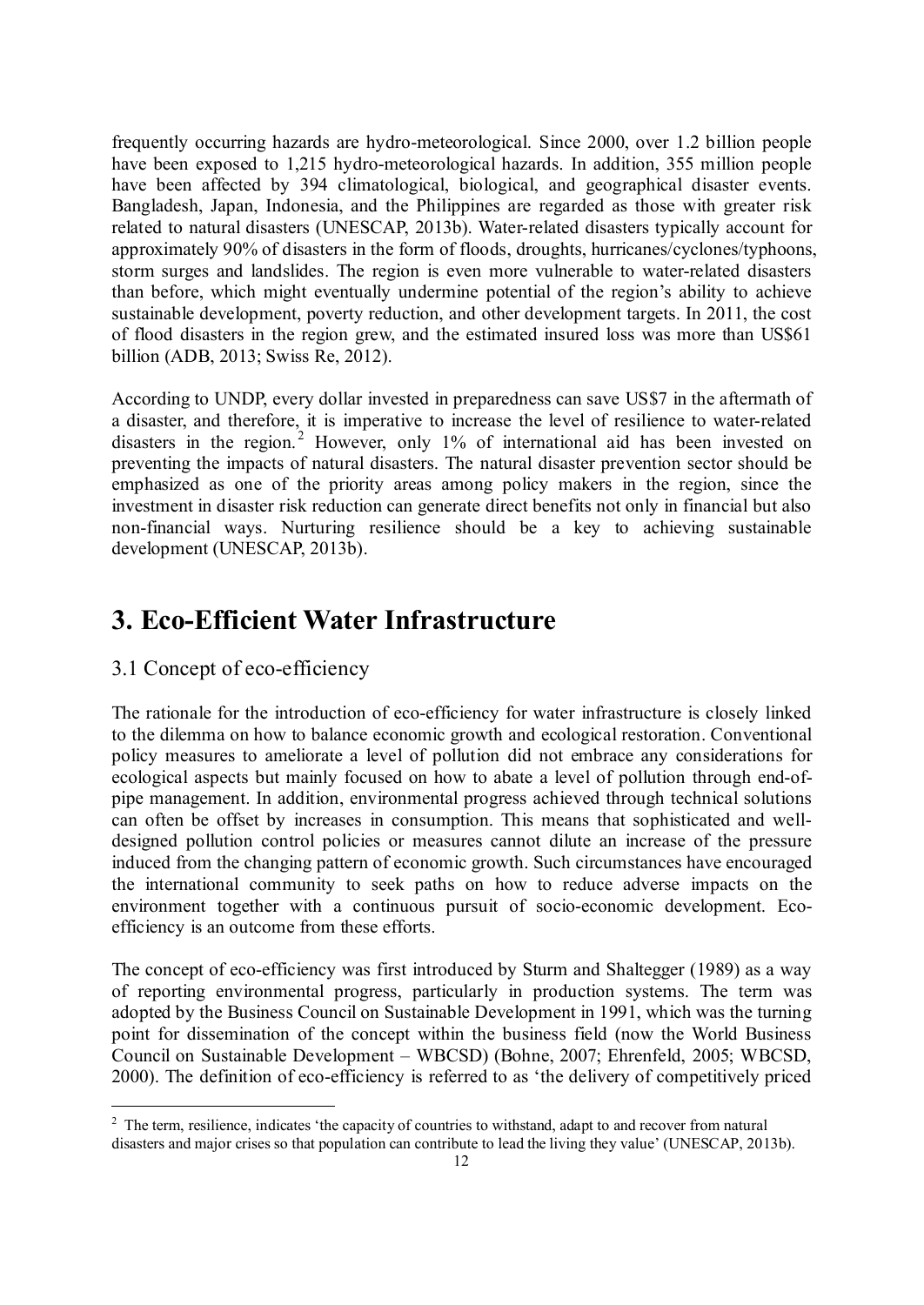goods and services that satisfy human needs and bring quality of life, while progressively reducing ecological impact and resource intensity throughout the life cycle to a level at least in the line with the earth's carrying capacity' (WBCSD, 2000). Eco-efficiency indicates more added values with less environmental impacts. This is also understood as a ratio of some measurement of economic value added to some measurement of environmental impact. The term, 'eco', refers to both economy and ecology. Eco-efficiency is measured through the simple equation as follows:

*Eco-efficiency = Product or service value Environmental influence* 

The practicability and theoretical significance of the concept is associated with its ability to reflect two of the three pillars of sustainable development, the environment and economy (Burritt and Saka, 2006; Ehrenfeld, 2005). There are two broad objectives of eco-efficiency. The first objective is to reduce the consumption of resources and the impact on the nature by minimizing, for instance, wastewater discharge, waste disposal and the dispersion of toxic substances. The second objective is to increase product or service value, i.e., product functionality, flexibility, and modularity. At the micro level, industrial companies or manufacturing lines opt for creating more value with less environmental impacts under the framework of eco-efficiency. At the macro level, each country is recommended to decouple environmental impacts from economic growth in order to achieve eco-efficiency (Brattebo, 2001).

Industrial and manufacturing companies in various sectors, including electronics, chemicals, metals, mining and forestry, have adopted eco-efficiency in response to the discourse of sustainable development. For instance, BASF, 3M, Dow, and Baxter International have produced company reports on measuring eco-efficiency of their business activities. Companies can maximize their productivity and commercial benefits through innovations whilst such activities do not cause natural environments to be damaged, especially decreasing impacts on natural resources. The idea of eco-efficiency has also been hailed in the business sector as an effective tool to assess environmental costs and physical environmental flows in the field of environmental management accounting for cleaner production (Burritt, and Saka, 2006). In the similar vein, eco-efficiency is useful in monitoring material and energy flows of stocks and life cycle thinking and entails the introduction of 3Rs – Reduce, Reuse, and Recycle (Ness, 2007).

At the macro-level, eco-efficiency can be applied to a set-up of national socio-economic development plans which are embodied with policies to ameliorate adverse impacts on the environment. The overall principle for eco-efficient socio-economic development plans is to ensure establishment of enabling environments for enhancing economic and social well-being concurrent with minimizing exploitation of resources and the amount of pollution. For instance, the European Environmental Agency (EEA) adopted the principle of eco-efficiency and relevant indicators to quantify the progress of sustainability with the goal of 'more welfare from less nature' and has emphasized decoupling resource overuse and pollutant release from economic development (EEA, 1998). An OECD report on eco-efficiency pinpointed the innovation as the key driver for the improvement of eco-efficiency and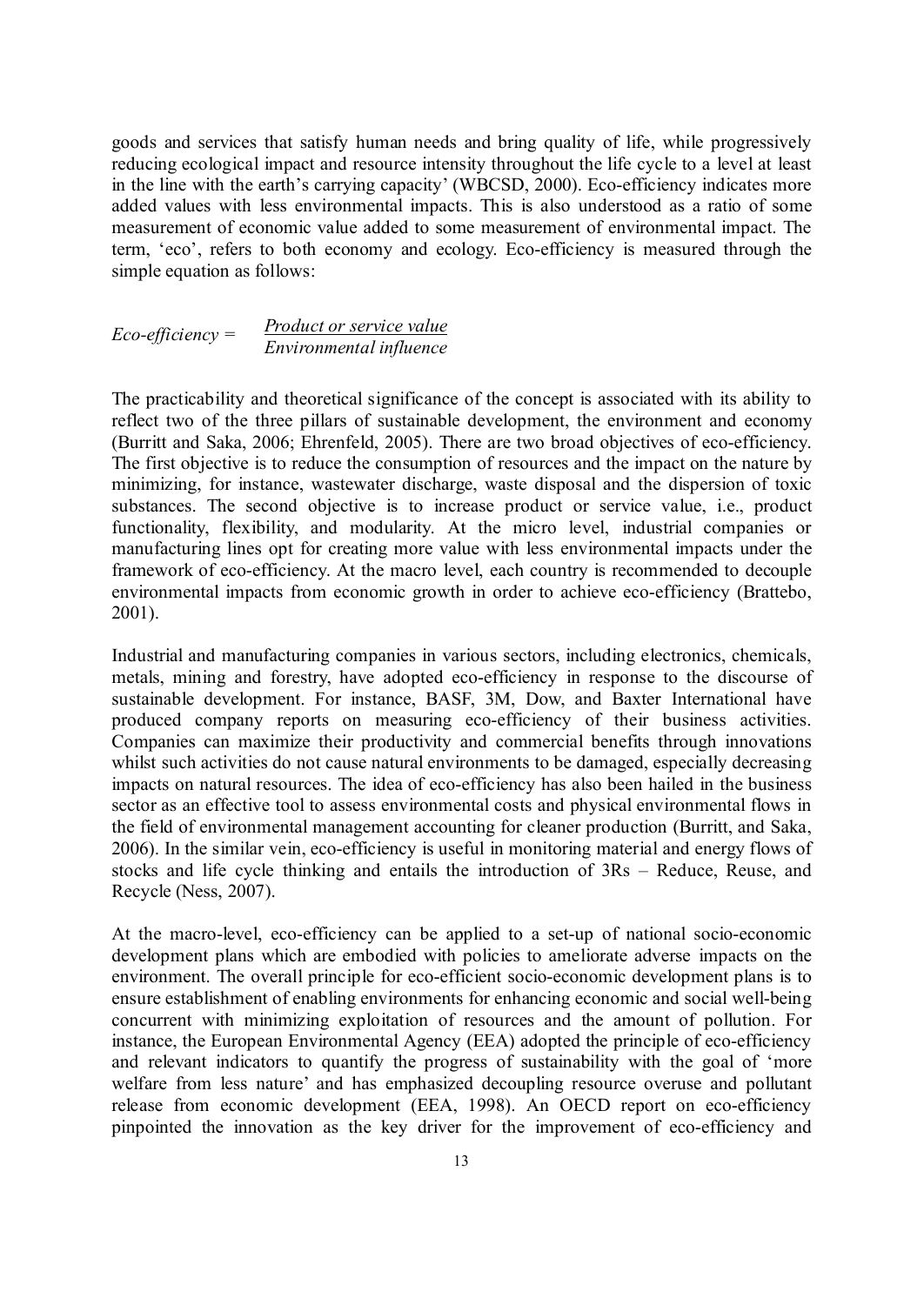explored a myriad of policy tools for applying eco-efficiency, i.e. strong competition, regulatory incentives, dissemination of best practices, and the presence of a good climate for innovation (OECD, 2002).

Individual countries, such as the US, Canada, and the Nordic countries, have sought to adopt eco-efficiency for socio-economic development and environmental management plans. For example, the US government adopted the idea of eco-efficiency as part of the strategy of the US President's Council on Sustainable Development (PCSD) for achieving sustainability in the mid-1990s. There were several policy instruments suggested by the US PCSD, including performance-based management systems, an extended product policy, a shift in tax policies, subsidy reform and the use of market incentives, in favor of promotion of eco-efficiency (US PCSD, 1996).

With regard to governmental policies for eco-efficiency, WBCSD (2000) recommends three principles. First, externalities are internalized, and second, resources and pollutions should be priced adequately. Third, perverse subsidies are demolished, and appropriate incentives are introduced to reward those who succeed in avoiding pollution. These principles can be applied to the water sector. For instance, subsidies for water, electricity, and oil in the agriculture sector should be abolished, the irrational pricing of tap water and wastewater services should be avoided, and setting the 'right' prices for wastewater treatment services are necessary. All of these are a prerequisite to internalization of environmental costs. Simultaneously, governments have to develop and implement economic instruments for incentives and law enforcement on polluters and take into serious account shifting tax from labor and profits to resource and pollution.

#### 3.2 Need of eco-efficiency for the water sector

Good access to clean water supply and proper sanitation services is one of the most basic foundations for developing countries to boost their socio-economic development. In order to achieve such fundamental platform, international communities have worked hard. The essential elements to improve basic water and sanitation services are piped water supply systems and large-scale and centralized wastewater treatment systems. In spite of tremendously positive outcomes brought about through these systems, i.e., scale effects and the consistency of services, there is growing recognition that such systems should be revised so as to cope with new challenges in the water sector. i.e., a high percentage of non-revenue water, a low degree of sanitation service coverage, and the deterioration of public health. In addition, economic losses from poor sanitation services take place in developing countries, for instance, in Cambodia, Indonesia, the Philippines, and Vietnam with an estimated of US\$ 9 billion per annum (UNESCAP, 2012a).

A critical issue in the municipal water supply sector is how to tackle the non-revenue water challenge. At the global level, non-revenue water costs approximately US\$ 14 billion per annum, and one third of the cost stems from developing countries. An eco-efficient approach to resolving the issue of non-revenue water is to introduce decentralized water infrastructure. Such a new attempt, however, needs more efforts from central and local authorities to consider at the time of planning and construction of infrastructure in an integrated way. In addition, financial viability should be double-checked with regard to the introduction of new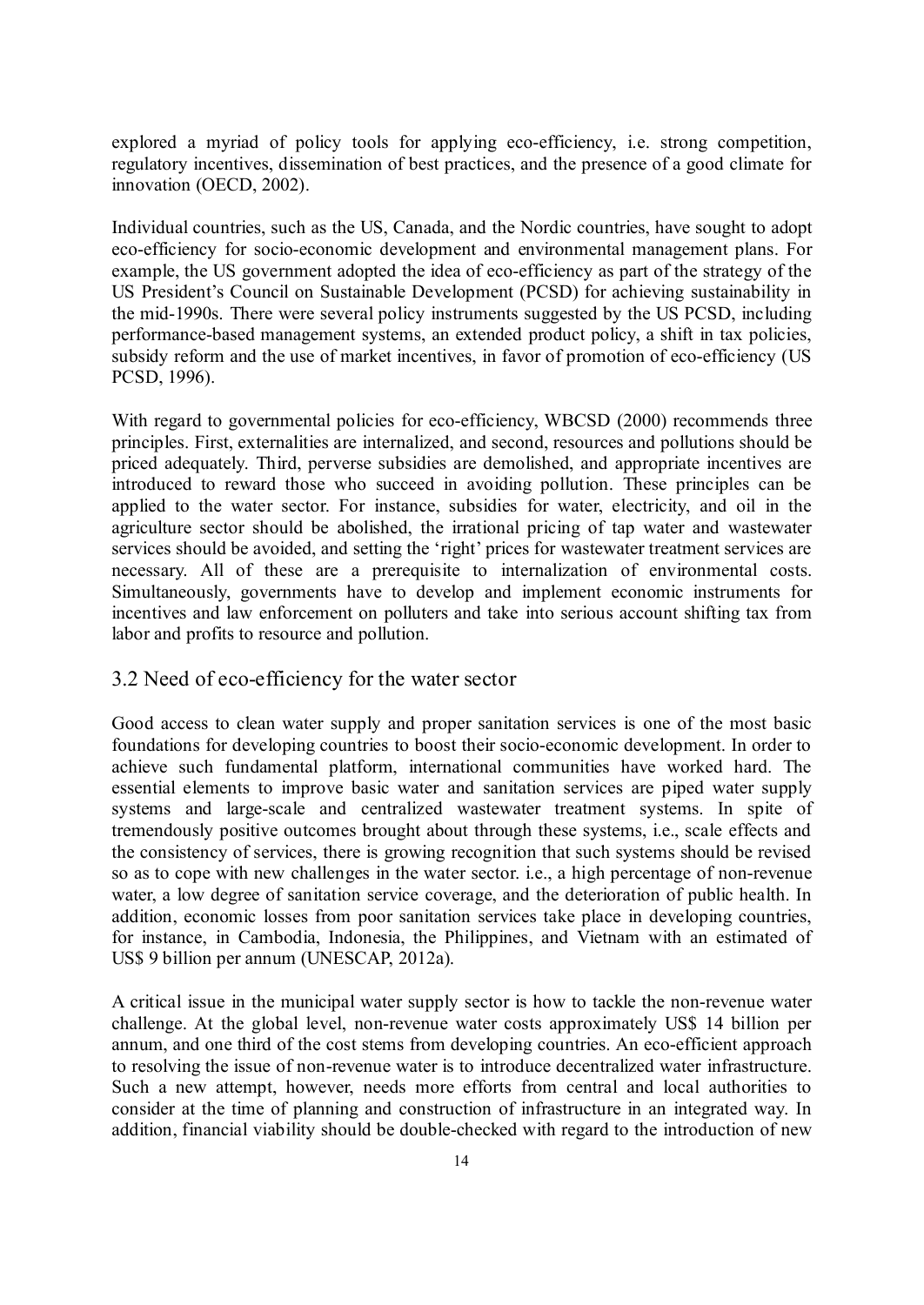water tariff systems. It may be necessary to revamp the water pricing structure so as to finance the newly established eco-efficient water infrastructure. The key to achieving ecoefficiency in water infrastructure is to diversify the water management system and to adopt an integrated approach with the careful consideration of local contexts (UNESCAP, 2012a).

An inadequate management of water resources can bring about adverse impacts at the macroeconomic level. For instance, the interconnectedness of climate change and water should never be under-emphasized. Climate change often spawns unprecedented extreme floods and droughts, which eventually cause human losses and economic downturn. One of the recent major flood events took place in Thailand, 2011 in which 13.6 million people were affected. The Thai government estimated the total amount of US\$ 45.7 billion as the economic damages, and the overall GDP growth rate of the country in 2011 was shrunk from 3.5 to 2.6% (ADB, 2013; Yuvejwattana and Suwannakij, 2011).

#### 3.3 Eco-efficient water infrastructure

In order to explore the application of eco-efficiency to water infrastructure, it is worthwhile to clarify the essence of infrastructure. The term, infrastructure, indicates physical infrastructure such as dams, embankments, piped water supply facilities, wastewater treatment facilities, sewers, and aqueducts. In addition, infrastructure includes non-physical or institutional infrastructure such as laws, regulations, regulatory programs, government bureaus, and civil society groups including environmental NGOs. Therefore, in order to assess the ecoefficiency of water infrastructure in countries, it is necessary to look into the dimensions of non-physical as well as physical infrastructure issues. Eco-efficient water infrastructure is defined as the combination of physical and non-physical infrastructure in the water sector for achieving an optimal level of water utilization and a less burden to limited water resources.

Eco-efficient water infrastructure embraces physical infrastructure in water and sanitation services, flood control and drought management, and ecosystem restoration. This approach requires the sustainable processes of design, construction, operation and maintenance with less environmental impacts. Non-physical infrastructure includes institutional frameworks and policy measures, which entail an optimal level of water utilization and a lesser burden on limited water resources. The application of eco-efficiency to water infrastructure is closely associated with the implementation of the life cycle principles in planning, design, construction, operation and maintenance. Also the establishment of institutional measures for eco-efficient water infrastructure should be guaranteed, including relevant legal, economic and regulatory instruments (UNESCAP, 2011). Figure 1 shows the concept of eco-efficiency water infrastructure.

Figure 1. Concept of Eco-Efficient Water Infrastructure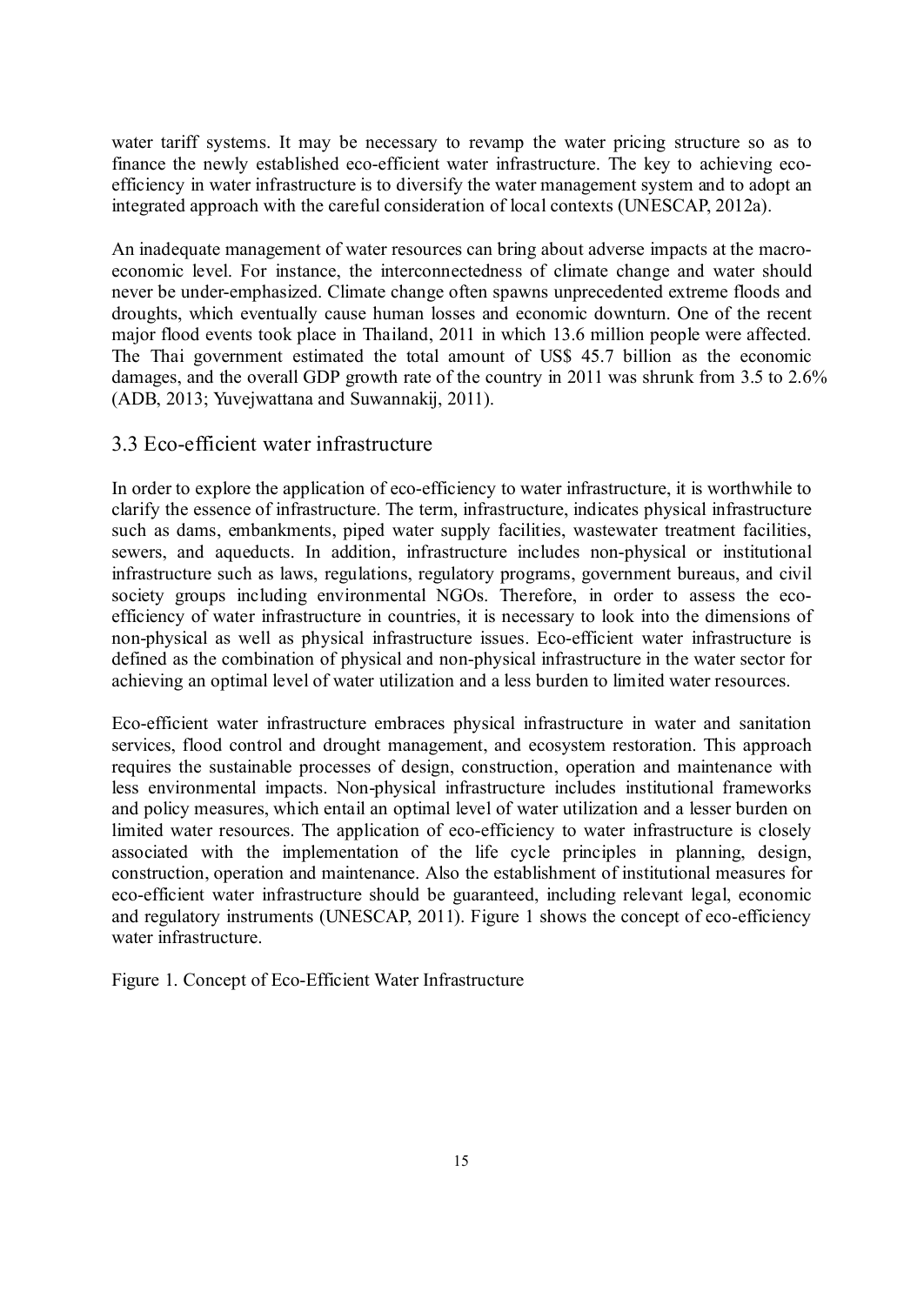

Source: UNESCAP (2011).

The conceptualization of eco-efficient water infrastructure implies the significance of balanced policies for tackling physical and non-physical dimensions. In many developing countries, various projects related to physical infrastructure have been over-emphasized thanks to socio-economic and political reasons. These projects are often decided by the elite at the central government without consideration of local environmental circumstances, which brings about inefficient water supply and wastewater treatment services, flood prevention and drought management systems, and ecosystem rehabilitation projects. In addition, centrally planned and controlled water and wastewater systems are energy-intensive, environmentally unfriendly, over-invested, and ill-designed against local needs. There is growing need for introduction of ecologically and economically efficient policies for water infrastructure with accommodation of decentralization and community-centered approaches.

An introduction of institutional reform in the water sector is urgent and a prerequisite for the success of establishment of eco-efficient water infrastructure. However, institutional reform in the water sector is not simple. For example, a rationalization of water and wastewater tariffs at the cost recovery level should be one of the primary principles for demand management, which reduces unnecessary water consumption in households, industrial and commercial units, and agricultural areas. However, this policy reform may lead to social resistance from different groups and even result in social conflict. This political risk often prevents policy-makers from executing a bold move for reform measures in the water sector. Nevertheless, the guarantee of enabling environments for the water sector will be the key to success of implementing eco-efficient water infrastructure. In particular, developing countries have to launch their institutional reform soon as possible so as to institutionalize the principles of eco-efficiency for the water sector.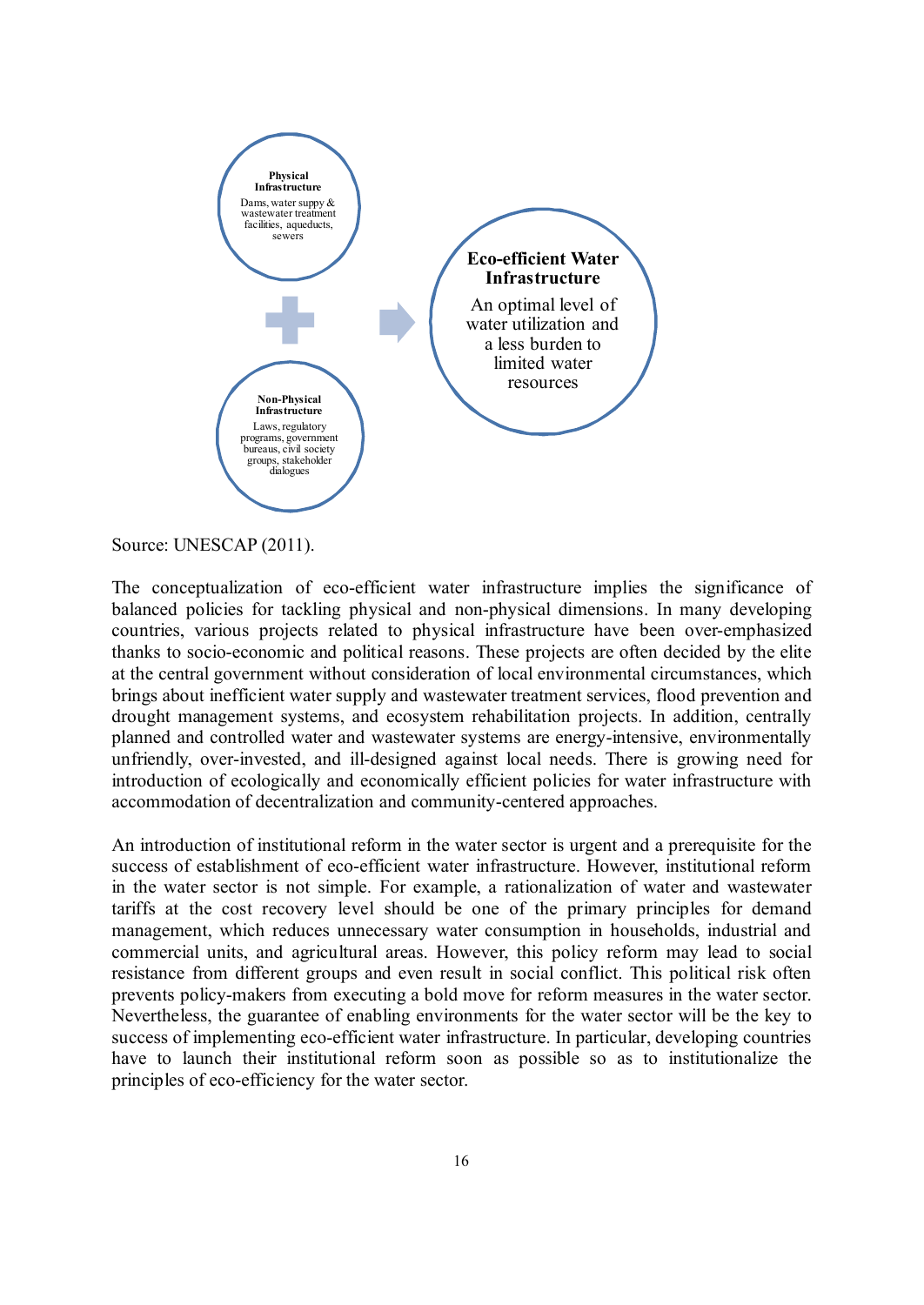## 4. Implementation of Eco-Efficient Water Infrastructure Projects

#### 4.1 Good practices in eco-efficient water infrastructure

Since the concept of eco-efficient water infrastructure was first coined by UNESCAP in 2008, the innovative approach has been well received by the countries in Asia and the Pacific. There have been a list of relevant local projects, including the pilot projects. Economic benefits derived from the development of eco-efficient water infrastructure can be quantified from a few examples. The better access to clean water and sanitation services can make substantial contribution to economic growth via an increase of productivity and the enhancement of public health. UNESCAP (2012b) refers to the examples of the extent to which good water systems can have a positive impact on public health. An adequate level of access to clean water and efficient sanitation services can save US\$ 63 billion per annum. Relevant health care savings are estimated at US\$ 340 billion for individuals and US\$ 7 billion for health agencies. In numerical terms, benefits of US\$ 85 billion per annum can be made from the achievement of the Millennium Development Goals (MDGs) for water and sanitation services.

The following practices are recommended to the member countries in UNESCAP. The examples are closely linked to cutting-edge and environmentally friendly technologies and programs where water and other environmental components are managed in a sustainable way. The examples are small-scale multipurpose dams, eco-efficient groundwater management, eco-efficient desalination plants, the Low Impact Development (LID), the ABC Waters Program of Singapore, and Green School. These cases embrace a series of characteristics that are reflected in the chapter of Policy Measures in this report (See Table 1).

|                                            | <b>IWRM</b> for<br>Urban<br>Development | Decentralization | New Waters | Stakeholder<br>participation | Eco-<br>efficiency<br>education |
|--------------------------------------------|-----------------------------------------|------------------|------------|------------------------------|---------------------------------|
| Small-scale<br>multipurpose<br>dams        |                                         |                  |            |                              |                                 |
| Eco-efficient<br>groundwater<br>management |                                         |                  |            |                              |                                 |
| Eco-efficient<br>desalination<br>plant     |                                         |                  |            |                              |                                 |
| Low Impact<br>Development                  |                                         |                  |            | .                            |                                 |
| <b>ABC</b> Waters<br>Program               |                                         |                  |            |                              |                                 |
| Green<br>School                            |                                         |                  |            |                              |                                 |

Table 1. Good practices in eco-efficient water infrastructure for urban development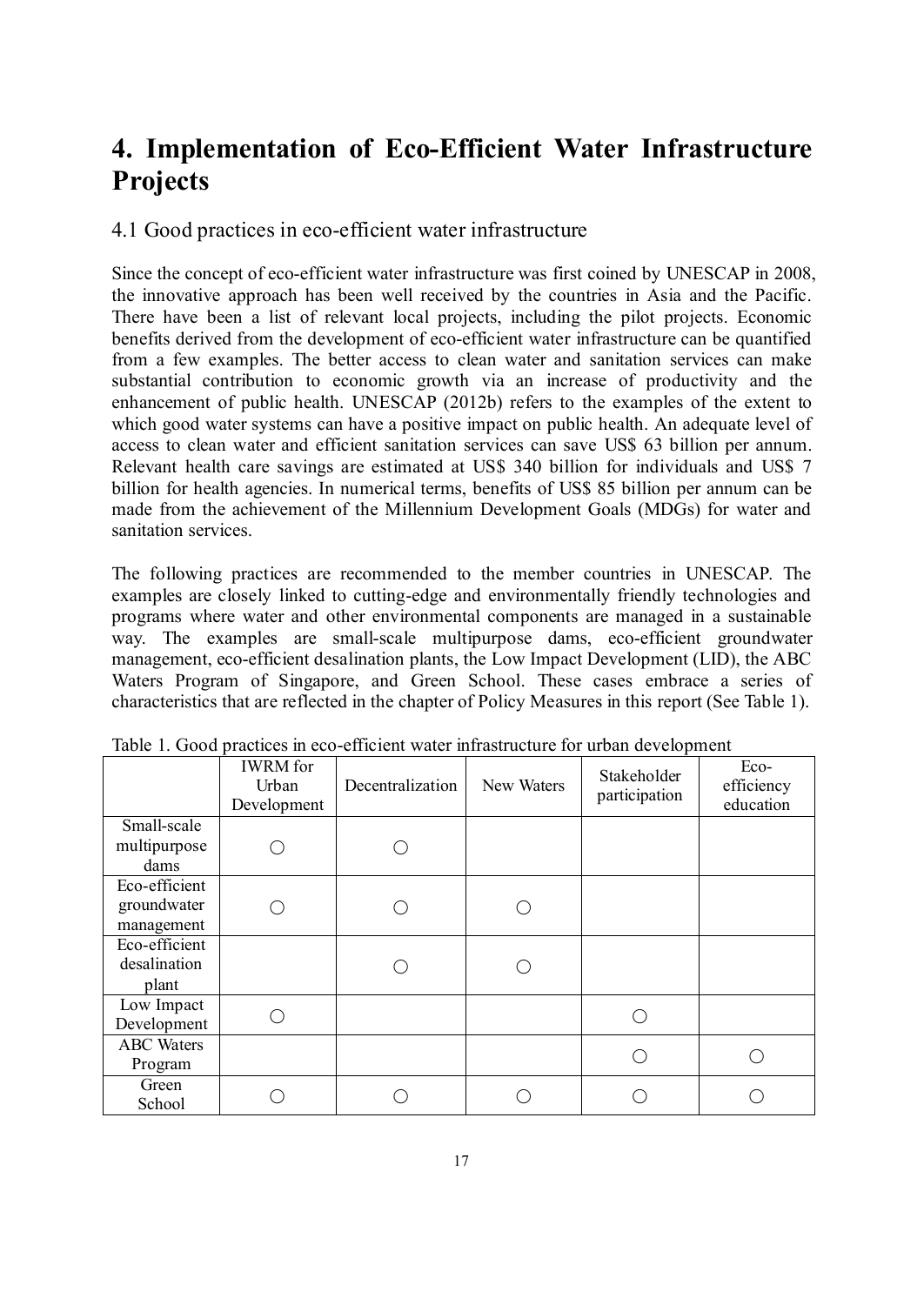#### *Small-Scale Multipurpose Dams*

Population growth, industrialization, and urbanization deteriorate stream flow regimes, especially in small streams, and the phenomena have been aggravated by climate change. Flood events, debris flows and landslides often entail natural disasters at small watersheds in mountainous areas. Local residents living along the mainstream of large rivers in many countries are relatively safe from floods, droughts, landslides and debris flows because of steady water supply from large-scale dams, associated water supply networks, and flood prevention systems. By contrast, those who dwell along small river basins are largely prone to a variety of natural disasters and an inadequate level of water supply services. One of the best possible solutions is to install decentralized or distributed water infrastructure system (UNESCAP, 2011).

The conventional approach to water management through large-scale dams has triggered multi-faceted impacts on the environment, which rings a bell to environmentalists. Possible negative impacts caused by large-scale dams have heavily been criticized by environmentalists, which, in turn, provides a new opportunity for engineers to explore innovative ways on how to minimize negative influences on ecosystems in building dams. This is one of the year-long discourses in international environmental politics – environment and development in parallel. Although multi-functional dams are economically efficient, dam engineers should ensure ecological efficiency. Small-scale multipurpose dams can be alternative methods to achieve eco-efficiency. Sabo dams<sup>3</sup> and small-scale hydropower dams are useful practices, and the Yangyang Small-Scale Dam in the Republic of Korea is shown in Figure 2, which was built and began operation in 2005 with an installed capacity of 5,804 MKW per annum (UNESCAP, 2011).



Figure 2. Small-Scale Dam in Yangyang, Kangwon Province, the Republic of Korea

Source: UNESCAP (2011).

-

<sup>&</sup>lt;sup>3</sup> Sabo dams built in the upstream areas of mountain streams accumulate sediment and suppress production and flow of sediment. Those built at the exits of valleys work as a direct barrier to a debris flow which has occurred. International Sabo Network http://www.sabo-int.org/dott/ (accessed 21 November 2013).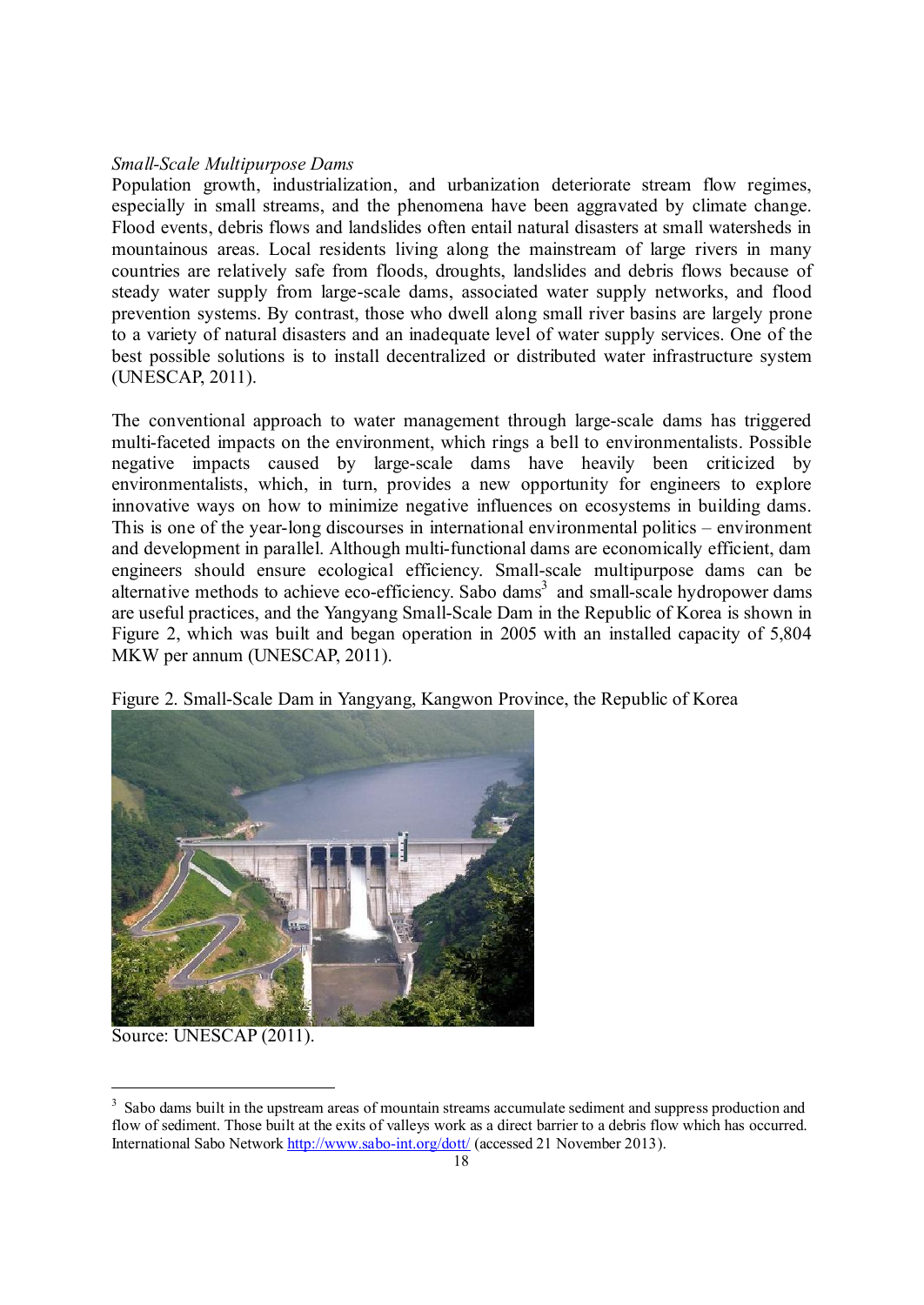As describe above, small-scale multipurpose dams can meet a variety of local demands, i.e. augmentation of water supply for households, irrigation projects, and industries, electricity generation, flood prevention, and inland navigation. These facilities may bring about negative impacts on the environment but the impacts are minimized, and ecological efficiency is improved.

This new type of eco-efficient water infrastructure often embrace a constellation of positive benefits. First, these multi-purpose dams are built in order to maximize economic efficiency. Second, these dams can protect local communities against natural disasters, i.e. floods, debris flows, and landslides. Third, local small-scale dams designed for local circumstances are particularly useful providing steady water supply for households as well as other purposes, such as emergency water, in-stream flow, and water for the agricultural sector. Fourth, smallscale multipurpose dams can minimize adverse impacts of dam construction on the environment. Fifth, the new type of dams can provide a good venue for recreation activities. Last, these facilities can guarantee environmental and ecological protection through the provision of fish passages and in-stream flow regulations favoring water related leisure activities, fisheries, inland navigation, and irrigation projects (UNESCAP, 2011).

#### *Eco-efficient Groundwater Management*

Groundwater resources are useful for drinking, gardening, irrigation, and other various purposes. In many developing countries, groundwater resources are managed at individual or community levels. Because of that, this invaluable water resource is often neglected or illmanaged by water authorities, which often results in under-utilization or overexploitation by local users without relevant permits. In addition, the trend of rapid urbanization in developing countries in Asia and the Pacific over the past few decades has exacerbated such phenomena.

The overexploitation of groundwater resources often leads to depletion of groundwater resources. In addition, this trend has spawned a series of negative chain effects, including land subsidence or soil erosion, landslides, salinization of arable land, and ecosystem disruption. In particular, land subsidence derived from the drop of groundwater table and saltwater intrusion into arable land are the most serious problems in developing countries. These issues are related to the issues of universal access to water and wastewater services as well as food security. In addition, less groundwater resources can trigger a decrease of water flow to local streams and rivers, which jeopardizes ecosystems (Figure 3).



#### Figure 3. Impacts of Overexploitation of Groundwater

Source: UNEP (2003).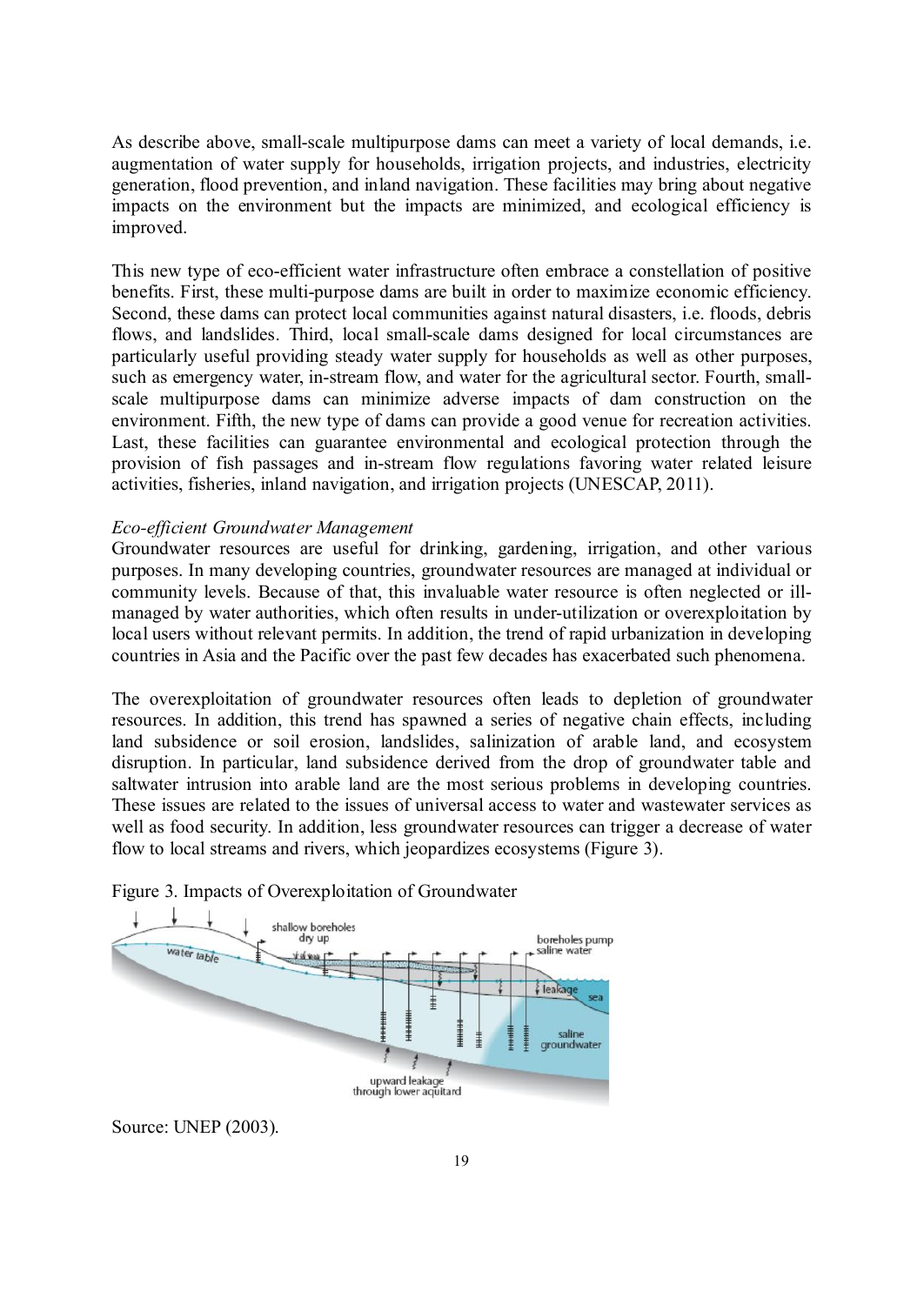In order to avoid these challenges, eco-efficient groundwater management should be considered. The systematic monitoring and recharge system is a feasible solution. This system is implemented under the repeated cycling framework from groundwater pumping, groundwater depletion to aquifer recharge (See Figure 4). The process illustrates an important element in the principle of eco-efficiency for water infrastructure – water reuse and recycling (UNESCAP, 2011). Coupled with the new system, it is necessary to introduce institutional reform in regulating groundwater resources, i.e. an issuance of groundwater use permit, regular monitoring of groundwater tables, and close investigation of adverse impacts from overexploitation of groundwater resources at the national as well as community levels.

Figure 4. Eco-Efficient Groundwater Management Cycle



Source: UNESCAP (2011).

#### *Eco-efficient Desalination Plant*

Desalination is a viable option to make stable water supply for water scarce regions including Middle East, Northern Africa, and Southern European countries. Recently, more water stressed areas, i.e. the eastern coast of China, have taken into serious consideration the adoption of desalination plants to resolve water scarcity.

The most common desalination process is thermal process. But thermal desalination plants consume a vast amount of fossil fuels that emit carbon. The conventional approach in desalination lacks economic efficiency due to the high processing cost. The range of production costs for desalination plants in various regions range from US\$1.0 to  $1.8/m<sup>3</sup>$ (Frioui and Oumeddour 2008). Therefore, thermal desalination plants have actively been adopted primarily in oil rich countries, such as the United Arab Emirates, Saudi Arabia, and Oman. This type of desalination plants does not conform to the global climate change mitigation policy, which connotes that the thermal desalination plants do not embrace ecological efficiency.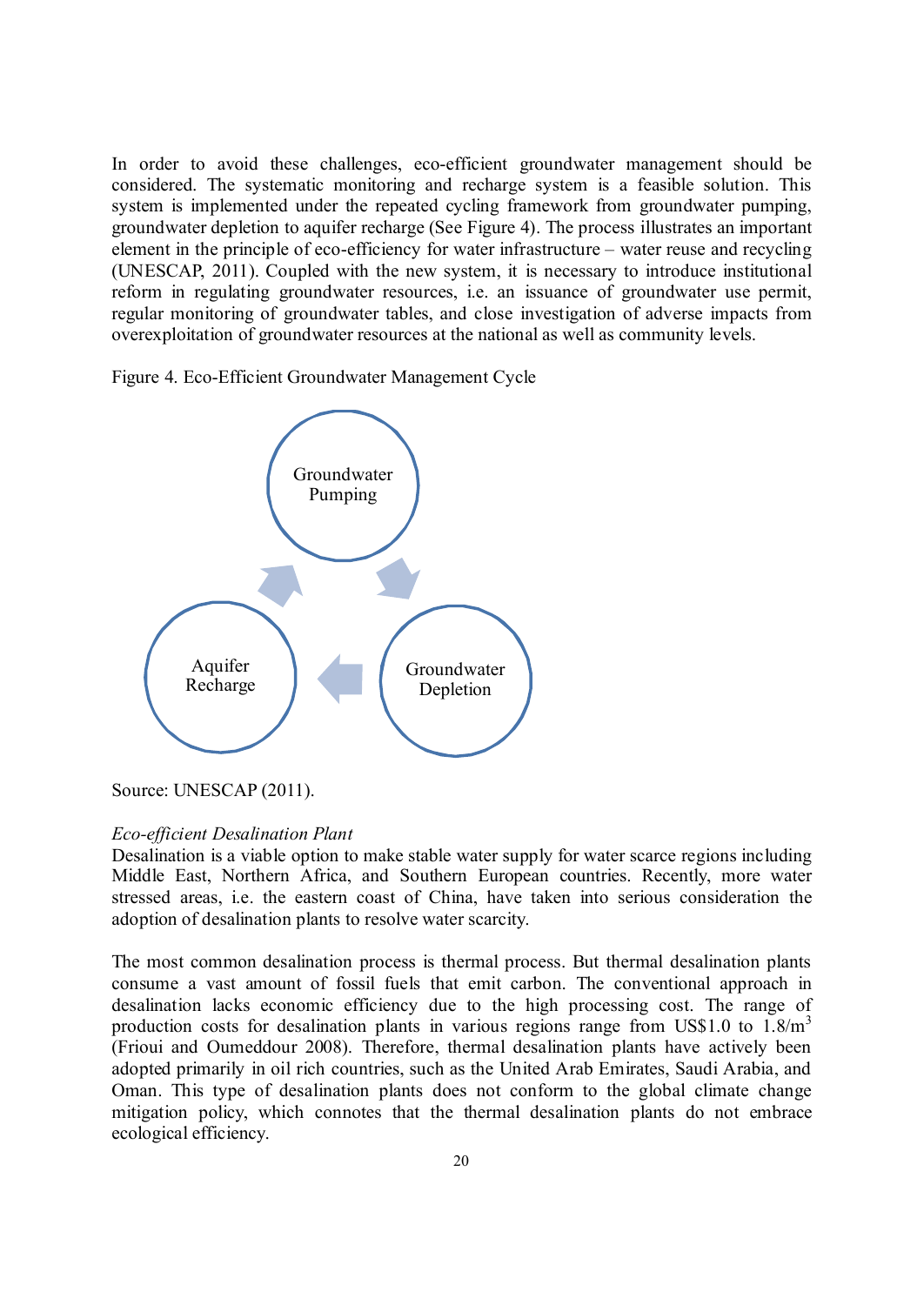Innovative solutions to seek eco-efficiency in desalination processes have been devised and proposed, including the Membrane Distillation (MD), the Reverse Osmosis (RO), and Electrodialysis (ED). MD indicates a thermally driven membrane process in which a hydrophobic microporous membrane separates a hot and cold steam of water. RO is a pressure-driven process that separates salty elements and freshwater with different concentrations across a semi-permeable membrane. Electrodialysis has been practiced for desalination of brackish water for the past three decades and utilizes an electric field to move the salt ions in the brackish water (Figure 5) (Charcosset, 2009).

Figure 5. Hollow-Fiber Membranes in a Large Reverse Osmosis Desalination Plant



Source: UNESCAP (2011).

Desalination studies have shed light on increasing productivity with less environmental impacts. The nexus between water and energy has been a year-long research topic in the desalination industry. MD, RO and ED have widely been received and adopted in many desalination plants, because these technologies have paved the way for desalination managers to resort to less fossil fuels, which results in reducing costs and achieving economic and ecological efficiency.

Renewable energy options such as solar, wind, and geothermal energy have been highlighted as new energy sources to make desalination processes economically and ecologically efficient. Take an example of the combination between reverse osmosis and solar power (Figure 6). A desalination plant, powered by solar energy, is similar with a stand-alone system at a location without electricity grid. The significance of the system lies in the fact that solar-powered desalination plants work well for small-sized local communities within or away from large cities. This also means that energy-scarce local communities can have better access to clean water through this system in semi-arid and arid areas. This type of plants is often found in the remote areas of the Egyptian desert, rural areas of Jordan, and remote communities in Australia (Charcosset, 2009; Mathioulakis et al., 2007).

There are some challenges related to this option. Reverse osmosis requires high power pressure and consume a large amount of energy. Solar photovoltaic (PV) systems as seen in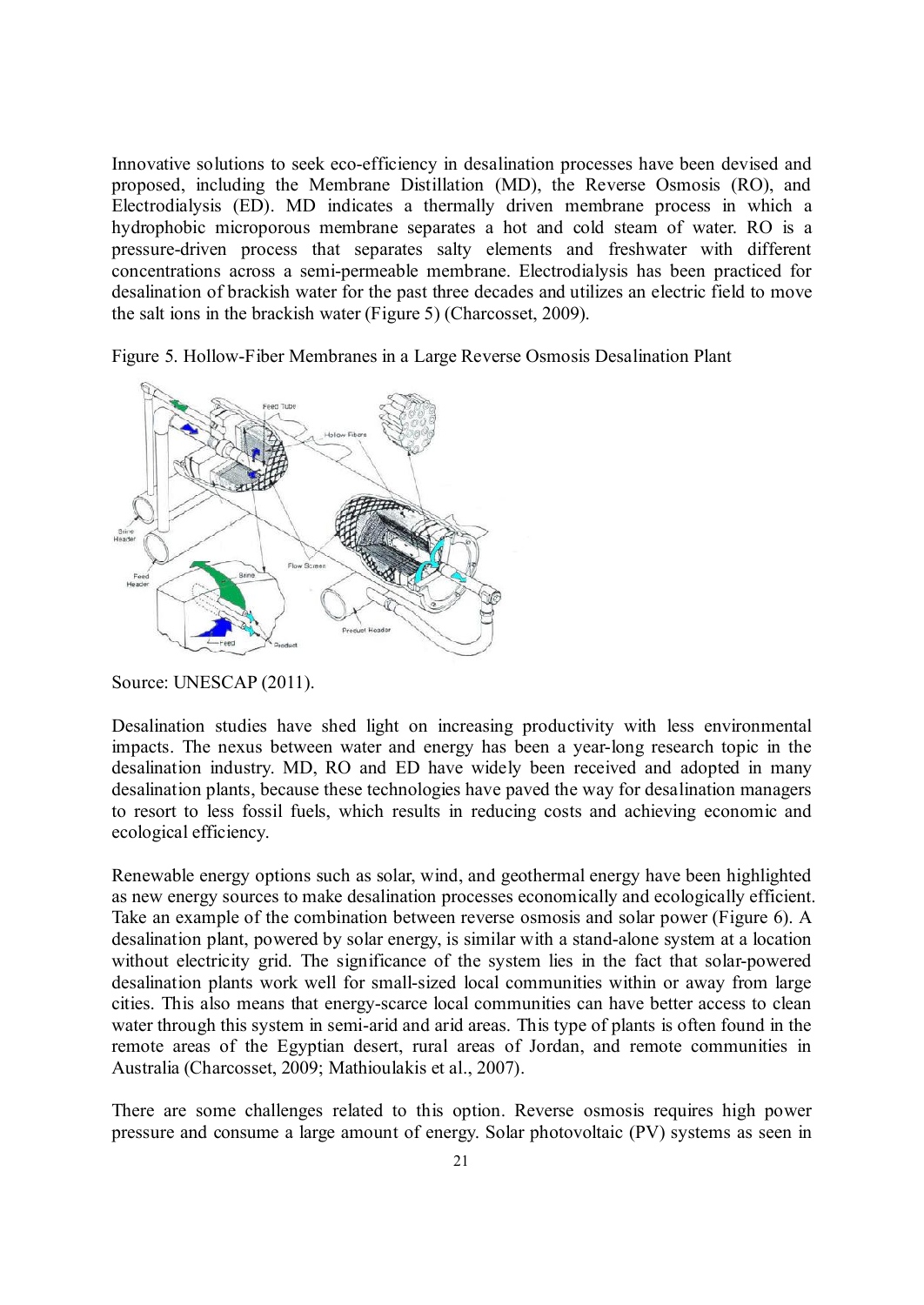Figure 6 do not require fossil fuels for generating energy in the desalination process but need a great deal of energy to manufacture solar panels (UNESCAP, 2011). In addition, a range of environmental impacts have to be discussed. Discharged water from desalination plants can increase temperatures in seawater, and the residues from pre-treatment and cleaning chemicals, as well as heavy metals from corrosion, may cause ecosystem damage on the ocean bottom (Lattemann and Hopner 2008). It is vital to tackle possible adverse impacts from desalination plants through environmentally friendly and energy saving technologies and related institutional setting and regulatory frameworks. And it is necessary to closely monitor the operations and maintenance of desalination plants. The new types of desalination plants reflects continuous efforts to maximize economic efficiency and achieve ecological efficiency at the same time.

Figure 6. Reverse Osmosis with Solar Photovoltaic (PV) Plant



#### *Low Impact Development (LID)*

The Low Impact Development (LID) is a new approach to water infrastructure, particularly appreciating ecological efficiency as well as social inclusiveness in urban areas. LID was introduced in the United States in the late 1990s as a means to mitigate the negative impacts of increasing urbanization and impervious surfaces. The main purpose of this approach is to preserve the pre-development hydrology of a site. Compared with the typical storm water design, the LID design advocates more prudent approach at the planning stages so as to preserve the site as much as possible in an undisturbed condition. If any disturbances are necessary, the LID approach ensures the reduction of the impact on the soils, vegetation, and aquatic systems on the site.

More importantly, the LID approach intends to maintain the pre-development runoff volume whereas the conventional approach to storm water management concentrates on the control of peak flow rates. The examples of facilities created from the LID concept are bio-retention or rain gardens, permeable pavements, rain barrels and vegetated roof systems or green roofs (Dietz, 2007). Conventional storm water management strategies focus on large-scale, centralized treatment plants, and water storage facilities. LID puts an emphasis on local and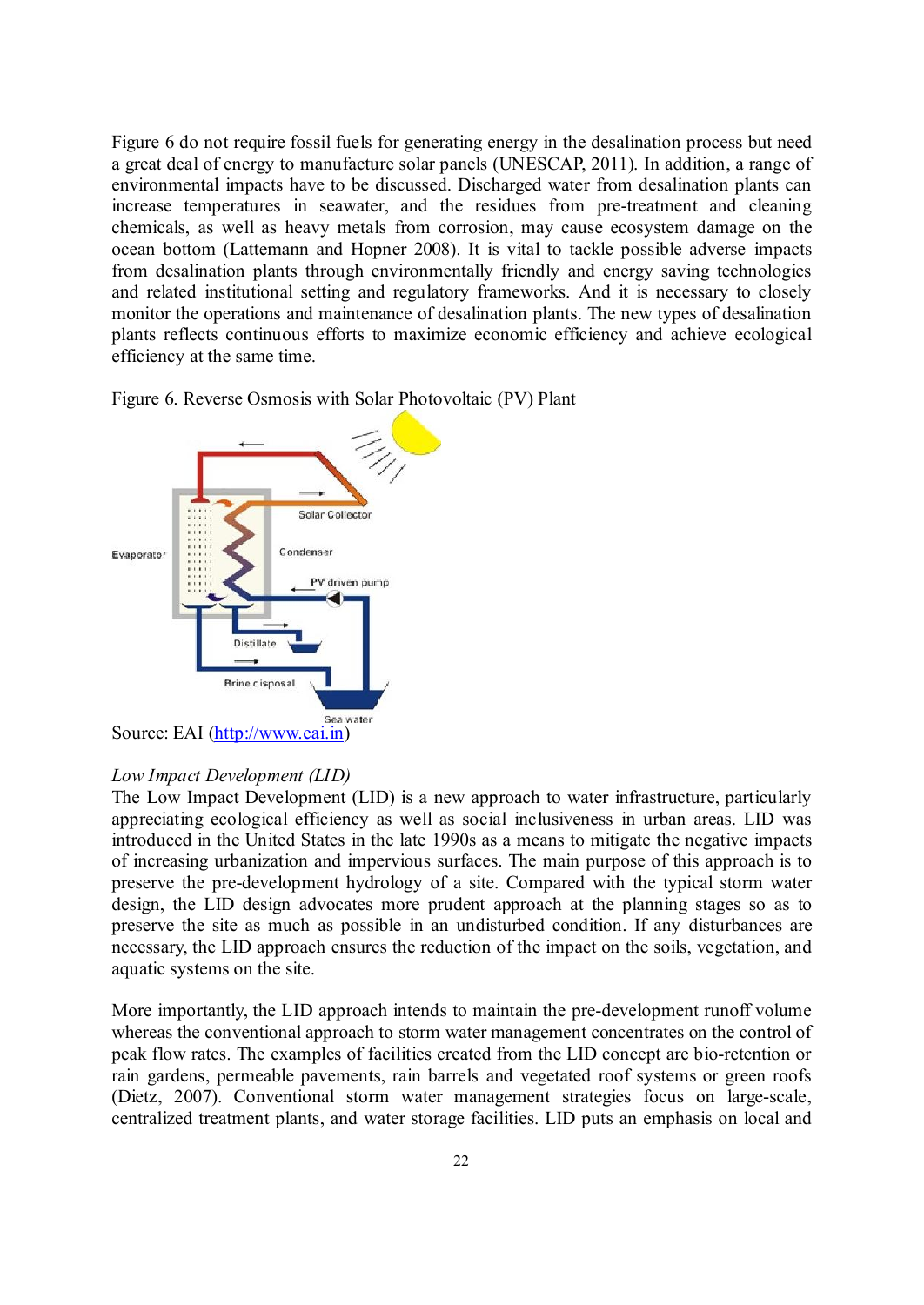decentralized methods that preserve natural systems and rainwater on a site and helps turn storm water from a waste product to a resource (UNESCAP, 2012a; US EPA, 2013).

Lee et al. (2013) displays the recent research of LID design for a new town of Cheon-an city, the Republic of Korea. The country witnessed an unprecedented level of flood damages in urban areas in 2010 and 2011, which kindled growing interests in LID and decentralized rainwater management as a new platform to decrease the hydrologic impacts of urbanization and to ameliorate flood damages. The study results on the new town of Cheon-an city indicate that if the LID approach were introduced, the storm water runoff would be reduced at 6-16% (peak runoff) and 33-37% (runoff volume) compared with conditions prior to the introduction of LID (See Figure 7). This implies that LID can play an instrumental role in reducing flood damages in urban areas, and recharge groundwater resources, thereby providing a sufficient amount of water for ecosystem rehabilitation.

Figure 7. Low Impact Development Study on Cheon-an City, the Republic of Korea



Source: Lee et al. (2013).

#### *ABC Waters Program*

The validity of eco-efficiency in water infrastructure lies in enhancement of the overall quality of life of local residents. Malone-Lee (2011) maintains that eco-efficiency is useful improving existent processes in water resources management. In addition, the eco-efficient approach leads to creation of new products and exerts a positive impact on markets by introducing innovative ideas and way of thinking alongside new rules.

Malone-Lee's arguments stem from the experiences of Singapore with regard to the 'ABC Waters' program. A represents 'Active,' which encourages local residents to be involved in diverse water activities, and B for 'Beautiful', which aims to integrate reservoirs and waterways with the urban landscape. C means 'Clean', which improves water quality. The project intends to shift the policy emphasis related to construction and operation of water infrastructure, from cost to value, from mono-use (i.e., flood control and water supply) to multi-functionality (i.e., beautification, cleansing and community engagement). In addition,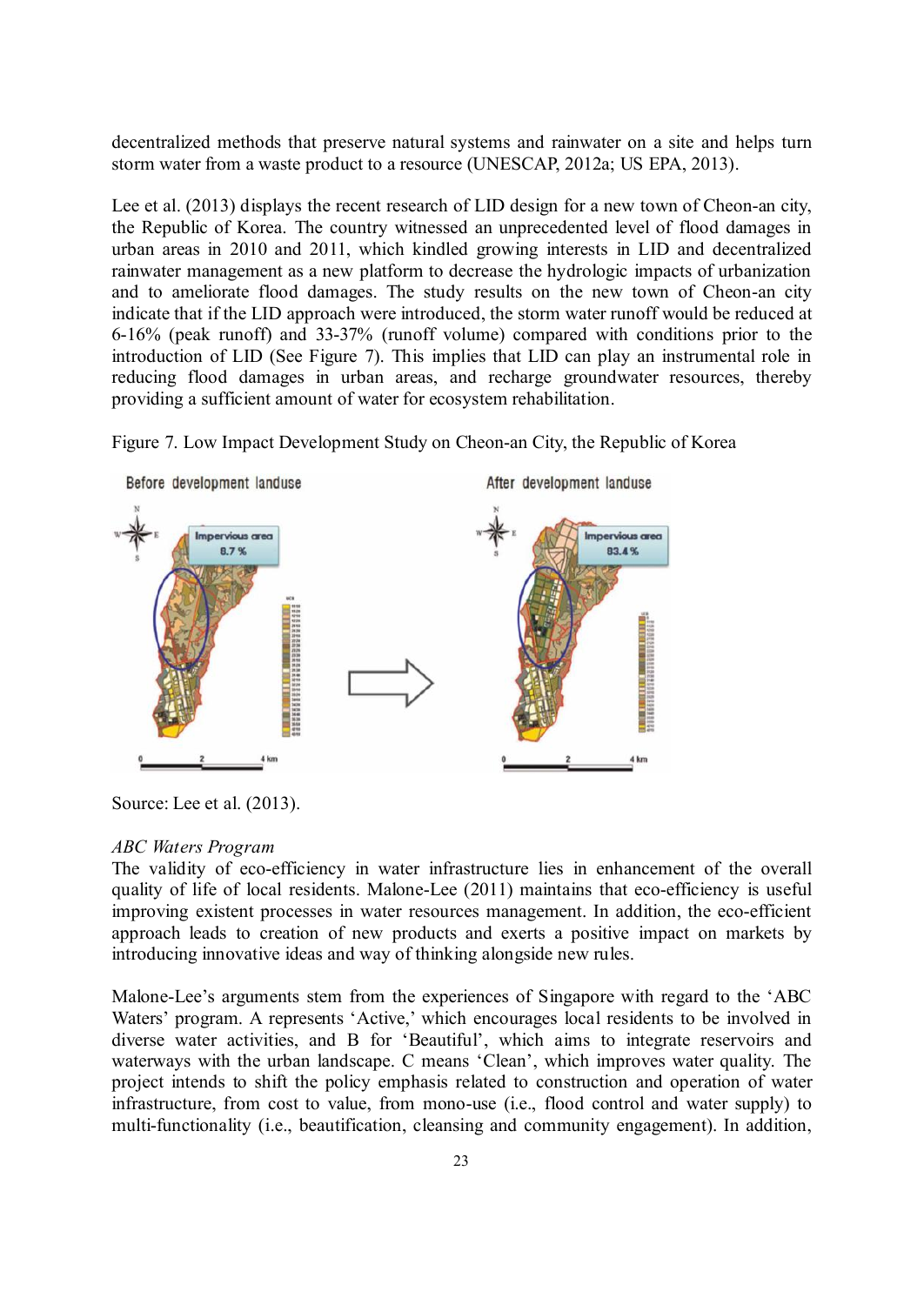the project facilitates active engagement of the public in water infrastructure, which culminates in bridging water infrastructure with social life and community well-being (Malone-Lee, 2011).

The case of the ABC Waters Program of Singapore explicitly elucidates the extent to which the eco-efficiency of water infrastructure can contribute to the improvement of the quality of living of local residents in urban areas. Eco-efficient water infrastructure can not only provide a solid foundation for continuous socio-economic development and increase the sustainability of urban areas but also help achieve a better quality of living in urban settings.

#### *Green School*

Green school is defined as an environmentally friendly and resource-efficient school. Green school nicely fits in the concept of green growth by encompassing the element of ecoefficiency and integration in the fields of school planning, designs and constructions. This approach includes the integrated principle of resource efficiency, eco-efficient technologies and materials, and the conservation of green space and the environment. In addition, as for the education purposes, green school raises the ecological awareness of students and broader school communities, including teachers, students' families and neighbors, on the significance of the low carbon, resource-saving lifestyle as one of the key elements of sustainable development and poverty alleviation (Hong, 2013).

This new type of school is even more significant for urban water management, since the growth of population in urban areas of developing countries has brought about more pressure on water availability as discussed earlier. The intensity of resource consumption in urban areas, including water, urgently requires a new approach to resolving the complexity of challenges in various fields, including solid waste management, water supply, sanitation, and urban drainage and flood management. Green schools in cities can pioneer diverse education programs and pilot projects, which can later be trickled down to semi-urban and rural areas as good practices (GWP, 2013).

The distinct features of green school are fourfold. First, this approach advocates resource efficient schools including water, energy, and materials. Second, innovative architectural designs and building codes are introduced. Third, the green schools are designed to be disaster-resilient. Fourth, the green schools pursue partnerships with diverse stakeholders including the private sector, school communities and the general public. Fifth, the ecoefficient and socially inclusive practices embedded in the green schools serve as useful examples for educating future leaders (Hong, 2013).

As one of the good practices in green school, Hong (2013) refers to the case of the Republic of Korea. The Korean government has embarked on the Green School Initiative, primarily led by the Ministry of Education, Science and Technology, and part of the Environment-friendly Green School Development Project since the launch of low carbon green growth strategy in 2009. The total planned investment for the project reached around US\$ 300 million. The government also enacted the Green Building Creation Support Act and introduced the Korea Building Design Criteria for Saving Energy, which encouraged new schools to adopt the Green School Initiative.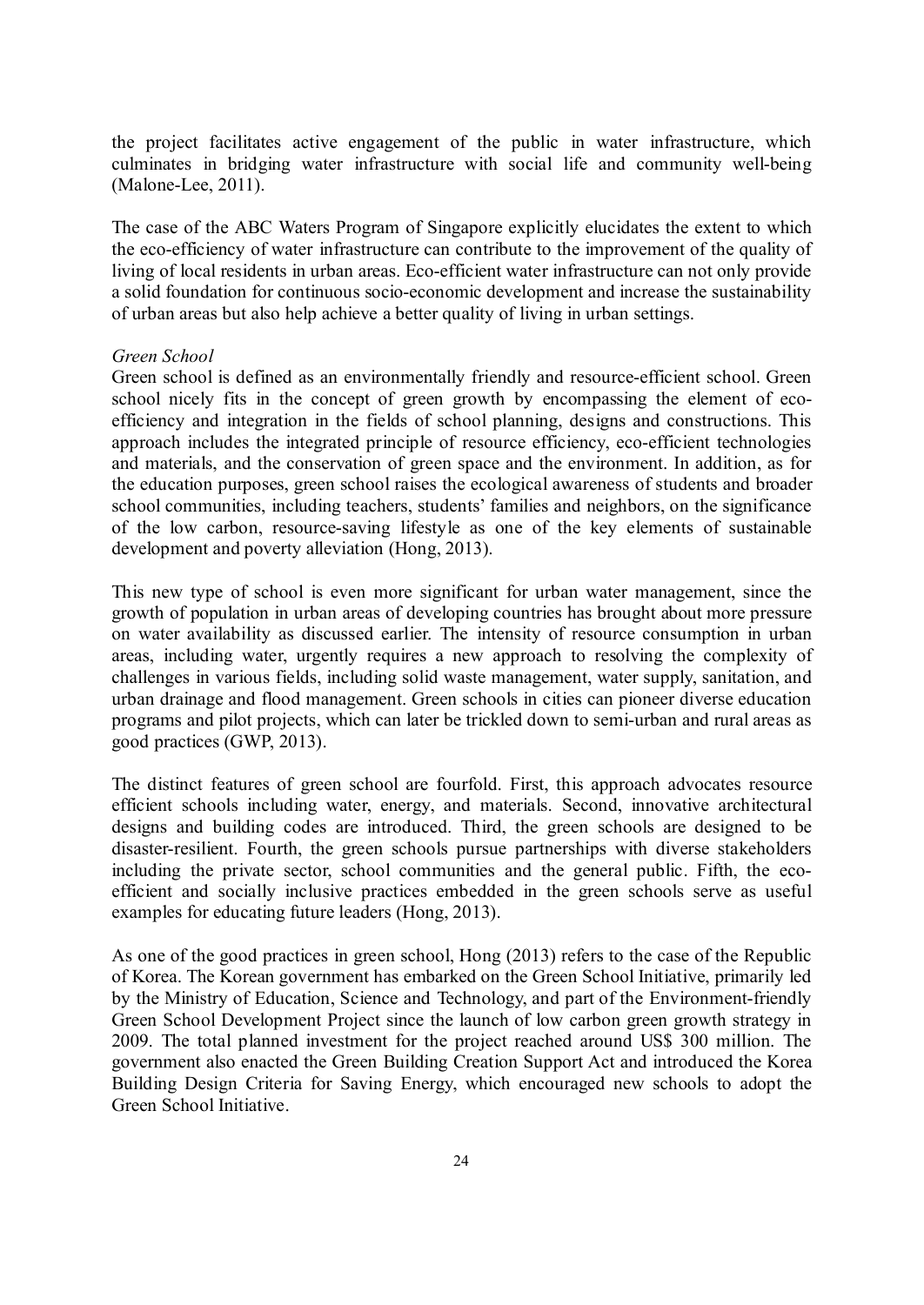Thanks to the strong support from the central government, the overall assessment of the project has turned out to be positive. A total number of 110 schools adopted the new initiative between 2009 and 2010. This initiative has been incorporated into a broader framework of green buildings, mainly located in cities within the low carbon green growth vision of the ROK. In addition, the Guidelines for Establishment of Low Carbon Green City Development Plan was drawn up by the central government in August 2009, which attempted to promote the eco-efficiency of resource use through renewable energy supplies, including solar PV and wind power and adopt disaster resilient water management systems in an urban setting (Hong, 2013) (See Figure 8).



Figure 8. Green School in Ilsan City, the Republic of Korea

The Korean case illustrates that socio-political and economic commitment from the public sector has contributed to promoting green schools in society, especially in urban areas. It may be too early to judge the extent to which the Green School Initiative receives good feedback from the general public as well as various stakeholders in society, i.e., the business sector, civil society, and local communities. But the willingness of the central government to initiate such projects will be one of the key conditions to determining the success of relevant projects in other developing countries of the region.

#### 4.2 Current projects in Indonesia and the Philippines

#### Indonesia

#### *Roadmap to Eco-Sustainable Water Infrastructure in Indonesia*

Indonesia is regarded as one of the water rich countries in Asia and the Pacific in terms of the total renewable water availability (UNESCAP, 2012b). The average annual rainfall reaches over 2,500 mm per annum, however, this sufficient amount of rainfall falls unevenly throughout the year. The rainy season, which lasts between May and September, receives 80% of annual rainfall. The problem of uneven precipitation is compounded by an uneven

Source: Kim R (2009).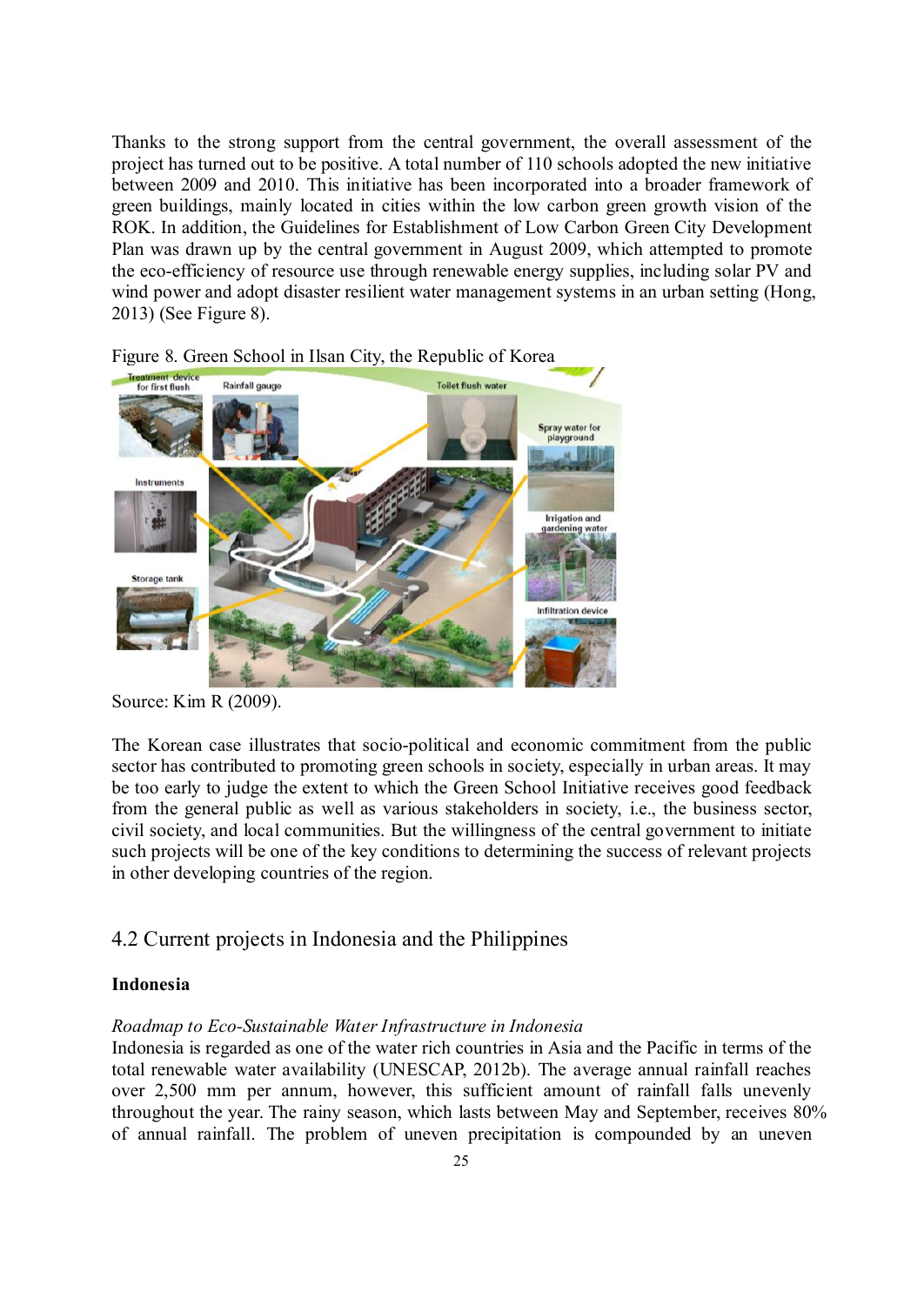distribution of water resources in various regions. For instance, an average annual precipitation of Java and Bali reaches 2,000 mm whereas the Nusa Tenggara area receives precipitation between 400 and 600 mm. Indonesia encompasses a high level of vulnerability in terms of water resources management thanks to the spatial and temporal distribution of precipitation (Abal and Samekto, 2013).

More specifically, Indonesia's water and sanitation services lag behind when compared with the industrializing countries of the region. Rapid economic growth and urbanization have brought about economic well-being for many Indonesians, however, such development has been at the expense of water quality. The deterioration of water quality in water bodies has not only damaged ecosystems as a whole but also poses a serious threat to the quality of drinking water. The response from the central and local governments has not met the rate of the deterioration of water quality in local water bodies, and water infrastructure has not been adequately revamped or retrofitted (Abal and Samekto, 2013). Confronted with these challenges, the Indonesian government has embarked on the water sector reform and has introduced the concept of Eco-Sustainable Water Infrastructure (ESWIn).

Eco-sustainable water infrastructure is defined as 'an integrated approach in water infrastructure development to achieve ecological and economic efficiency through: 1) maximizing the value of water related services; 2) optimizing use of natural resources; and 3) minimizing impacts on ecosystems' (Abal and Samekto, 2013). The essence of ecosustainable infrastructure is similar with that of eco-efficient water infrastructure.

Indonesia's approach attempts to reflect the recent outcomes of the Rio+20 conference that emphasized a shift to green economy in the context of sustainable development and poverty reduction. Also, the Indonesian government stresses the approach as an implementing strategy to achieve the Millennium Development Goal (MDG) 1, poverty reduction and MDG 7, environmental sustainability (Abal and Samekto, 2013). The eco-sustainable water infrastructure of Indonesia reminds the value and contribution of eco-efficient approach to water infrastructure by referring to a series of significant international events for achieving sustainable development.

The government of Indonesia is now in the process of drawing up a Strategic Road Map to Implement Eco-Sustainable Water Infrastructure in Indonesia in collaboration with UNESCAP. These efforts imply that the country has devoted itself to undertaking proactive policy measures in order to apply the principles of eco-efficiency to the recently reformed water management system.

Alongside these efforts, UNESCAP, the Korea International Cooperation Agency (KOICA), and the Indonesian government have teamed up to launch rainwater harvesting projects at the community level in 2011, which epitomizes the extent to which the national-level commitment can be trickled down to community levels. This case sketches the dual track approach to implementation of eco-efficient water infrastructure, which includes the strategic roadmap for ESWIn from the central government (top-down) and the rainwater harvesting project at the community level (bottom-up).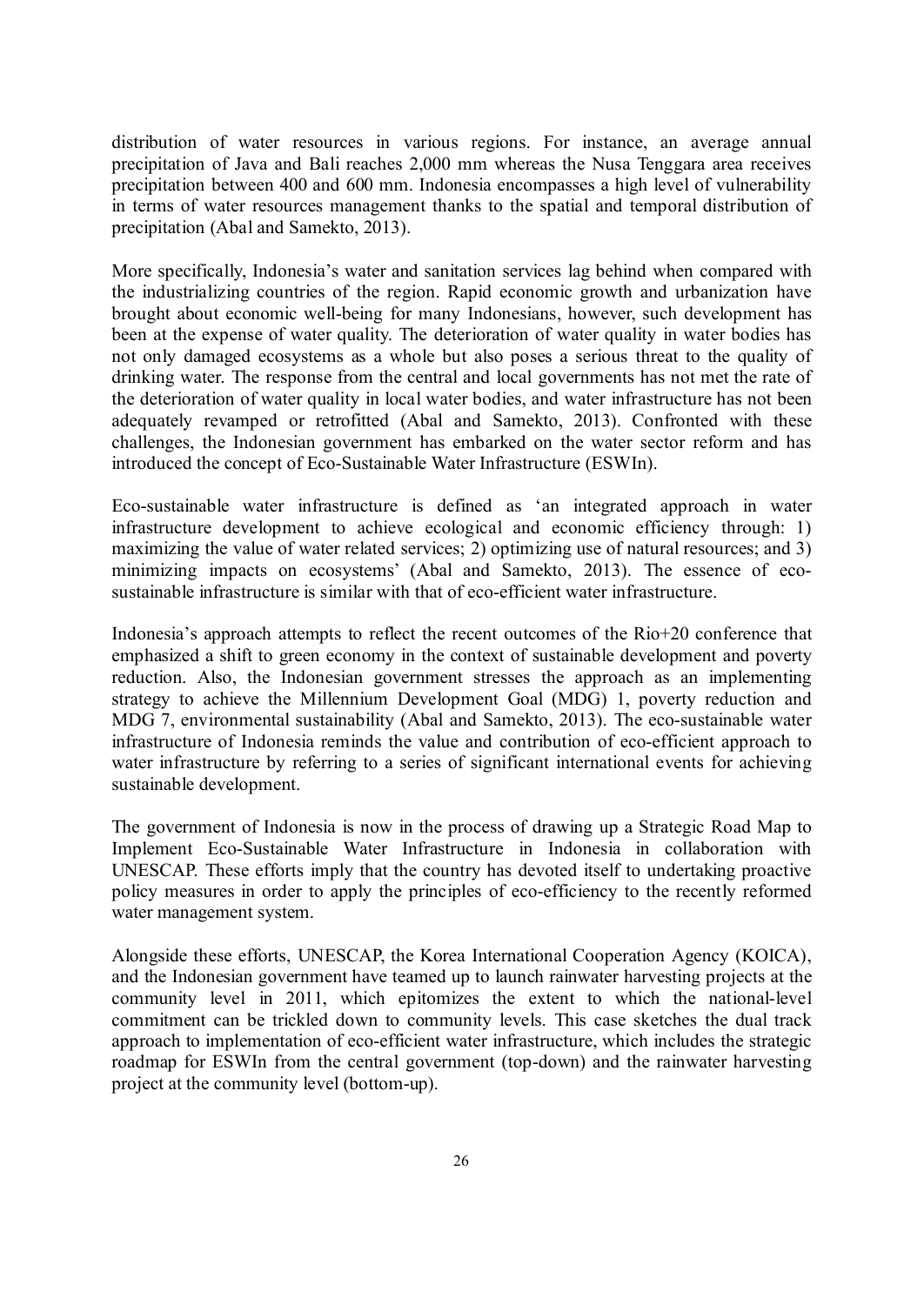#### *Pilot Project – Integrated Rainwater and Wastewater Management System in Bandung, Indonesia*

Two pilot projects have been planned to implement the model systems for integrated rainwater and wastewater management with local partners, the Bandung Institute of Technology (ITB), the Pasundan University (UNPAS), and the Bandung City Government. The official launch of the project was in October 2012, and UNPAS finished construction of the model system in May 2013. Building works at ITB were completed in late 2013. Rainwater harvesting is one of the pilot projects, which is designated in the National Long Term Development Plan (2005-2025) by the Indonesian Government, particularly focusing on the household level (Abal and Samekto, 2013). These project experiences will become a useful asset to draw up the national development plan on water infrastructure, particularly for the Five Year National Development Plan 2010-2014 (Pasundan University, 2012).

The project for ITB aims to develop, implement and apply innovative models for bio-eco engineering technology in the Cikapundung River, Bandung, Indonesia. The major components of the model at ITB are composed of technology, policy measures, capacity building and stakeholder participation. As part of the project, a demonstration site was constructed on stream restoration through bio-eco engineering technology. The project has introduced community-based eco-hydrology interventions for setting up ecosystem services to help integrate environmental considerations into the wider Integrated Water Resources Management (IWRM) plan. An important feature embedded in the project is the introduction of rainwater harvesting technologies in order to design, construct, and monitor a drinking water supply system for communities (ITB, 2012).

With regard to implementing strategies, the ITB project highlights water quality monitoring before and after the project and community involvement in operating and monitoring the project. Community involvement is one of the key elements of the project, because local community members have been encouraged to increase their capacity of maintaining and managing rainwater and wastewater management facilities. In addition, the project team has provided advice on financing mechanism for sustainable development. The range of community involvement also includes an establishment of targets with partners and local communities. Project partners are Puslitbang Air (Research and Development Center for Water), PDAM (District Drinking Water Company), Puslitbangkim (Research and Development Center on Human Settlement), and the Asia Green Resource Institute (ITB, 2012).

The expected outcomes from the ITB project are fourfold. First, the project will produce models and guidelines for stream restoration through bio-eco technology. Second, the pilot application of integrated rainwater harvesting and wastewater treatment technology will be undertaken for the local communities. Third, local communities are involved in elaborating eco-hydrology methods, for instance, a design of a bio-filtration techniques to manage waste streams before the wastes join the local stream connected with the Cikapundung River and to enhance ecological links between various water components. Last, the integrated rainwater harvesting guarantees steady drinking water supply for the communities (ITB, 2012).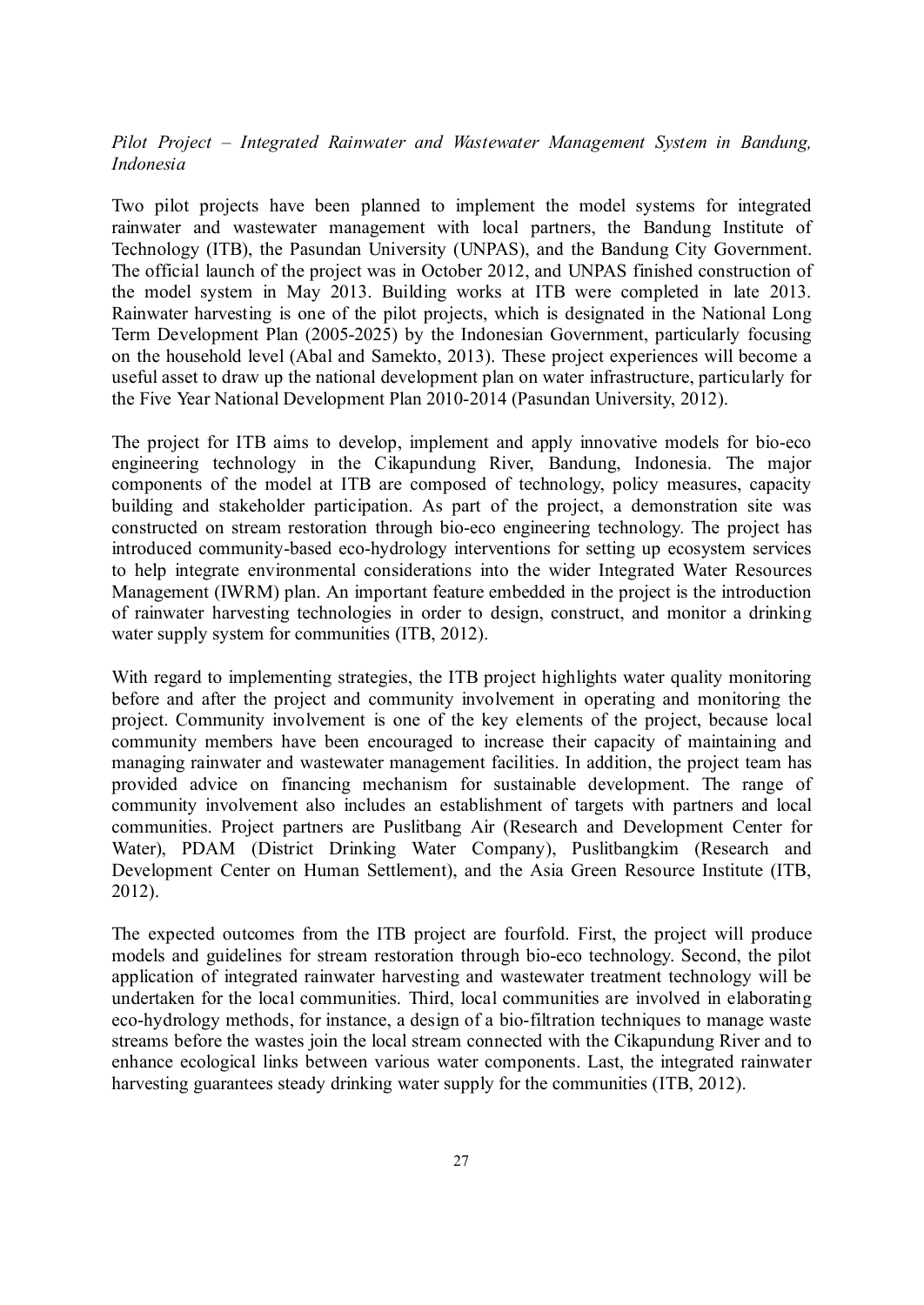The other pilot project in Indonesia has been undertaken at the Pasundan University (UNPAS), Bandung. The purpose of the UNPAS project is to enhance public awareness and capacity development for planning and to implement an integrated rainwater and wastewater management systems in order to achieve water security and to mitigate adverse impacts derived from climate change. In this project, the dormitory building of the university has been chosen in order to enhance water supply through rainwater harvesting.

Rainwater potential in Bandung is immense. The average monthly rainfall between 2006 and 2010 in Bandung reached the range between 142 to 322 mm with an average rainfall of over 150 mm per month, which indicates that rainwater can become a stable source of clean drinking water. In general, the quality of rainwater in the area is relatively good but due to possible pollutants in the air, collected rainwater should be treated prior to distribution and consumption (Pasundan University, 2012).

This rainwater harvesting project will be expected to bring about a series of benefits. First, this enables a stable provision of clean water source, and second, the heavy reliance on surface and groundwater resources is reduced, thereby reducing impacts on the environment. Third, in connection with the second benefit, this method prevents a drop of groundwater table and reduces the risk of landslide on the campus of UNPAS. Fourth, there is an effect of water conservation that leads to higher water availability and sustainability in the long term (Pasundan University, 2012).

#### The Philippines

#### *Roadmap to Eco-Efficient Water Infrastructure in the Philippines*

In 2008, UNESCAP and the National Economic and Development Authority (NEDA) in the Philippines agreed to collaborate for the promotion and development of eco-efficient water infrastructure and to disseminate the idea of eco-efficiency, the planning of system change and capacity building. As an early result, the National Strategy for Eco-Efficient Water Infrastructure Development in the Philippines was established in late 2009.

Although the Philippines boasts of its abundant water resources in the form of surface and groundwater resources (over  $5,100 \text{ m}^3$  per capita in 2010), water availability varies from island to island because of diverse topography and geology, the uneven precipitation patterns, and the quality of the natural resource environment. Water scarcity becomes a major issue in large cities, such as Metro Manila and Cebu City, because of population growth, industrialization, and urbanization.

In the urban areas of the Philippines, tap water supply is not a stable option for the public. It is groundwater that may serve as a main water source for the household as well as industrial uses. This phenomenon has led to overexploitation of groundwater resources, a decline of groundwater tables, groundwater contamination, saltwater intrusion and land subsidence. The overexploitation of groundwater in the country partly results from the lack of relevant regulations on water permits (NEDA, 2013). The case of groundwater in the Philippines delineates the need to introduce more eco-efficient approach for water infrastructure, which should strengthen the government's policies on physical and non-physical infrastructure development and management.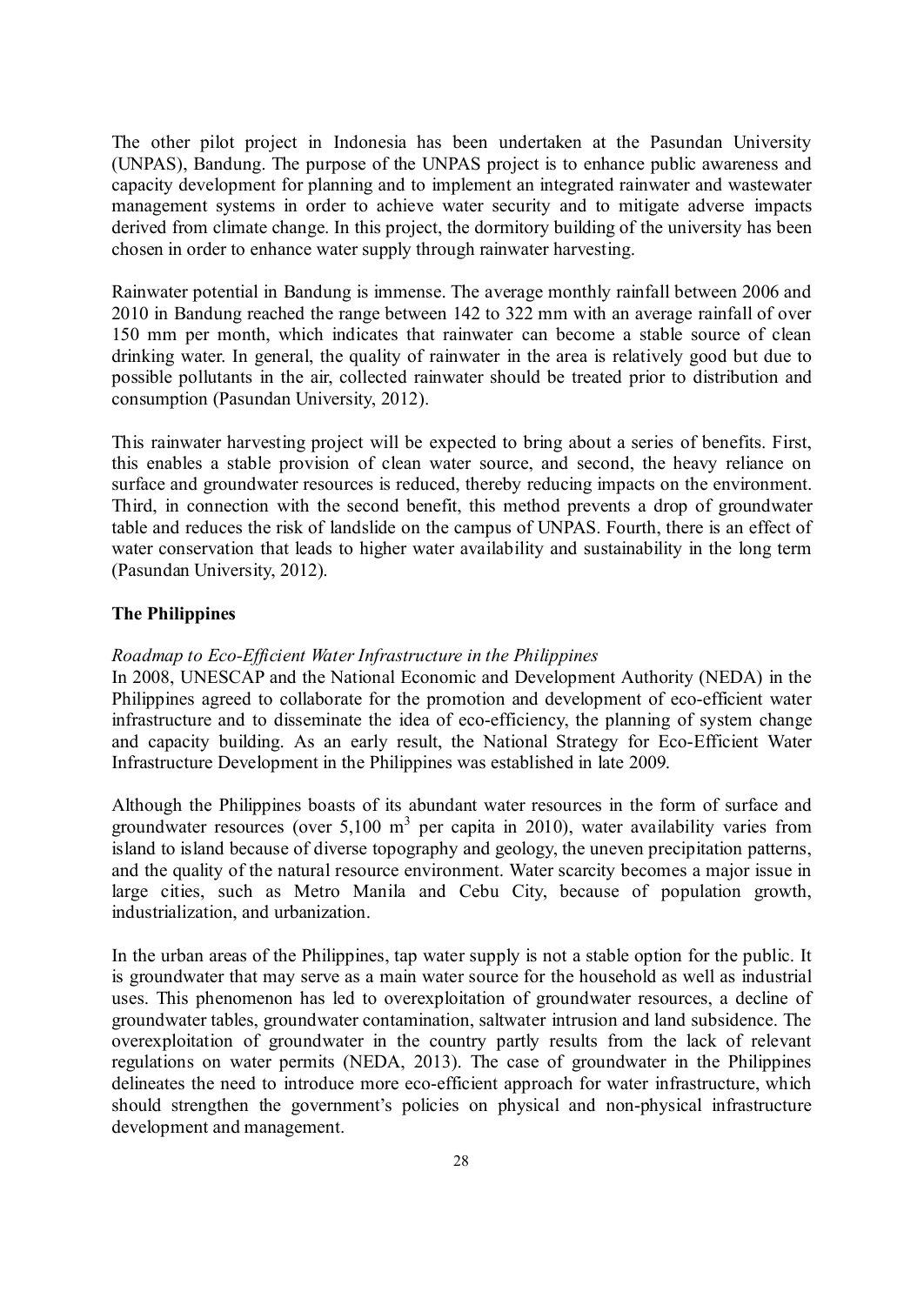The Philippines succeeded in developing the Strategic Roadmap for Eco-Efficient Water Infrastructure (EEWIN) in February 2013, which incorporates the primary ideas of the EEWIN into plans, programs, projects, and operation systems. The roadmap presents the policy direction of the country with regard to the integration of the EEWIN in development, consolidation, and operational phases of water resources management and exploitation.

This new approach to water resources management has been regarded as an effective solution to enhance water supply and sanitation infrastructure in the country. Over the past few years, adverse impacts from climate change have urged the government of the Philippines to pay more attention to disaster risk reduction and management. The EEWIN is even more instrumental than ever as a proactive strategy to response to new challenges in the water sector. The approach of the EEWIN has been incorporated into the 2011-2016 Philippine Development Plan (PDP) (NEDA, 2013).

The main objectives of the roadmap are fourfold. First, the roadmap suggests a policy guideline for the development, integration and implementation of the EEWIN philosophy and the related technologies and methodologies. Second, the roadmap identifies the areas for possible coordination and partnership with the private sector in the implementation of EEWIN. Third, the government's interventions and programs on the EEWIN promotion will be prioritized through the roadmap. Fourth, the roadmap displays the responsibilities of government and provides corresponding timelines for the government-led programs (NEDA, 2013).

In the roadmap, the government provides the long-term plan for 25 years with the vision of attaining efficient and sustainable water resources management through EEWIN development. There are four major focus areas: 1) sustainable urban water management in order to create livable cities; 2) alternative water source development, such as rainwater harvesting; 3) agricultural water resources management, i.e. rice self-sufficiency program; and 4) industrial/economic zone water management. The short term plan (5 year roadmap) concentrates on addressing the weaknesses in the water sector which retard development, i.e. the absence of enabling environments (policies, laws, and regulations), the fragmentation of institutions, and weak capacity (NEDA, 2013).

#### *Pilot Project – Application of Sustainable Designs for Green School Development in Cebu, the Philippines*

The case of green school in Cebu, the Philippines shows a good practice in the metamorphosis of building design towards more eco-efficient, resilient, and flexible one. Considering the environment, society, and economy in achievement of sustainable development, the green school project neatly reflects the essential elements within its own design. The green school project can help sustain the environment and mitigate climate change effects through storm water management, temperature moderation, emission reduction and water conservation. Second, the project can bring in the benefits of a healthy and productive society through enhancement of the users' health, comfort, and productivity. Third, economic benefits can be generated through the green school project, which are: 1) water and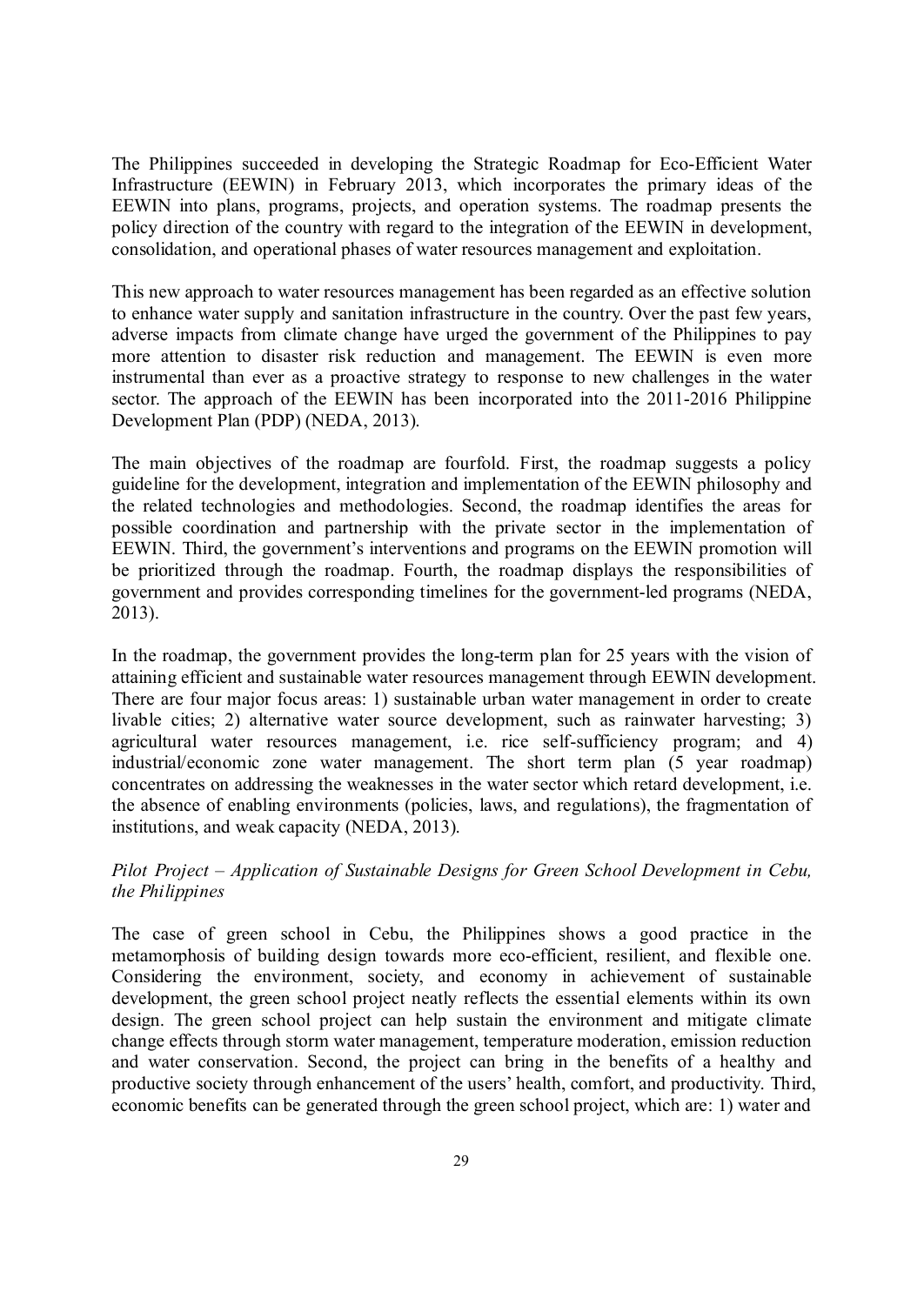energy saving; 2) a decrease of operational management budget; and 3) a multiplier effect of cost reduction (KORA, 2013).

In the green school project, rainwater harvesting is an element with which the principle of eco-efficiency is applied. Rainwater is collected from the roof to the gutter and stored in elevated tanks supplying water by gravity or by a pump to the school's toilet facilities, gardening and other use. The overall benefits of rainwater harvesting in the project are as follows: 1) conservation of water; 2) stable water supply against emergency situations, i.e. storms and disasters; 3) reduction of run-off and erosion; 4) water for firefighting; and 5) reduction of mosquito breeding grounds against the outbreak of dengue fever (KORA, 2013).

The idea of green school is not only applicable to newly built schools but also to existing schools with environmentally unfriendly materials and designs. In the case of Gabaldon School, the approach of eco-retrofitting has been proposed (KORA, 2013). The objectives of the proposal are to eco-retrofit the existing Gabaldon School buildings with green school design elements and to conserve the school as a cultural heritage with the intention to promote the value of preserving local culture. Technical details in the proposal include the use of sustainable local building materials, the architectural design that allows the school building to breathe and ventilate, an installation of special windows which allow natural light to filter into the interior space, and the roof ventilating elements together with wide open window systems.

The experiences of eco-retrofitting in the Gabaldon School are summarized, following the three main pillars in achievement of sustainable development as seen in Table 2. As for the environment, the project aims to enhance indoor environmental conditions, level down storm water and alleviate the contamination of freshwater resources. In addition, air temperatures will be lowered, the heat island effect, dust particles and air-borne toxins will be reduced, and the improvement of air circulation is possible coupled with provision of flora and fauna habitats in the surrounding areas of the school. The social and health benefits of the project are associated with the enhancement of health, comfort, and productivity of the users, pollution abatement, and encouragement of social interaction. Economic benefits include water conservation, solar energy generation, and the reduction of operation management costs (KORA, 2013).

| Environment                  | Social and Health         | Economic                |
|------------------------------|---------------------------|-------------------------|
| Enhancement of indoor        | Improvement of the users' |                         |
| environmental conditions     | health, comfort, and      | Water conservation      |
|                              | productivity              |                         |
| Alleviation of storm water   |                           |                         |
| and reduction of the         | Reduction of pollution    | Adoption of solar       |
| contamination of freshwater  |                           | photovoltaic (PV) power |
| resources                    |                           |                         |
| Lowering of air temperatures |                           |                         |
| Reduction of heat island     | Encouragement of social   | Reduction of operation  |
| effects                      | interaction               | management costs        |
| Improvement of air           |                           |                         |

Table 2. Benefits of Eco-Retrofitting of Gabaldon School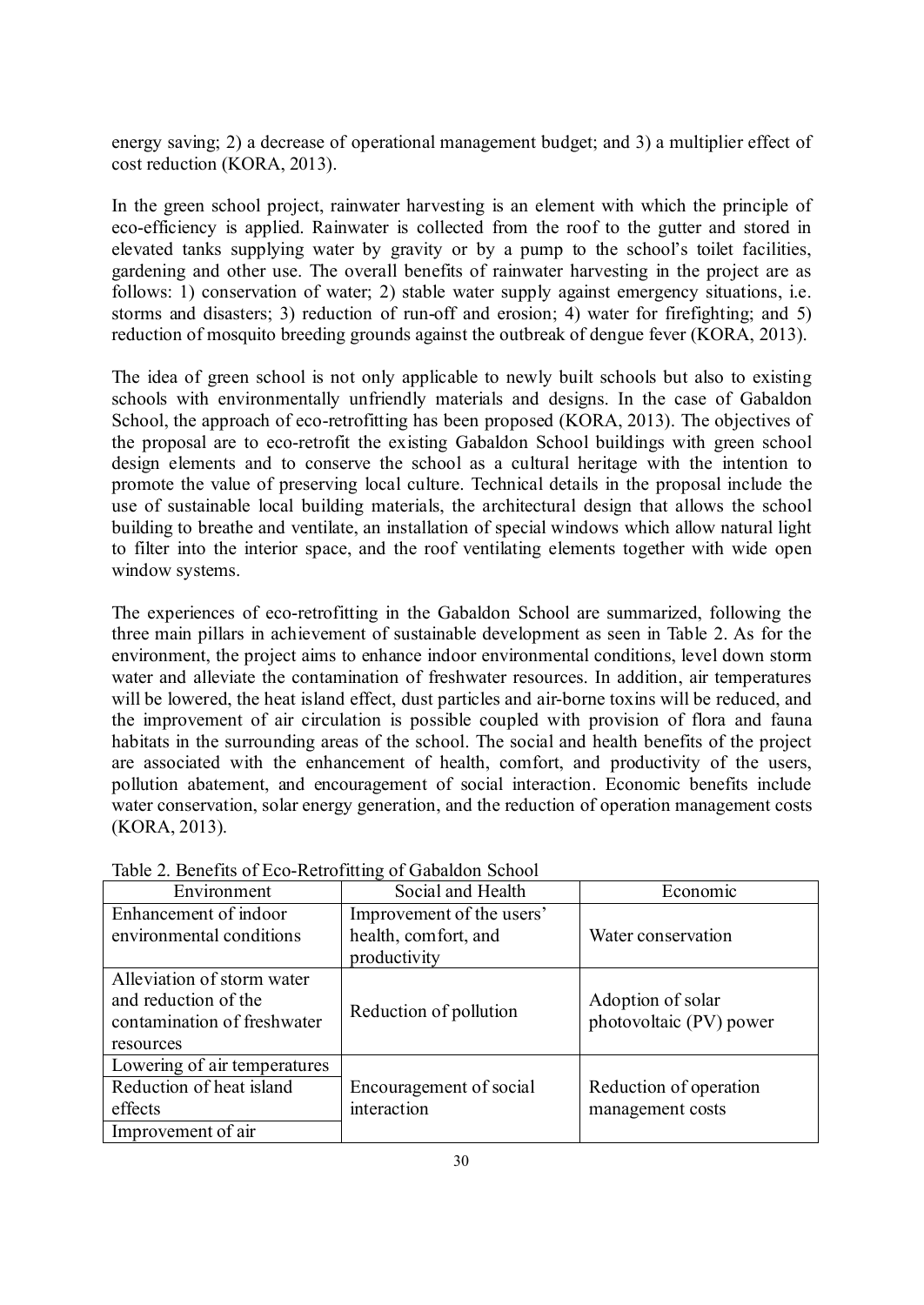| circulation               |  |
|---------------------------|--|
| Provision flora and fauna |  |
| habitats                  |  |

Source: modified based on KORA (2013).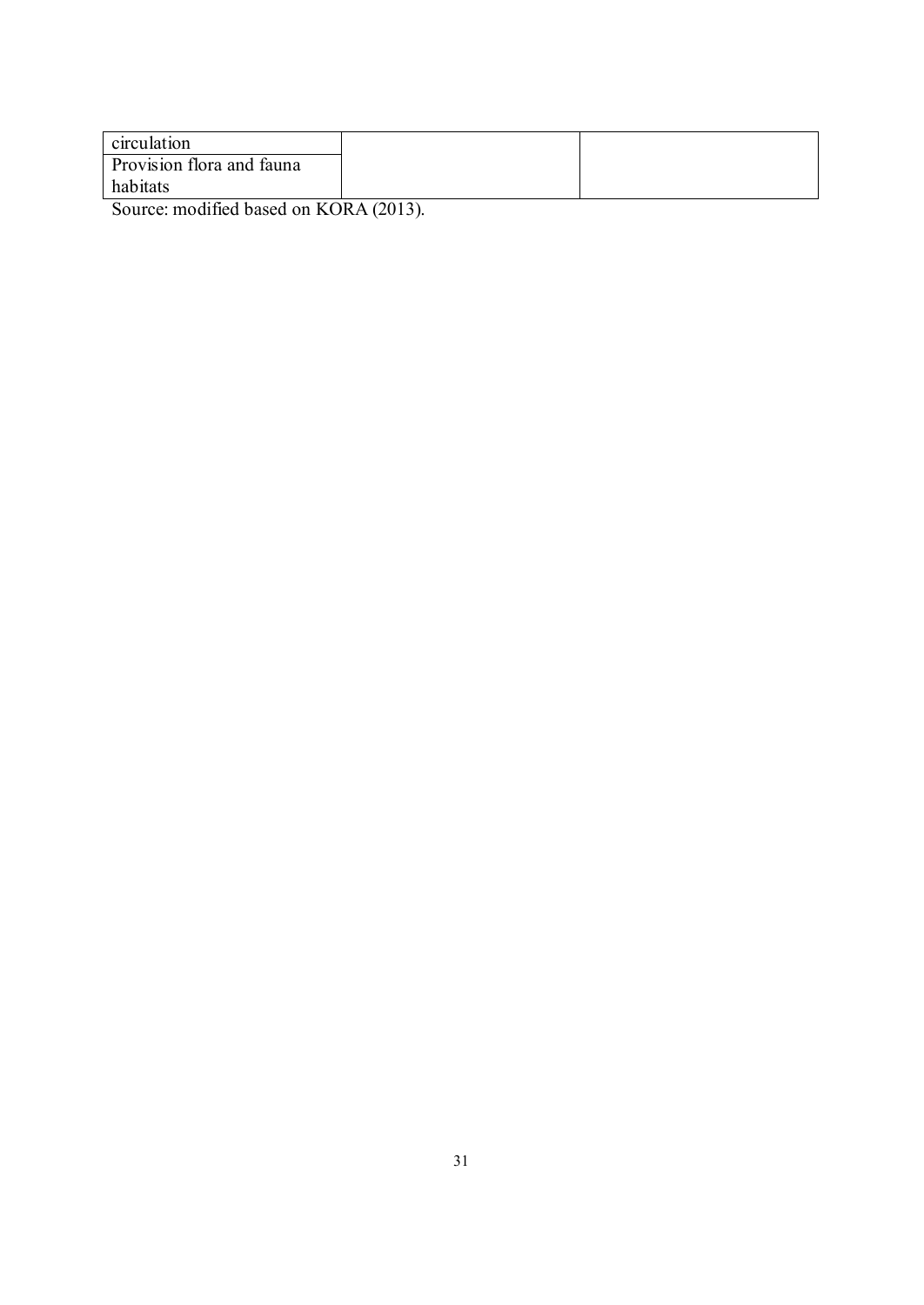## 5. Policy Measures

An array of policy measures are presented for achievement of eco-efficiency in water infrastructure regarding sustainable urban development, such as the adoption of integrated approach in water resources management, and the change of operation and management practices in water infrastructure. This policy shift should take the direction from a singlepurposed and centralized to a decentralized and multi-purpose way. Faced with formidable challenges in the urban areas of Asia and the Pacific, an innovative approach to creation of new waters is required, including rainwater harvesting, water and wastewater reuse and recycling. Stakeholder participation becomes even more crucial at the community level which makes decisions for water infrastructure development and management more concrete and politically legitimate. The experience of green schools in the Philippines and the Republic of Korea explicitly indicates the importance of eco-efficiency education for the next generation in terms of dissemination as well as implementation of the idea of eco-efficient water infrastructure (UNESCAP, 2012a).

#### 5.1 Integrated Water Resources Management (IWRM) for Urban Development

The Integrated Water Resources Management (IWRM) is worth paying attention to in relation to policy measures for promoting and implementing eco-efficient water infrastructure in urban development. The definition of IWRM is 'a process which promotes the coordinated development and management of water, land and related resources, in order to maximize the resultant economic and social welfare in an equitable manner without compromising the sustainability of vital ecosystems' (GWP, 2000). The concept advocates the maximization of the economic and ecological benefits together with social inclusiveness.

These elements are relevant to the core ideas of eco-efficient water infrastructure. UNESCAP (2012a) discusses the extended aim of IWRM, which is to avoid the sector-based policy fragmentation and remove inefficiency in governance structures together with an adequate degree of integration of sectors and policies. This can bring about more eco-efficient and socially inclusive water infrastructure.

The integration principle of IWRM and eco-efficient water infrastructure requires the integration of natural and human systems. The natural systems embrace freshwater and coastal zone, land and water resources, surface and groundwater resources, water quality and quantity, and upstream and downstream. As for the human systems, there are all policies considering impacts on water, integrated with economic, food, energy policies, and stakeholder participation in policy planning and decision process. In addition, water supply and wastewater services, and public private partnerships are considered (GWP, 2000).

This study primarily pays attention to urban development in association with IWRM. IWRM for urban development sheds light on the complexity of issues in urban development linked with water issues at the river basin and national levels. As discussed earlier, there have been diverse challenges in urban development, especially in developing countries, due to rapid urbanization, inadequate public services and out-of-date urban planning models. Water management is regarded as one of the most formidable challenges.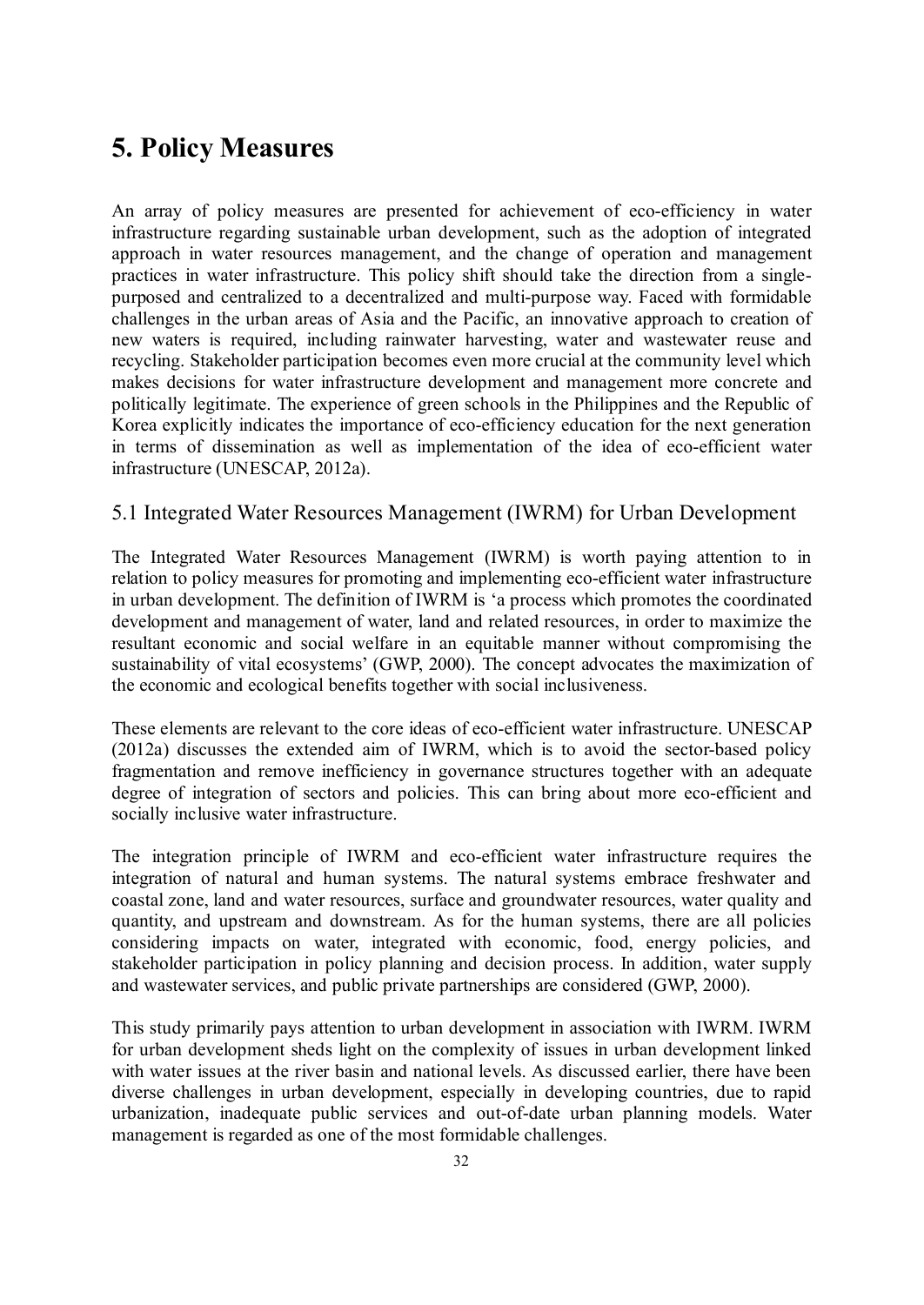In order to tackle these challenges, it is necessary to have a closer look at urban problems in an integrated fashion and call for balanced approaches to both urban development and river basin management in order to achieve sustainable economic, social, and environmental goals. Such approaches should embrace not only water supply, sanitation, and urban drainage and flood management but also solid wastes management and coordination of water services. In addition, cities should introduce integrated urban water plans, urban development master plans, and other facilities plans such as transport and housing within the framework of city plans (GWP, 2013).

An appropriate set of policy approaches and actions are suggested. These components are presented in Table 3, which delineates the extent to which IWRM related policies can have positive impacts on the enhancement of the overall water resources management. To make one step further, one of the major outcomes from the UNESCAP's 2011 report is to present a list of policy measures on eco-efficient water infrastructure. The policy approaches for ecoefficient water infrastructure delve into the complexity of political, institutional, and financial issues coupled with consideration of democratic decision-making and introduction of public private partnership schemes (UNESCAP, 2011). Urban development elements have been reflected into these policy suggestions, which encompass the crucial components of the case studies in this report.

| <b>Integrated Policy</b><br>Approaches            | Water Management                                                                                                                                                           | Eco-Efficient Water Infrastructure<br>for Urban Development                                                                                                                                                                                                                                                                                                                                                                                                                                                 |
|---------------------------------------------------|----------------------------------------------------------------------------------------------------------------------------------------------------------------------------|-------------------------------------------------------------------------------------------------------------------------------------------------------------------------------------------------------------------------------------------------------------------------------------------------------------------------------------------------------------------------------------------------------------------------------------------------------------------------------------------------------------|
| Political Willingness                             | Political stability                                                                                                                                                        | Political willingness<br>Coordinating institution<br>Feedback system<br>Public awareness                                                                                                                                                                                                                                                                                                                                                                                                                    |
| Legal, regulatory $\&$<br>administrative settings | Basic water law<br>Adequate legislations $\&$<br>regulatory programs at the urban,<br>basin, and national levels<br>Cross-sectoral collaboration<br>River basin management | Eco-efficiency principle embedded<br>in Basic Water Law and laws and<br>regulations at the city level<br>Financial incentives or levying<br>penalties to companies depending on<br>how eco-efficient they are<br>Appropriate standards and<br>conditions of eco-efficiency in the<br>water sector and urban development<br>Coordinating mechanism<br>(institutions, regulations, programs)<br>between ministries and city bureaus<br>River basin management and urban<br>planning for ecological efficiency |
| Financial & economic<br>practices                 | Rational water tariffs, water<br>savings, full-cost recovery                                                                                                               | Rational water tariffs with provision<br>of safety nets for the poor and the<br>marginalized in urban areas (esp. the<br>informal urban sector)<br>Promotion of water saving<br>technology for eco-efficiency in                                                                                                                                                                                                                                                                                            |

|  | Table 3. Comparison of Integrated Policy Approaches between Water Management and Eco- |  |  |  |
|--|---------------------------------------------------------------------------------------|--|--|--|
|  | Efficient Water Infrastructure for Urban Development                                  |  |  |  |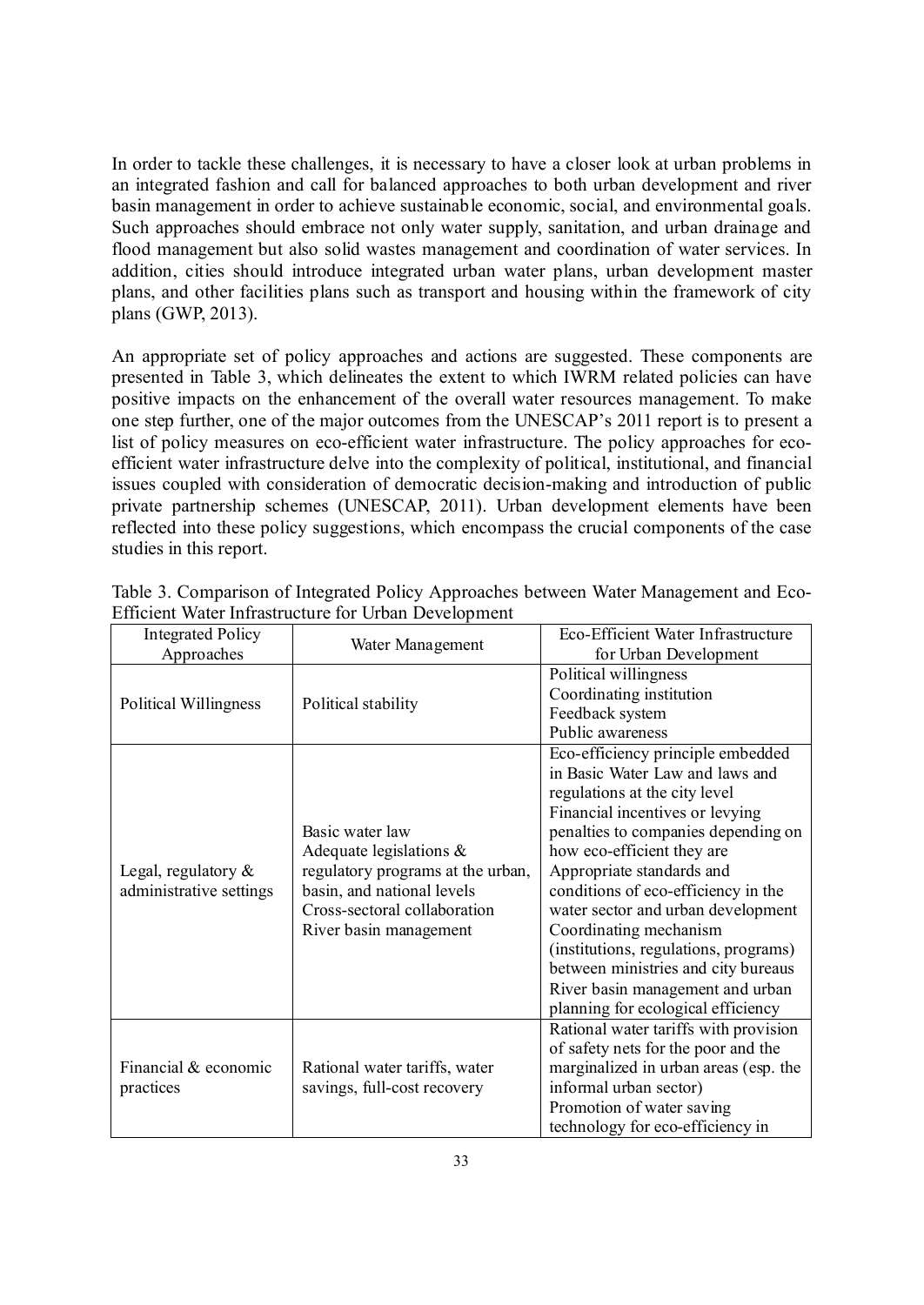|                               |                                                                                       | urban buildings, <i>i.e.</i> , households,                                                                                                                                                                                                                                                                                                                        |
|-------------------------------|---------------------------------------------------------------------------------------|-------------------------------------------------------------------------------------------------------------------------------------------------------------------------------------------------------------------------------------------------------------------------------------------------------------------------------------------------------------------|
|                               |                                                                                       | schools, and hospitals                                                                                                                                                                                                                                                                                                                                            |
| Stakeholder<br>participation  | Institutionalization of stakeholder<br>participation in planning and<br>policy-making | Principle of stakeholder participation<br>embedded in Basic Water Law and<br>other laws and regulations at the city<br>level                                                                                                                                                                                                                                      |
| Private sector<br>involvement | Enhancement of service quality                                                        | Institutional incentives for private<br>players and improvement of service<br>quality through private investment,<br>advanced technology and<br>management skills in urban areas<br>Adequate regulatory settings<br>prepared prior to invitation of<br>private players to ensure universal<br>access to water for the poor and the<br>marginalized in urban areas |

Source: modified based on UNESCAP (2011).

#### 5.2 Decentralization

Decentralization should be included as one of the crucial components in the national water plan for eco-efficient water management. In many countries in Asia and the Pacific, water resources planning and decision-making processes have been dominated by the center. Such practice has contributed to a decent level of achievement in the water sector as a whole, including water and sanitation services and flood prevention. However, numerous cases illustrate that the central planning system in water management has resulted in deterioration of water supply and sanitation services and inefficient flood control measures in local areas. The central governments in the region have often been ill-informed of the real needs at the local level since the top-down approach has prevailed.

In response to such challenges, the government has to take into account the basic and crucial needs at the lowest possible level in water management. Continuous checks should be necessary in relation to whether actions or policies at community levels are justified. The need to accommodate diverse opinions in water issues is applied to the lowest levels, even down to individuals. A new national water strategy should encompass the decentralized approach to water issues, and the officials at the center should be ready to share their political, administrative and financial power with various stakeholders at the river basin and local levels. This transformation will then create the enabling environment in establishment of the principle of stakeholder participation.

The devolution of the managerial, administrative, and financial power to the community level can facilitate development policies and strategies, which are appropriate for social, economic and environmental conditions at the local level. This new mode of water policy also contributes to establishment of sound governance structures that meet the demands of local residents. Decentralization can accelerate streamlining of the governmental bureaus at the center and redefine the roles and functions of diverse bureaus related to water management, which becomes a foundation to establish eco-efficient water infrastructure. The following paragraph shows a list of principles for decentralization in eco-efficient water infrastructure: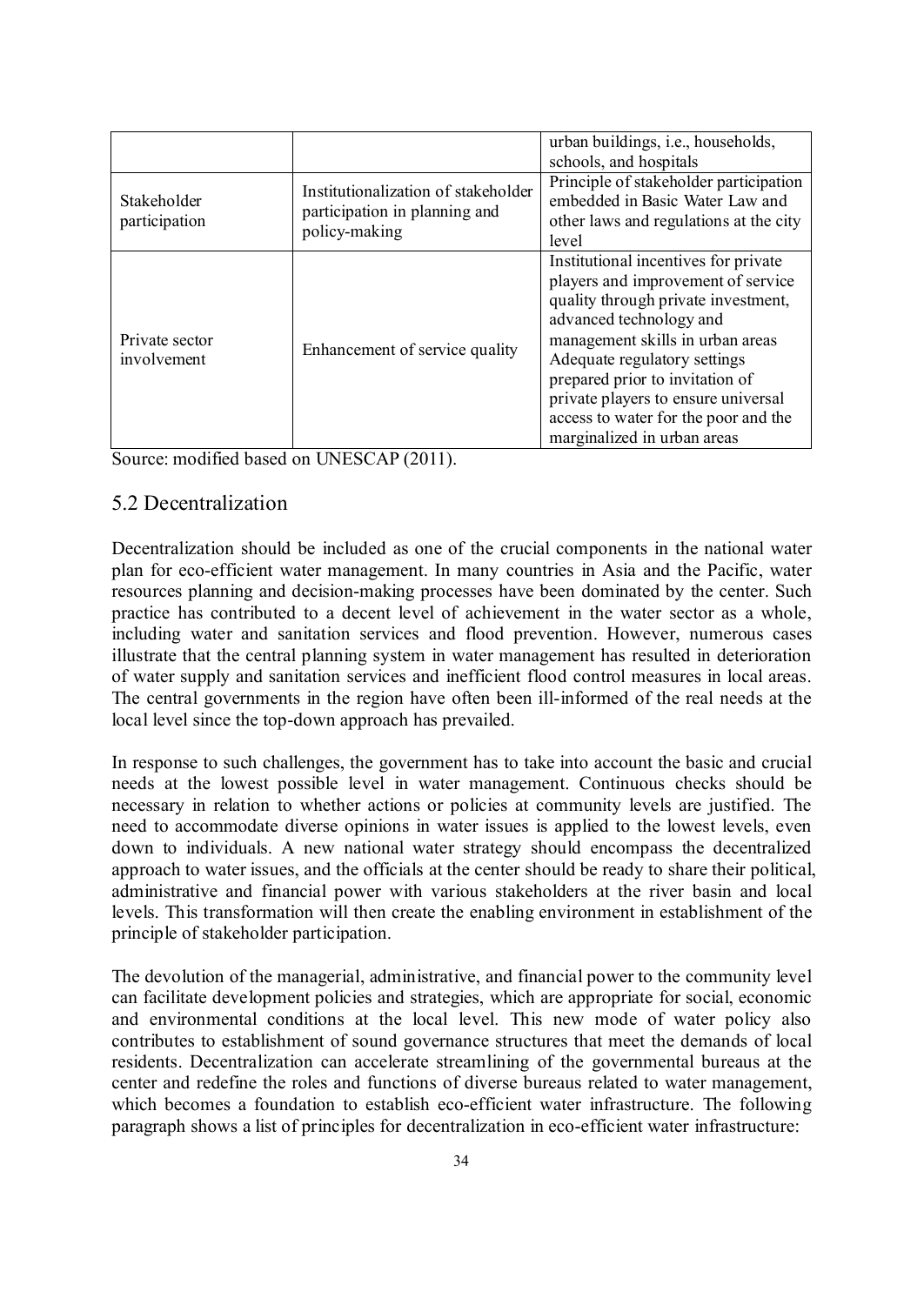- Accommodation of diverse opinions in water issues applied to the lowest levels, even down to individuals
- Political, administrative and financial power of the central government shared with various stakeholders at the river basin and local levels
- Development of policies and strategies appropriate for socio-economic and environmental conditions at the local level based on the devolution of the managerial, administrative, and financial power to the community level
- A clarification of the roles of local, regional, and national level institutions and the set-up of efficient local level institutions for planning and decision making

The success of decentralization hinges upon a clarification of the roles of local, regional, and national level institutions and the setup of efficient local level institutions for planning and decision-making. Without these foundations, there are several risks that might result in jeopardizing the decentralized system, such as the reinforcement of local elite groups, antigovernment movements in different ethnic and interest groups, the marginalization of less dynamic regions and the fragmentation of national unity (OECD, 2001).

Box 1. Decentralized wastewater management system

The main objectives of decentralized wastewater management systems are threefold: 1) public health management; 2) water and energy conservation; and 3) environmental protection. Regarding public health management, this decentralized system can help reduce water-borne diseases, i.e., diarrhea, thereby improving public hygiene. Water losses and energy consumption can decrease thanks to the design, construction and operation of the system that carefully consider local demands. In addition, tailored services to dilute water pollution pertaining local environmental conditions can not only bring about amelioration of the level of water pollution but also enhance water environments through discharging adequately treated wastewater to local ecosystems (UNESCAP, 2012a; US EPA, 2012).

Useful examples in the decentralized wastewater management system can be found in Vietnam and China. A treatment process through the baffled septic tank with anaerobic filter turned out to be the most appropriate solution for wastewater treatment in the residential areas of Vietnam. As for China, the use of underground, individual household scale, and anaerobic digesters have been promoted since the 1970s so as to deal with rural organic wastes. The Chinese practice shows that the decentralized wastewater treatment systems (digesters) have produced the biogas and the fertilizers that are used as an energy source and used for agricultural production, respectively. There are numerous cases on the application of such decentralized wastewater treatment systems in other developing countries, i.e., Brazil, Columbia, and India (Massoud et al., 2009).

5.3 New Water Sources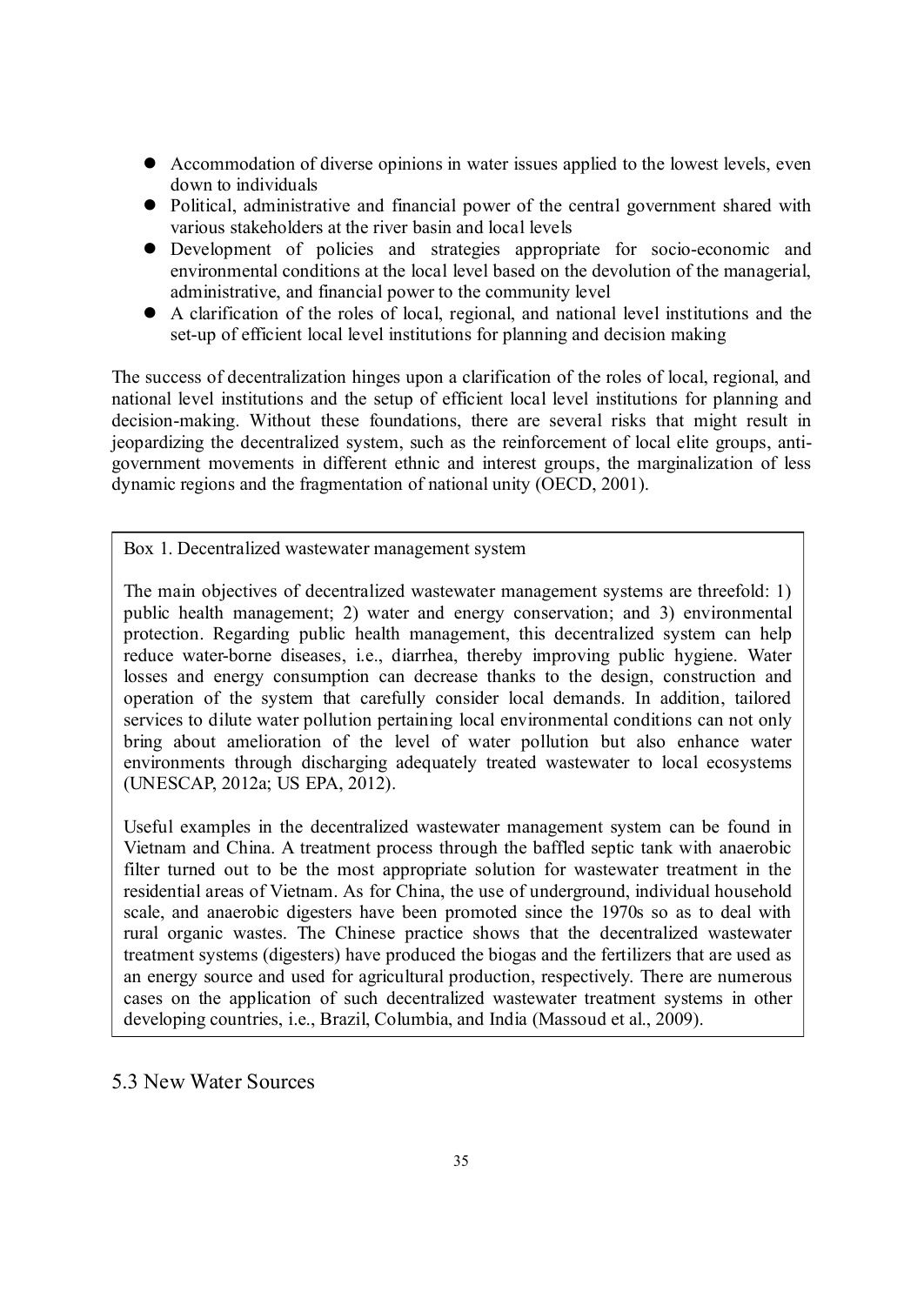Conventional methods to develop water resources refer to engineering projects, such as dams, aqueducts, and canals in both developed and developing countries. These methods are unsustainable in the long term, because dam reservoirs are highly subject to evaporation due to continuous sunlight, which results in reducing water resources rather than increasing. There is no 'new' water that is mobilized through the water transfer or diversion projects. This approach even triggers climate change and ecosystem disruption.

There has been an urgent need to mobilize new water resources in urban areas, particularly in water shortage countries. As new water resources, water reuse and recycling and rainwater harvesting have become good candidates in recent years. These new water resources reflect some of the principal ideas behind eco-efficient water infrastructure, i.e., ecological efficiency, through the reuse and recycle of wastewater and the interception of rainfall, and economic efficiency through the reduction of water supply costs in both options.

The first example is the water reuse and recycling system. The fundamental principle of water reuse is to minimize the waste of water. In many cases, clean and potable water is inefficiently provided and exploited for irrelevant purposes, such as for car washing, gardening, toilet use, and agricultural use. The two primary objectives of water reuse are to minimize freshwater demand and to decrease wastewater treatment needs. Similar with the discussion of decentralized wastewater treatment systems, water reuse also requires sitespecific and tailored approaches pertaining local circumstances.

On top of the introduction of such new technical methods, it is imperative to take into serious consideration institutional reform. As the first step, the central and local governments in Asia and the Pacific need to introduce an appropriate level of fees for wastewater treatment and enact a regulatory framework to support installation of approved high performance wastewater treatment systems in new buildings or renovated facilities through an issuance of permits. Additional laws require new property owners to go through water and wastewater audits ensuring that they should install facilities for wastewater reuse and recycling (Kim T, 2010). The following paragraph shows several principles for implementation of water reuse and wastewater recycling under the framework of eco-efficient water infrastructure:

- Minimization of waste of water
- Minimization of freshwater demand
- Decreased wastewater treatment needs
- Site-specific and tailored approaches considering local circumstances
- Introduction of an appropriate level of fees for wastewater treatment
- Enactment of a regulatory framework to support installation of approved high performance wastewater treatment systems in new buildings or renovated facilities through an issuance of permits

Rainwater harvesting is the other new water source that should be promoted for eco-efficient water infrastructure. The primary functions of rainwater harvesting are prevention of river flow drying, augmentation of water supply, the control of non-point source pollutants, alleviation of heat island effect, and prevention of urban flood and restoration of the hydrological cycle as discussed from the cases of Indonesia and the Philippines. In particular, this approach is useful for those who suffer from a lack of sufficient water resources in urban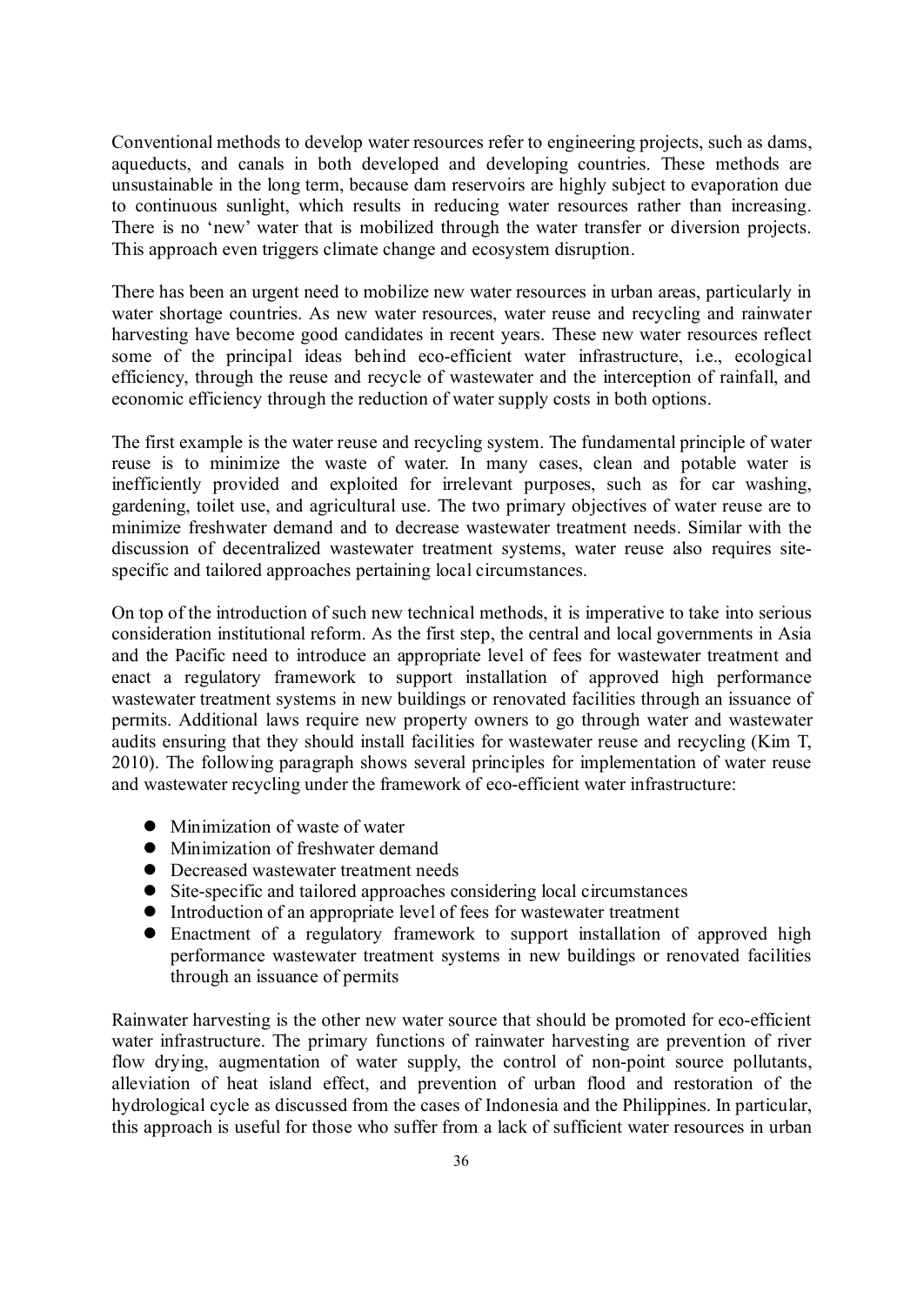areas and remote communities that are not tapped into stable water supply systems (Kim T, 2010). The method is regarded as a practical approach to achievement of a decentralized water management. (Kim R, 2009; Lee et al., 2010).

Box 2. Rainwater harvesting in Korea

A successful case of rainwater harvesting in Korea is the Star City Project in Seoul, which is a major real-estate development for more than 1,300 apartments. The complex consists of four 37-58 story buildings, and the rainwater harvesting system in the Star City has been in operation since 2007. The research result in 2011 maintains that approximately  $26,000 \text{ m}^3$  of water was saved per annum thanks to rainwater supply. Also, about  $8.9$ MWh of electricity was reduced from June 2007 to May 2008 via the use of  $26,000 \text{ m}^3$  of rainwater (Han and Mun, 2011).

The Star City Project with rainwater harvesting has culminated in inducing growing interests in installation of rainwater harvesting systems at urban buildings in Korea and has become a modality to be followed by many localities. The successful operation result of the rainwater harvesting system has made 47 local authorities enact relevant laws and regulations. In addition, a series of ministries at the central government began to embark on rainwater harvesting programs, i.e., the Green School Project (2009-2012) by the Ministry of Education, Science and Technology, and the Project for Rainwater Storage and Infiltration (2009-2014) by the National Emergency Management Agency. The Ministry of Environment enacted the Law to Promote and Support Water Reuse in June, 2009, which promotes the wide application of rainwater harvesting facilities (Kim R, 2009).

#### 5.4 Stakeholder Participation

The magnitude of public participation in water policy-making and implementation has been widely discussed and accepted in the international water community. In particular, ecoefficient water infrastructure puts an emphasis on the role of local communities. But it is still uncommon to find an adequate institutionalization of public participation in water decisionmaking and implementation in the world, including Asia and the Pacific. One of the fundamental causes to delay an institutionalization of public participation is a conventional approach of the bureaucrats to this idea, who are in charge of water policy. Bureaucrats often believe that more engagement of the public might slow down decision-making and implementation with unnecessary comments and interventions, which can spawn an increase of transaction costs. But a consensus through the public participation approach can guarantee a smooth development of projects and policies in the water sector through reaching consensus.

To make participation more effective, it is imperative to bring in as many as stakeholders possible at various levels who are engaged in water issues. The broad range of participation brings in diverse benefits: 1) embarking on debates for new ideas and information; 2) identifying issues that should be addressed; 3) clarifying the capabilities necessary to address them; and 4) reaching a consensus on the need for action that spurs effective implementation.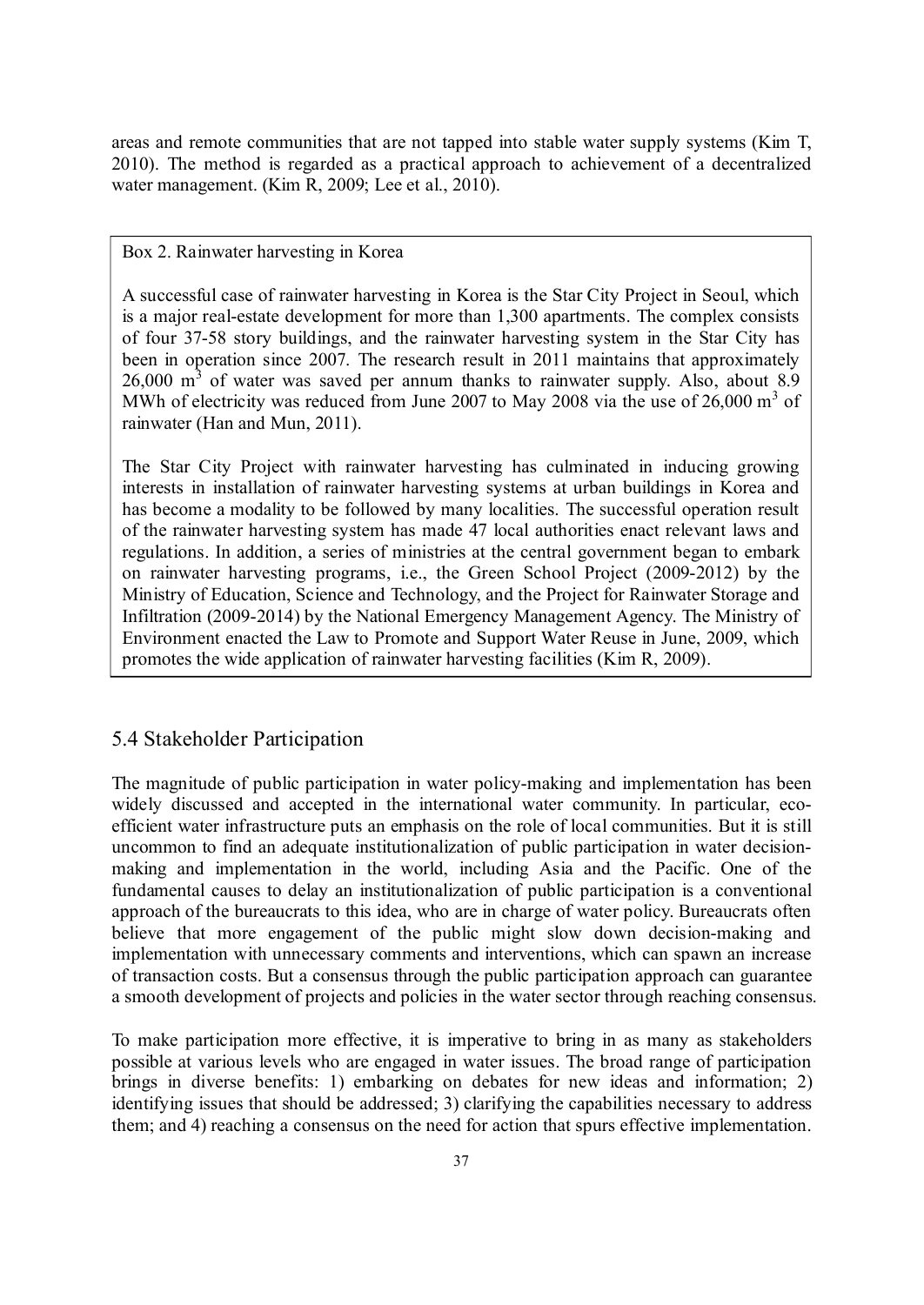The government may play a key role but much more crucial element is an establishment of multi-stakeholder processes. The processes should include a variety of stakeholders, i.e., decentralized authorities, the private sector, civil society and the marginalized. Good communication and information mechanisms should be accompanied together with transparency and accountability (OECD, 2001).

Diverse participation methodologies can be applied from the initial stage of the planning process to implementation. The participation of public and private organizations, the government and non-government organizations in the management of water resources as well as acknowledgement of their rights and responsibilities for the use, maintenance and conservation of water resources should be properly understood. Figure 9 portrays the basic concept of public participation in water policy.

Figure 9. Public Participation in Water Policy



Source: UNESCAP (2011).

Participation is a key element to achievement of political legitimacy in achieving ecoefficient water infrastructure. Public participation in decision-making and implementation in establishment of eco-efficient water infrastructure at the center and local levels is ideal, but it is hard to implement such process due to logistical problems in many countries in Asia and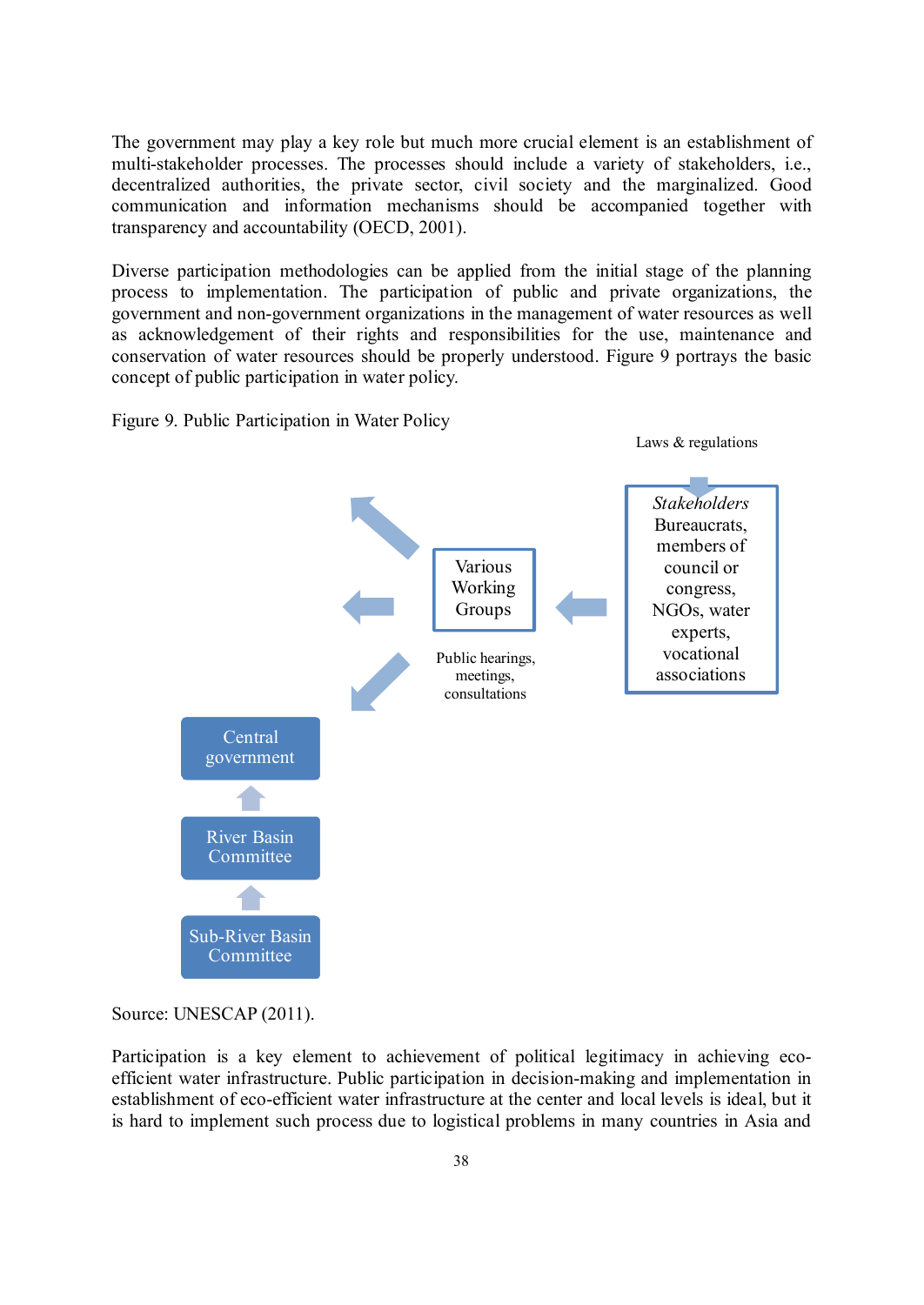the Pacific. A more practical approach is stakeholder participation. Stakeholder participation is a more practical option to reflect public opinions because key stakeholders represent the opinions from the general public. The identification of key stakeholders can be possible through interviews and meetings (UN Water, 2008).

Stakeholders in the development of eco-efficient water infrastructure should be well informed and have a good understanding of what eco-efficiency means and why this innovative approach is needed for water infrastructure. This process is on-going through a considerable number of public hearings, meetings, consultations, and workshops as seen from the case of the Philippines in establishment of the roadmap for eco-efficient water infrastructure. The central and local governments should ensure that this new knowledge should not be consumed by the elite only but be well understood by the public. Then, it is imperative to have a provision of diverse channels for stakeholders to be engaged in decision-making and implementation.

It is crucial to invite local communities on board to introduce new ideas and information for enhancing water and wastewater infrastructure, including eco-efficiency. It is both a means and ends. That is why the pilot project of Indonesia in the report strives to encourage local communities to be involved in designing eco-hydrology methods in order to manage wastewater reuse and recycling and rainwater harvesting facilities on their own. The information should be shared so that mutual knowledge between the elite and the lay public, particularly at the community level can be established to move forward policies, programs and projects with regard to eco-efficient water infrastructure. The following embraces a series of principles for implementation of stakeholder participation in the development of ecoefficient water infrastructure:

- Establishment of multi-stakeholder process through laws, regulations, and ordinances at the central, regional, and local levels
- Invitation of diverse stakeholders: decentralized authorities, the private sector, civil society, and the marginalized (including the informal urban sector)
- Good communication and information mechanisms: public hearings, meetings, consultations online and offline
- Transparency and accountability guaranteed in the stakeholder participation process
- Dissemination of the concept and the need of eco-efficient water infrastructure to the lowest possible level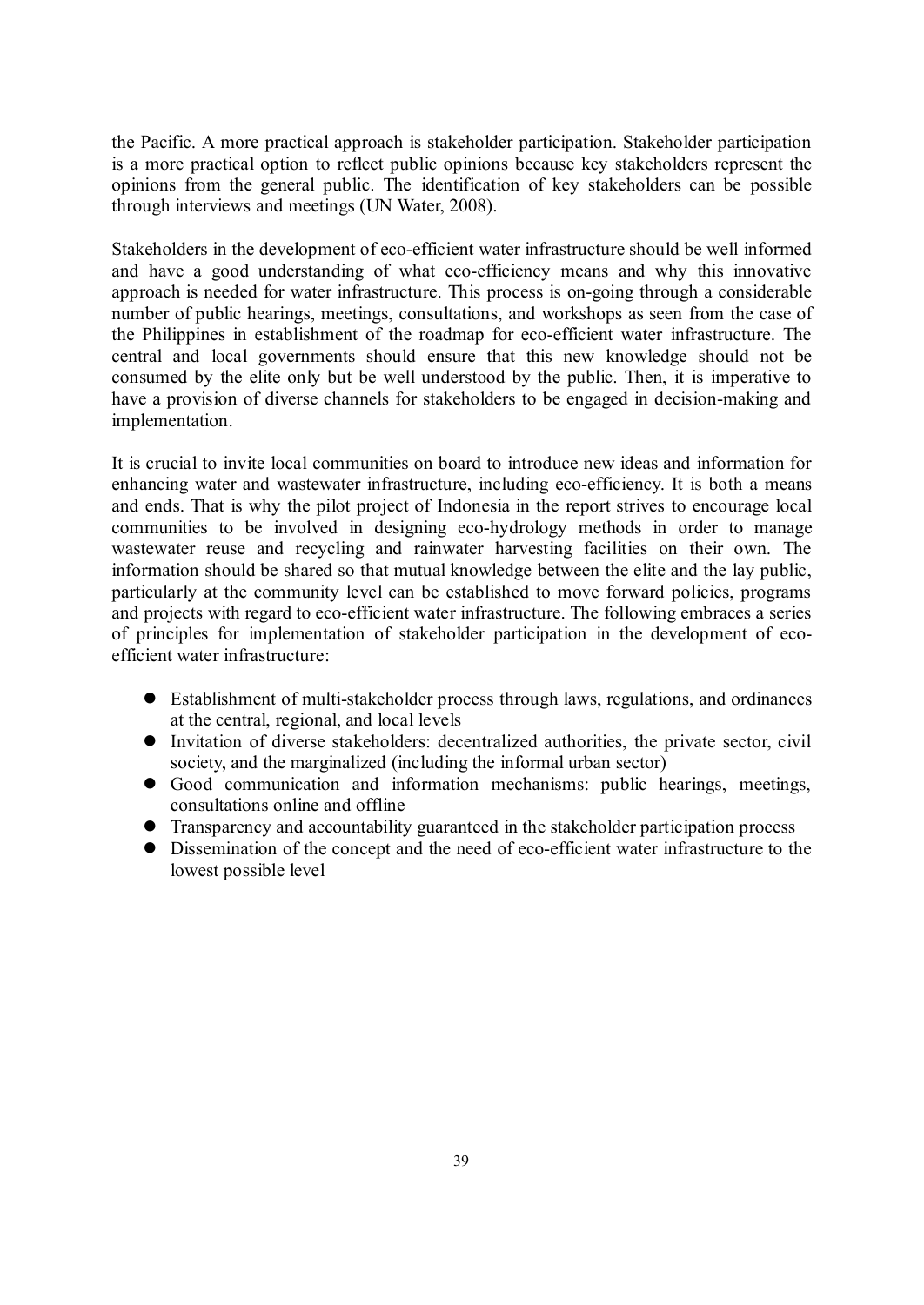Box 3. Local community involvement in decision-making in Thailand

The experience of the Towards Ecological Recovery and Regional Alliance (TERRA) in Thailand highlights the importance of local community involvement in decision-making and implementation with reference to ecosystem protection, which is linked to increasing ecological efficiency. The Thai local NGO encouraged the people of Ban Pah Chan village in the Ubonratchathani Province, which is located in the Lower Mekong River Basin, to map and monitor river ecosystems in March 2011. Since the village people had lived in the area from generation to generation, they were well aware of river morphology, subecosystem, and land use in the river bank. In consequence, TERRA succeeded in conducting an in-depth study on the ecosystems in the region (Kim G, 2013). This case implies that community-centered policies in the water sector can enhance ecological efficiency for local residents through an increase of fish catch, and a rise of tourism industry.

#### 5.5 Eco-Efficiency Education

The green school can serve as a useful platform to embark on eco-efficiency education for water infrastructure, which includes particular relevance and large potential in Asia and the Pacific. This approach will be an adequate solution to enhance economic and ecological efficiency in the developing countries of the region, which lacks a good level of educational facilities for basic education. Also, many developing countries in the region embrace a large portion of young people in their demographic structure, and eco-efficient green schools would play a pivotal role in providing useful learning environments and education programs for the next generation (Hong, 2013).

There are six items in assessment of the quality of green schools for eco-efficiency education in the region: 1) political leaderships and existence of national and/or local strategies; 2) integrated planning of green school in the overall context of urban planning; 3) enabling environments (institutional settings); 4) partnerships with local stakeholders; 5) financing mechanisms; and 6) green school as education for next generations (Hong, 2013).

Hong (2013) provides several reasons why the green school initiative will positively contribute to local communities in developing countries as seen from the case of Cebu, the Philippines. First, the health and performance of students in green schools can improve. This approach reduces environmental impacts through application of solar PV power, rainwater harvesting, and wastewater recycling and reuse systems. In addition, environmentally friendly and eco-efficient designs, constructions and recycling efforts provide positive impacts on those who are undertaking educating activities on the premises.

Second, the cost savings of green schools occur via eco-efficient designs, construction, and operation of the facilities and buildings. Examples are energy-efficient heating and air conditioning systems, energy-efficient lighting and occupancy sensor, day-lighting strategies, water-efficient fixtures. All the facilities can level down operation and maintenance expenses. Water use can be minimized through rainwater harvesting.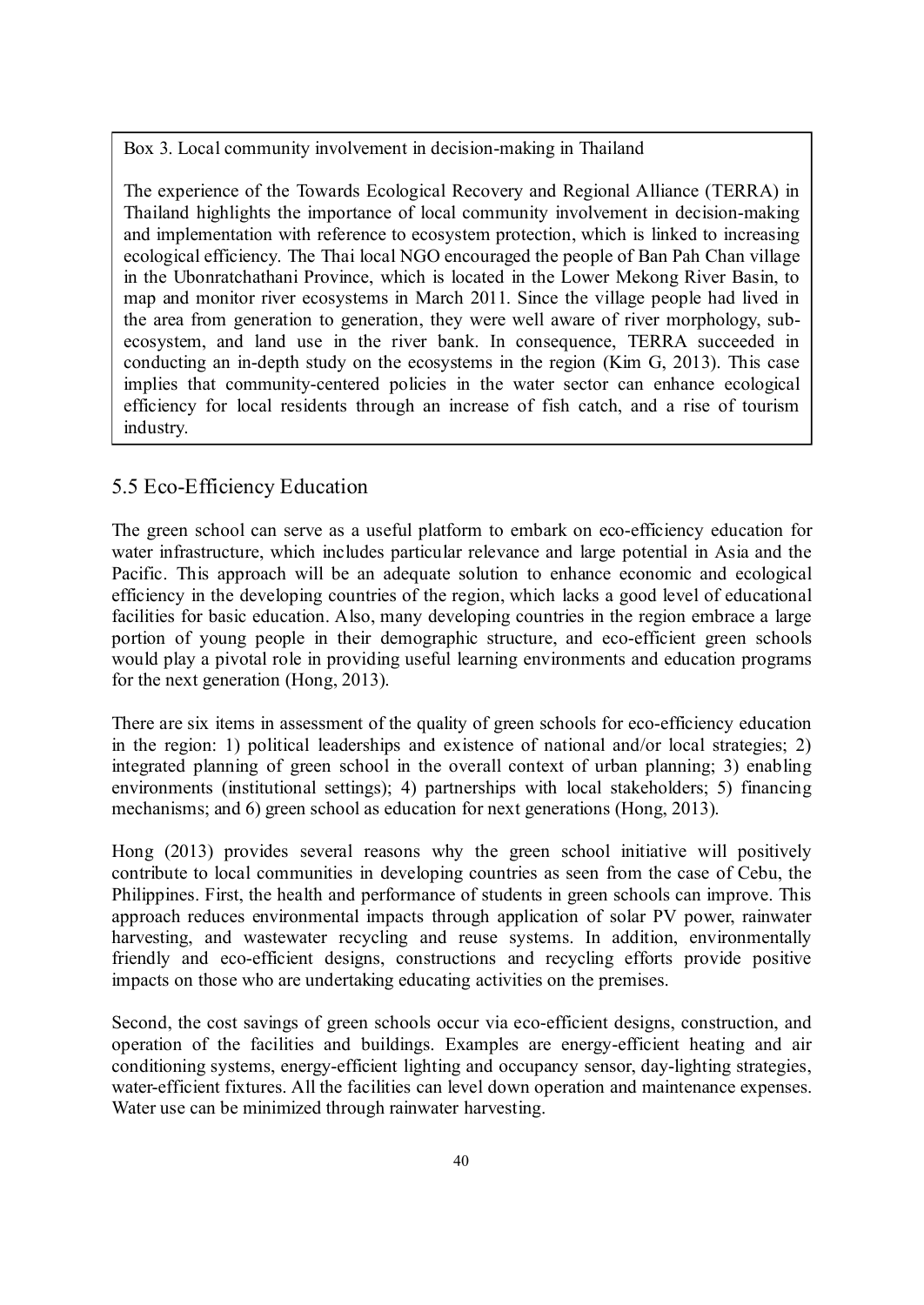Third, for a broader perspective, local communities with green schools enjoy the benefit of the rise of property values and incomes. Investment into green schools can eventually raise the profile of local communities, which culminates in creation of a positive cycle of more investment in the communities and more jobs available in the areas.

Fourth, green schools may buttress local economies in the long term. Green schools require eco-efficient designs, construction, and maintenance, which require more eco-friendly building materials, engineers with green techniques, and consultants with relevant experiences. All these elements can consequently bring about benefits to local economies. According to a research conducted by Rutgers University in the US, each US\$1 million of spending on school construction produces US\$ 467,000 in income, over US\$ 13,000 and US\$ 16,000 in state and local tax revenue, respectively, and US\$ 611,000 in gross state product and local jobs (Rainwater and Harkte, 2011).

Fifth, students can learn a variety of issues related to environmental engineering and sciences through green school facilities. In addition, the concept of eco-efficiency is easily understood by letting the students pay attention to eco-efficient practices of the facilities within the school, i.e., rainwater harvesting, wastewater reuse and recycling, and solar PV energy. Sixth, green schools can become an arena where local communities' people can gather and discuss various issues for sustainable local communities. The general public in local communities can take lessons from adoption of eco-efficiency in daily living from green schools (Hong, 2013). This can be a plausible way to encourage local communities to have a better understanding of eco-efficiency, green growth, and sustainable development in the long run. The following paragraph illustrates the principles for establishment of eco-efficiency education through green schools:

- Political leadership and existence of national and or local strategies for green school
- Integrated planning of green school in the overall context of urban planning
- Enabling environments (institutional settings)
- Partnerships with local stakeholders
- Financing mechanisms to establish and operate green schools
- Eco-efficiency education curriculum for next generations

## 6. Conclusions

This study has evaluated the achievements and challenges in establishment of eco-efficient water infrastructure towards sustainable urban development in Asia and the Pacific. The outcomes of the research not only reflect what has been done with regard to the experiences taken from the project launched between 2011 and 2013 but also revisit the concept of ecoefficiency and its relevance to water infrastructure management and development that was initiated by UNESCAP in 2008.

A myriad of water issues pertaining to Asia and the Pacific have been reviewed in the first part to have a good understanding of critical issues and challenges, which are pressing in the region, i.e., water supply, water quality control, flood prevention policies, and ecosystem restoration efforts. The report has classified diverse water challenging issues in the region as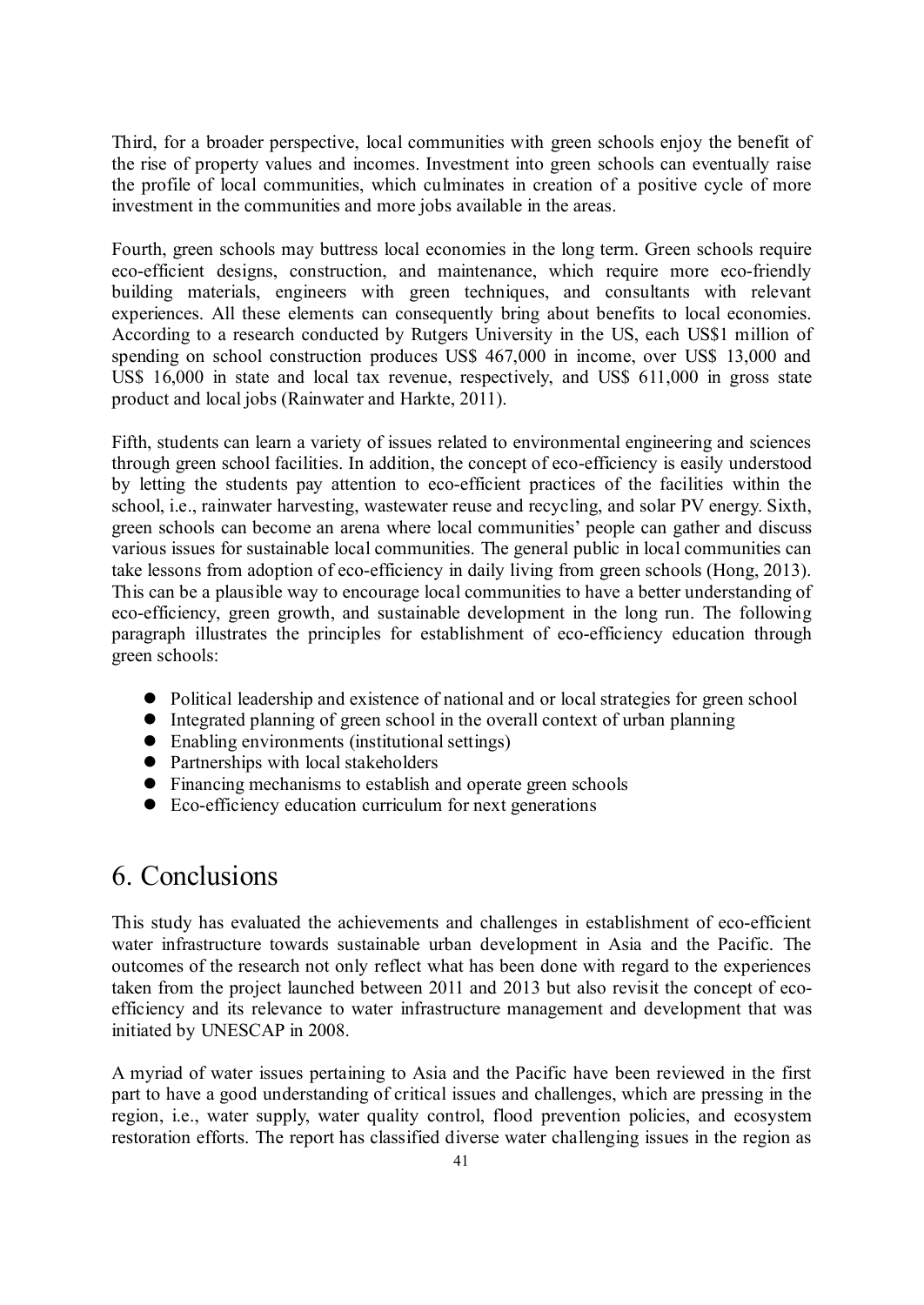urbanization, Green House Gases (GHGs) and sustainable energy, access to water and sanitation services, water availability and use, and natural disasters. Strategies beyond coping are urgently needed, and in this context, eco-efficient water infrastructure is regarded as a proactive approach to such elusive challenges in the water sector with which the countries in the region can continue to pursue economic growth without serious damage to ecosystems.

The concept of eco-efficiency has been revisited to remind the salience of its connectedness with water issues in the region, and the conceptualization of eco-efficient water infrastructure emphasizes the balance between physical and non-physical infrastructure development and management in society. The usefulness of eco-efficient water infrastructure lies in the fact that this approach can serve as a practical tool to tackle some of the fundamental problems in water resources management, such as non-revenue water challenge. It is becoming more urgent to adopt an eco-efficient approach to the complexity of water challenges, aggravated by adverse impacts of climate change.

A list of structural and non-structural breakthroughs for eco-efficient water infrastructure have been explored, i.e., small-scale multipurpose dams, eco-efficient groundwater management, eco-efficient desalination plant, and the Low Impact Development (LID) projects. In addition, the report introduces the Active, Beautiful, and Clean (ABC) Waters Program in Singapore and Green School projects in order to evaluate the applicability of the concept to actual policy-making and implementation.

The foundation of eco-efficient water infrastructure has been laid in Indonesia and the Philippines. The case study on Indonesia illustrates that the country has been actively engaged in adopting the concept of eco-efficient water infrastructure so that its modified version has been produced, the eco-sustainable water infrastructure approach. As the practical cases, the country agreed to work together with UNESCAP by launching the integrated rainwater and wastewater management system in Bandung, Indonesia (ITB and UNPAS Projects). As for the Philippines, the roadmap to eco-efficient water infrastructure has been established following the introduction of the concept in 2008, and the country has also focused on small-scale pilot projects, such as the application of sustainable designs for green school development in Cebu, the Philippines since 2011.

A variety of policy measures have been suggested. The first principle goes to the Integrated Water Resources Management (IWRM) for urban development. This requires continuous policy shift and institutional reform that are tuned to managing the whole new system for eco-efficient water infrastructure with a special focus on diverse issues in urban planning and development. Decentralization is the second principle, which reiterates the importance of delegated governance system in order to lead to implementation of eco-efficient water infrastructure. As found in the cases of Indonesia and the Philippines, community-level involvement is a crucial element to make local water and wastewater projects more efficient in an economic and ecological term.

The third principle is associated with development of new water sources. Water and wastewater reuse and recycling and rainwater harvesting reminds the urgency to save water but also the potential to create new waters that can be consumed and renewed in an environmentally friendly fashion. The fourth policy principle is stakeholder participation.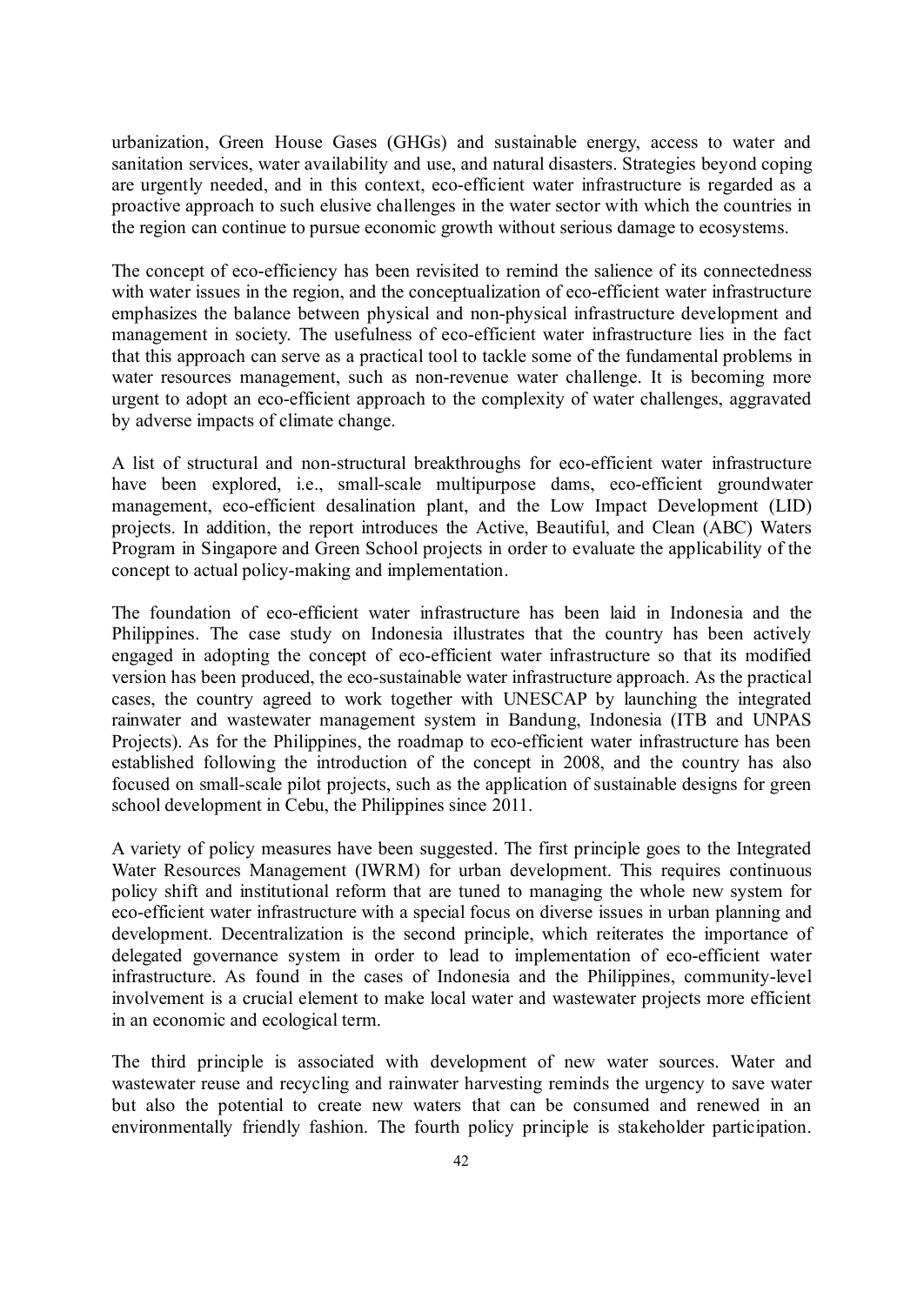Decision-making may take longer than expected if more stakeholders are involved but the final outcome is more concrete. The last policy principle is eco-efficiency education which is connected with the experience of the green school cases of the Philippines and the Republic of Korea. Young students can take good lessons from eco-efficient systems at the green schools, which will have a positive impacts on the next generation.

Urban areas in Asia and the Pacific Region are projected to expand substantially in the future. Cities in the region are at a crossroads in infrastructure development in order to buttress economic growth and deal with rapid urbanization and population growth. The introduction of eco-efficiency principles and policy measures for water infrastructure will therefore be essential for urban areas of the region in terms of their sustainability, enhanced quality of life, and competitiveness (UNESCAP, 2008).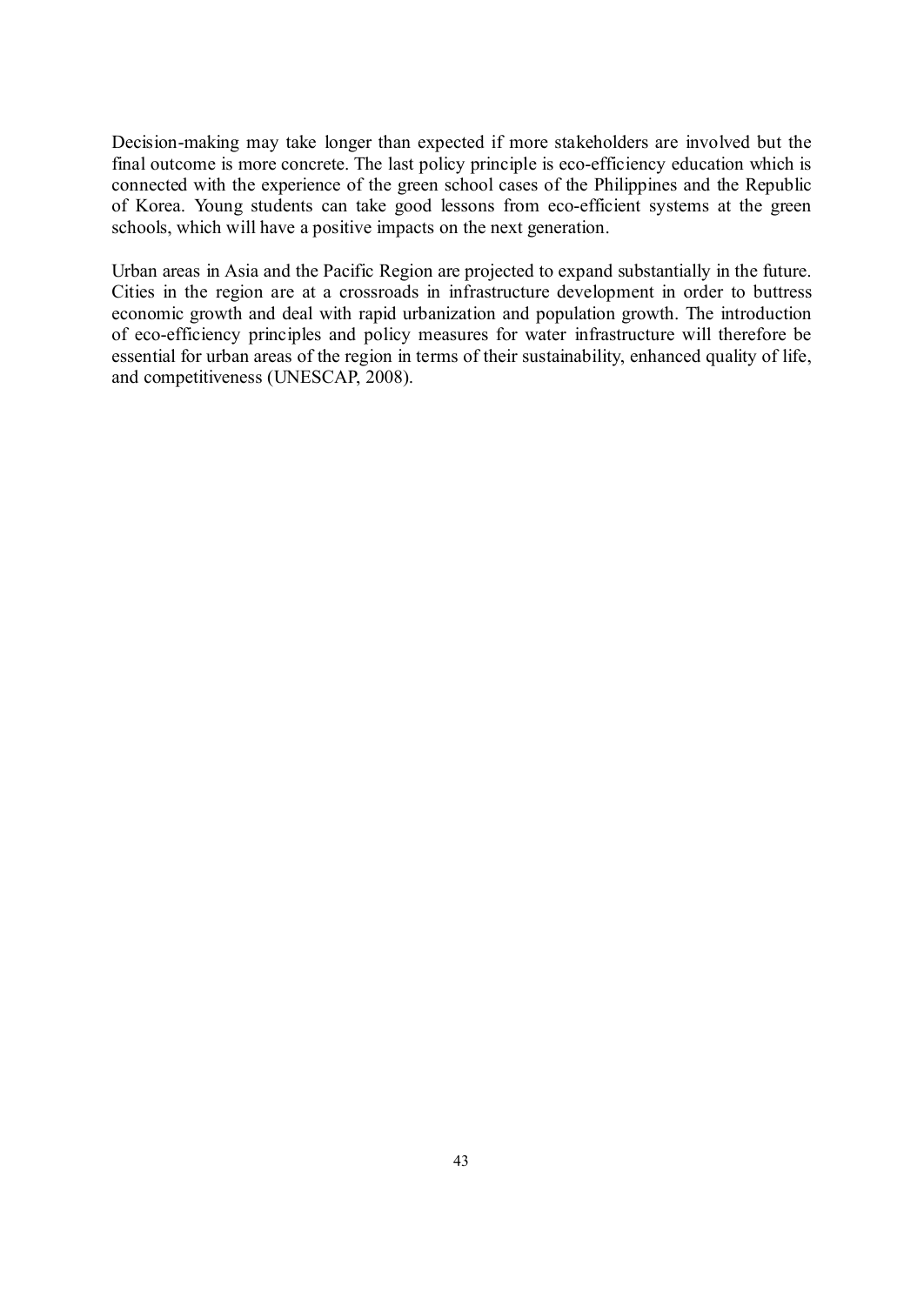## Bibliography

Abal, G., and Samekto, C. (2013) *A Strategic Road to Implement Eco-Sustainable Water Infrastructure in Indonesia*. Draft Version 8. Jointly published by the Directorate of Water Resources and Irrigation, Ministry of National Development Planning, Indonesia and UNESCAP.

Asian Development Bank (ADB) (2008) *Managing Asian Cities*. Manila, Asian Development Bank.

Asian Development Bank (ADB) (2013) *Asian Water Development Outlook 2013*. Manila, Asian Development Bank.

Bohne, R. (2007) Sustainable infrastructure: What is it? Why is it important? In UNESCAP, *Sustainable Infrastructure in Asia*. Bangkok, UNESCAP.

Brattebo, H. (2001) Eco-efficiency – an introduction to the concept. NTNI PhD Course in Industrial Ecology, February 2001.

Burritt, R., and Saka, C. (2006) Environmental management accounting applications and ecoefficiency: case studies from Japan. *Journal of Cleaner Production* 14, 1262-1275.

Charcosset, C. (2009) A review of membrane processes and renewable energies for desalination. *Desalination* 245, 214-231.

Dietz, M. (2007) Low Impact Development Practices: a review of current research and recommendations for future directions. *Water, Air, Soil Pollution* 186, 351-363.

Ehrenfeld, J. (2005) Eco-efficiency: philosophy, theory, and tools. *Journal of Industrial Ecology* 9(4), 6-8.

European Environmental Agency (EEA) (1998) Making sustainability accountable: ecoefficiency, resource productivity and innovation. Proceedings of a workshop on the occasion of the fifth anniversary of the European Environmental Agency, Copenhagen, 28-30 October 1998.

Fet, A., and Michelsen, O. (2002) Industrial ecology and eco-efficiency: an introduction to the concepts. Presented at the NATO/CCMS Pilot Study on Cleaner Products and Processes. Vilnius, Lithuania, May 12-16, 2002.

Frioui, S., Oumeddour, R. (2008) Investment and production costs of desalination plants by semi-empirical method. *Desalination* 223, 457-463.

Global Water Partnership (2000) *Integrated Water Resources Management*. Technical Advisory Committee Background Papers No.4, Stockholm, GWP.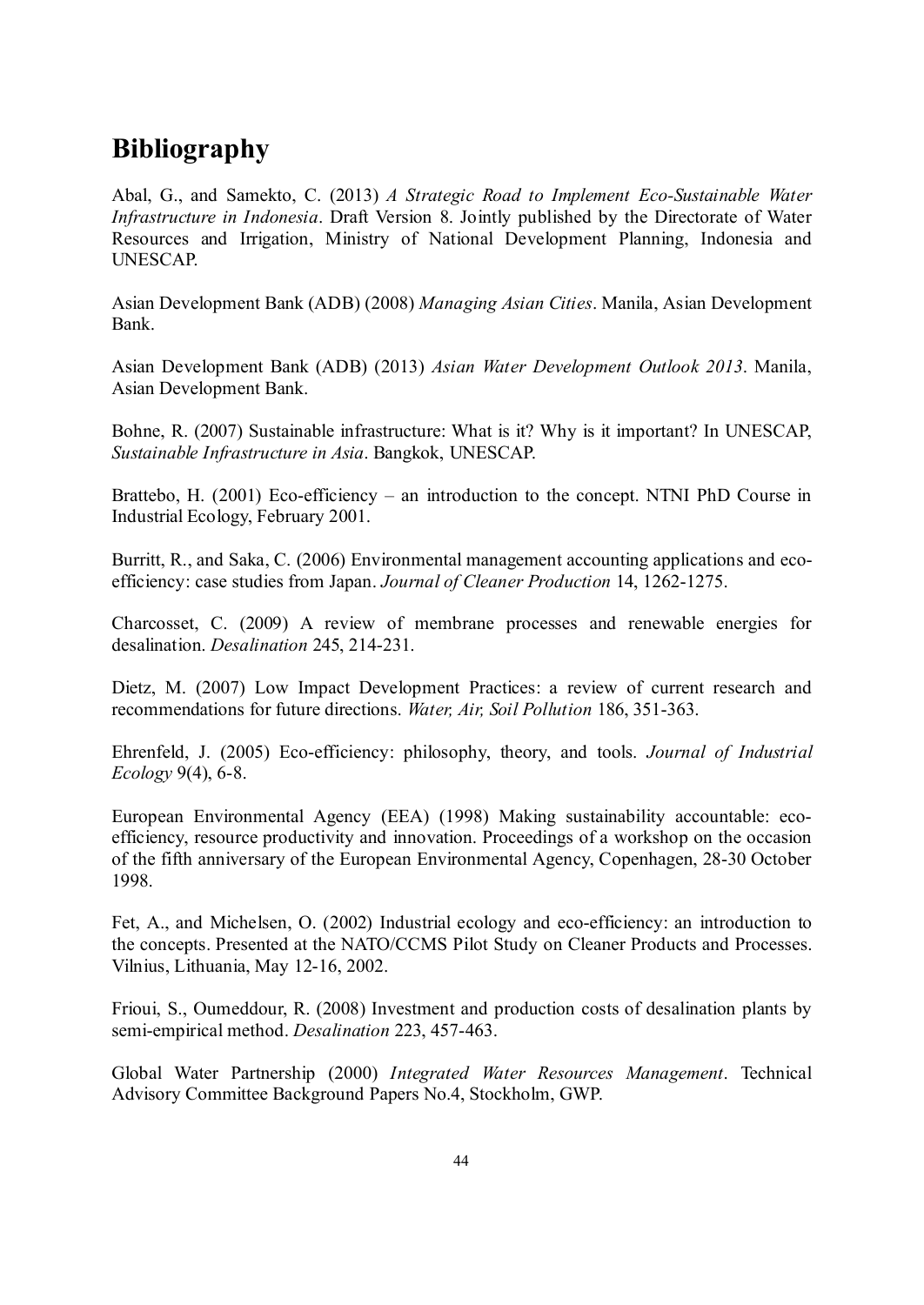Global Water Partnership (2013) *Integrated Urban Water Management (IUWM): toward diversification and sustainability*. Policy Brief. August 2013.

Han, M., and Mun, J. (2011) Operational data of the Star City rainwater harvesting system and its role as a climate change adaptation and a social influence. *Water Science and Technology* 63(12), 2796-2801.

Hong, S. (2013) *Policy Guidelines for Green School Development in the Philippines*. Unpublished report for UNESCAP.

Institute of Technology Bandung (ITB) (2012) *Technical note: application of the integrated rainwater and wastewater system with public participation in the context of river restoration and climate change.* Unpublished report.

Kim, G. (2013) Community-driven management of natural resources in Myanmar and Thailand. Presented at the Graduate Program for Area Studies (GPAS) Southeast Asia Special Seminar, Graduate School of International Studies, Korea University, Seoul, Korea, 20 November.

Kim, R. (2009) *Current issues and perspectives on rainwater management in Korea*. Presented at Good Practices and Lessons Learned of the 2<sup>nd</sup> Regional Workshop on Development of Eco-Efficient Water Infrastructure in Asia and the Pacific, 19-21 August 2009, Incheon City, Republic of Korea.

Kim, T. (2010) *Policy Guidelines for Eco-Efficient Water Infrastructure Development*. Presentation File. Bangkok, UNESCAP.

KORA (2013) *Pilot Case of Green Schools: to promote sustainable development in the Philippines and to address the adverse impact of climate change*. The Joint Project of the Department of Science and Technology of the Philippines, UNESCAP, and KORA.

Lattemann, S. and Hopner, T. (2008) Environment impact and impact assessment of seawater desalination. *Desalination* 220 (1-3), 1-15.

Lee, J., Hyun, K., and Choi, J. (2013) Analysis of the impact of low impact development on runoff from a new district in Korea. *Water Science and Technology* 68(6), 1315-1321.

Lee, J., Han, M., and Kim, H. (2010) Review on Codes and Application of Urban Rainwater Harvesting Utilization: Focused on Case Study in South Korea. *International Journal of Urban Sciences* 14(3), 307-319.

Malone-Lee, L. (2011) Evaluating Eco-Efficiency Infrastructure Development: the case study of Singapore's 'ABC Waters' Programme. Presented at the 5<sup>th</sup> Asia Pacific Urban Forum (APUF-5), Bangkok, Thailand, 22-24 June.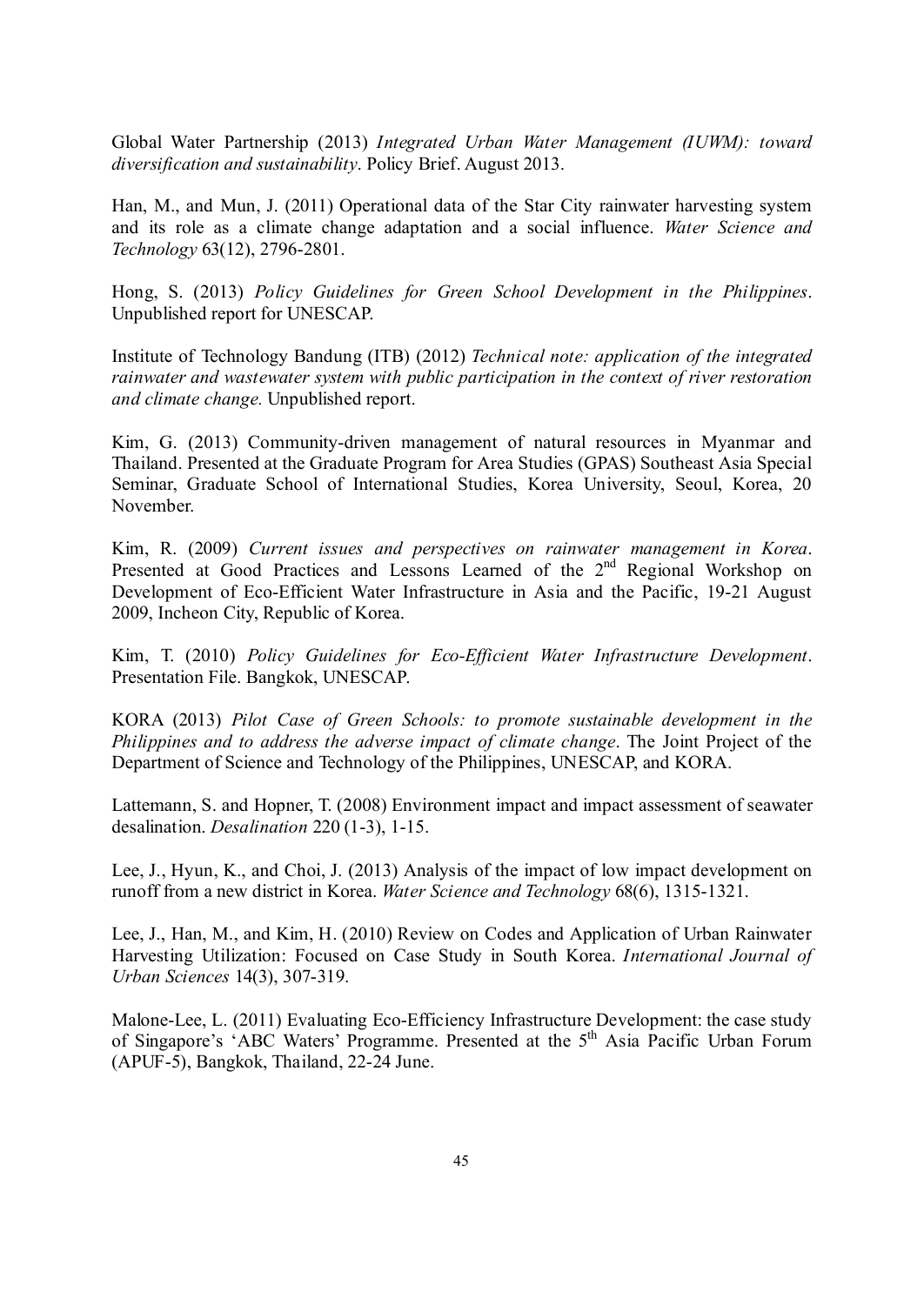Massoud, M., Tarhini, A., and Nasr, J. (2009) Decentralized approaches to wastewater treatment and management: applicability in developing countries. *Journal of Environmental Management* 90, 652-659.

Mathioulakis, E., Belessiotis, V., and Delyannis, E. (2007) Desalination by using alternative energy: review and state-of-the-art. *Desalination* 203, 346-365.

Ministry of Land, Transport, and Marine Affairs (MLTM) (2012) *Water and Green Growth 2nd Edition.* Seoul, MLTM and K-Water. Unpublished Report.

National Economic and Development Authority (NEDA) (2013) *Philippine Eco-Efficient Water Infrastructure (EEWIN) Strategic Roadmap.* NEDA of the Philippines and UNESCAP. Unpublished Report.

Ness, D. (2007) Sustainable infrastructure: doing more with less by applying eco-efficiency principles. In UNESCAP, *Sustainable Infrastructure in Asia*. Bangkok, UNESCAP.

OECD (2001) *Strategies for Sustainable Development*: *the Development Assistance Committee (DAC) Guidelines*. Paris, OECD.

OECD (2002) *Sustainable Development: indicators to measure decoupling of environmental pressure from economic growth*. Paris, OECD.

Pasundan University (2012) *Project implementation plan: integrated rainwater and wastewater management system at UNPAS Campus, Bandung City*. Bandung, Indonesia, Environmental Engineering Department, Engineering Faculty, Pasundan University, Bandung.

Rainwater, B., and Hartke, J. (2011) *Local Leaders in Sustainability: a national plan for greening America's schools*. The US Green Building Council and the American Institute of Architects.

http://www.centerforgreenschools.org/docs/USGBC%20Mayors%20Summit%20Report\_FIN AL.pdf

Schaltegger, S., and Sturm, A. (1989) *Ecology induced management decision support. Starting points for instrument formation.* WWZ Discussion Paper No. 89. Basel, Switzerland, WWZ.

Swiss Re (2012) Natural Catastrophes and Man-Made Disasters in 2011: historic losses surface from record earthquakes and floods. *Sigma* 2/2012, Zurich, Swiss Reinsurance Company.

Http://media.swissre.com/documents/sigma2\_2012\_en.pdf.

UN (2011) *Are We Building Competitive and Liveable Cities? Guidelines for developing ecoefficient and socially inclusive infrastructure*. Bangkok, UNESCAP.

UNEP (2003) *Groundwater and Its Susceptibility to Degradation*. Nairobi, UNEP.